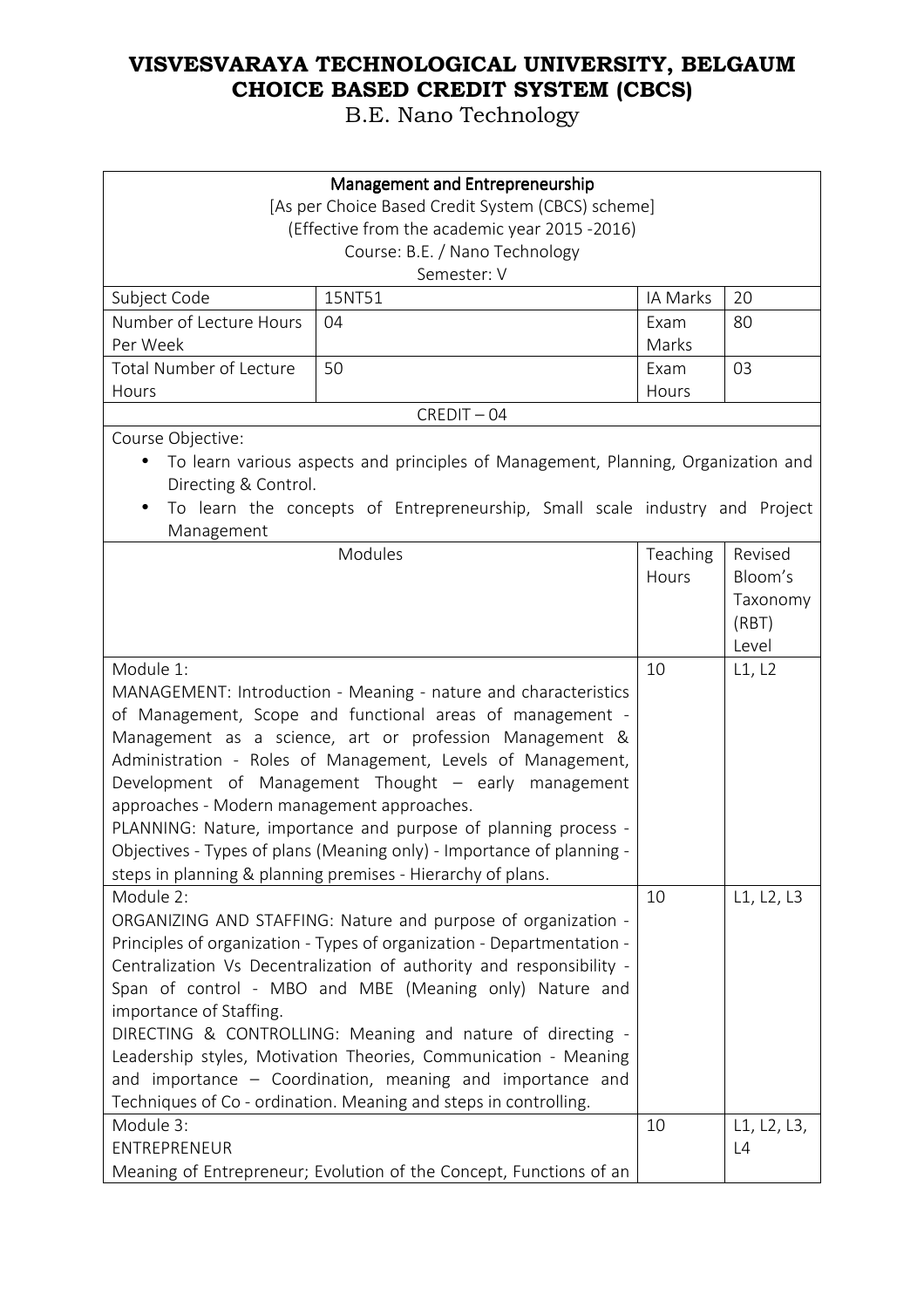#### **VISVESVARAYA TECHNOLOGICAL UNIVERSITY, BELGAUM CHOICE BASED CREDIT SYSTEM (CBCS)**  B.E. Nano Technology

| Entrepreneur, Types of Entrepreneur, Entrepreneur - an emerging<br>Class. Concept of Entrepreneurship - Evolution of Entrepreneurship,<br>Development of Entrepreneurship; Stages in entrepreneurial<br>process; Role of entrepreneurs in Economic Development;<br>Entrepreneurship in India; Entrepreneurship - its Barriers. |                                                                                 |             |  |
|--------------------------------------------------------------------------------------------------------------------------------------------------------------------------------------------------------------------------------------------------------------------------------------------------------------------------------|---------------------------------------------------------------------------------|-------------|--|
| Module 4:                                                                                                                                                                                                                                                                                                                      | 10                                                                              | L1, L2, L3, |  |
| <b>SMALL SCALE INDUSTRY</b>                                                                                                                                                                                                                                                                                                    |                                                                                 | L4          |  |
|                                                                                                                                                                                                                                                                                                                                |                                                                                 |             |  |
| Definition; Characteristics; Need and rationale: Objectives; Scope;                                                                                                                                                                                                                                                            |                                                                                 |             |  |
| role of SSI in Economic Development. Advantages of SSI Steps to                                                                                                                                                                                                                                                                |                                                                                 |             |  |
| start an SSI - Government policy towards SSI; Different Policies of                                                                                                                                                                                                                                                            |                                                                                 |             |  |
| S.S.I.; Government Support for S.S.I. during 5 year plans, Impact of                                                                                                                                                                                                                                                           |                                                                                 |             |  |
| Liberalization, Privatization, Globalization on S.S.I., Effect of                                                                                                                                                                                                                                                              |                                                                                 |             |  |
| WTO/GATT Supporting Agencies of Government for S.S.I., Meaning;                                                                                                                                                                                                                                                                |                                                                                 |             |  |
| Nature of Support; Objectives; Functions; Types of Help; Ancillary                                                                                                                                                                                                                                                             |                                                                                 |             |  |
| Industry and Tiny Industry (Definition only).                                                                                                                                                                                                                                                                                  |                                                                                 |             |  |
| Module 5:                                                                                                                                                                                                                                                                                                                      | 10                                                                              | L1, L2, L3  |  |
| PREPARATION OF PROJECT                                                                                                                                                                                                                                                                                                         |                                                                                 |             |  |
| Meaning of Project; Project Identification; Project Selection; Project                                                                                                                                                                                                                                                         |                                                                                 |             |  |
| Report; Need and Significance of Report; Contents; formulation;                                                                                                                                                                                                                                                                |                                                                                 |             |  |
| Guidelines by Planning Commission for Project report; Network                                                                                                                                                                                                                                                                  |                                                                                 |             |  |
| Analysis; Errors of Project Report; Project Appraisal. Identification of                                                                                                                                                                                                                                                       |                                                                                 |             |  |
| Business Opportunities: Market Feasibility Study; Technical                                                                                                                                                                                                                                                                    |                                                                                 |             |  |
| Feasibility Study; Financial Feasibility Study & Social Feasibility Study.                                                                                                                                                                                                                                                     |                                                                                 |             |  |
| Course Outcome:                                                                                                                                                                                                                                                                                                                |                                                                                 |             |  |
| Students can learn about                                                                                                                                                                                                                                                                                                       |                                                                                 |             |  |
| Management<br>$\bullet$                                                                                                                                                                                                                                                                                                        |                                                                                 |             |  |
| Planning<br>$\bullet$                                                                                                                                                                                                                                                                                                          |                                                                                 |             |  |
| Organization<br>$\bullet$                                                                                                                                                                                                                                                                                                      |                                                                                 |             |  |
|                                                                                                                                                                                                                                                                                                                                |                                                                                 |             |  |
| Directing & Controlling                                                                                                                                                                                                                                                                                                        |                                                                                 |             |  |
| Entrepreneurship                                                                                                                                                                                                                                                                                                               |                                                                                 |             |  |
| Small Scale Industry, and                                                                                                                                                                                                                                                                                                      |                                                                                 |             |  |
| Project Management                                                                                                                                                                                                                                                                                                             |                                                                                 |             |  |
| Graduate Attributes (as per NBA):                                                                                                                                                                                                                                                                                              |                                                                                 |             |  |
| Engineering Knowledge.                                                                                                                                                                                                                                                                                                         |                                                                                 |             |  |
| Problem Analysis.<br>$\bullet$                                                                                                                                                                                                                                                                                                 |                                                                                 |             |  |
| Design / development of solutions (partly).                                                                                                                                                                                                                                                                                    |                                                                                 |             |  |
| Interpretation of data.                                                                                                                                                                                                                                                                                                        |                                                                                 |             |  |
| Question paper pattern:                                                                                                                                                                                                                                                                                                        |                                                                                 |             |  |
| The question paper will have ten questions.                                                                                                                                                                                                                                                                                    |                                                                                 |             |  |
| Each full Question consisting of 16 marks                                                                                                                                                                                                                                                                                      |                                                                                 |             |  |
|                                                                                                                                                                                                                                                                                                                                | There will be 2 full questions (with a maximum of four sub questions) from each |             |  |
| module.                                                                                                                                                                                                                                                                                                                        |                                                                                 |             |  |
| Each full question will have sub questions covering all the topics under a module.                                                                                                                                                                                                                                             |                                                                                 |             |  |
| The students will have to answer 5 full questions, selecting one full question from                                                                                                                                                                                                                                            |                                                                                 |             |  |
| each module.                                                                                                                                                                                                                                                                                                                   |                                                                                 |             |  |
|                                                                                                                                                                                                                                                                                                                                |                                                                                 |             |  |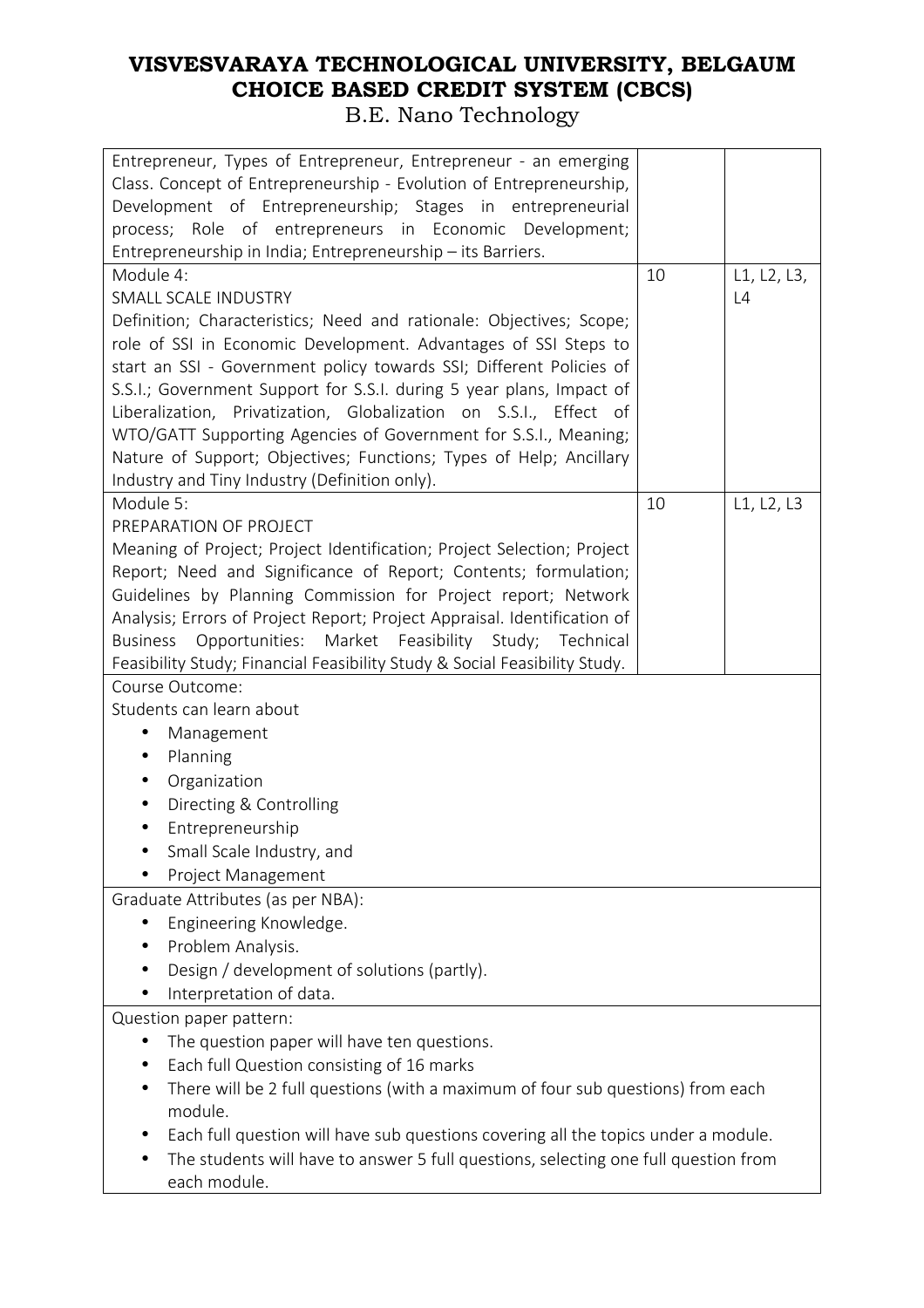B.E. Nano Technology

#### TEXT BOOKS:

1. Principles of Management – P.C. Tripathi, P.N. Reddy – Tata McGraw Hill, 2007.

2. Dynamics of Entrepreneurial Development & Management – Vasant Desai:, Himalaya Publishing House, 2007.

3. Entrepreneurship Development – Poornima M Charantimath – Small Business Enterprises, Pearson Education, 2006.

REFERENCE BOOKS:

1. Management Fundamentals: Concepts, Application, Skill Development – Robert Lusier –, Thompson, 2007.

2. Entrepreneurship Development – S. S. Khanka, S. Chand & Co, 2007.

3. Management – Stephen Robbins: 17th Edition, Pearson Education / PHI, 2003.

Synthesis of Nano Materials [As per Choice Based Credit System (CBCS) scheme] (Effective from the academic year 2015 -2016)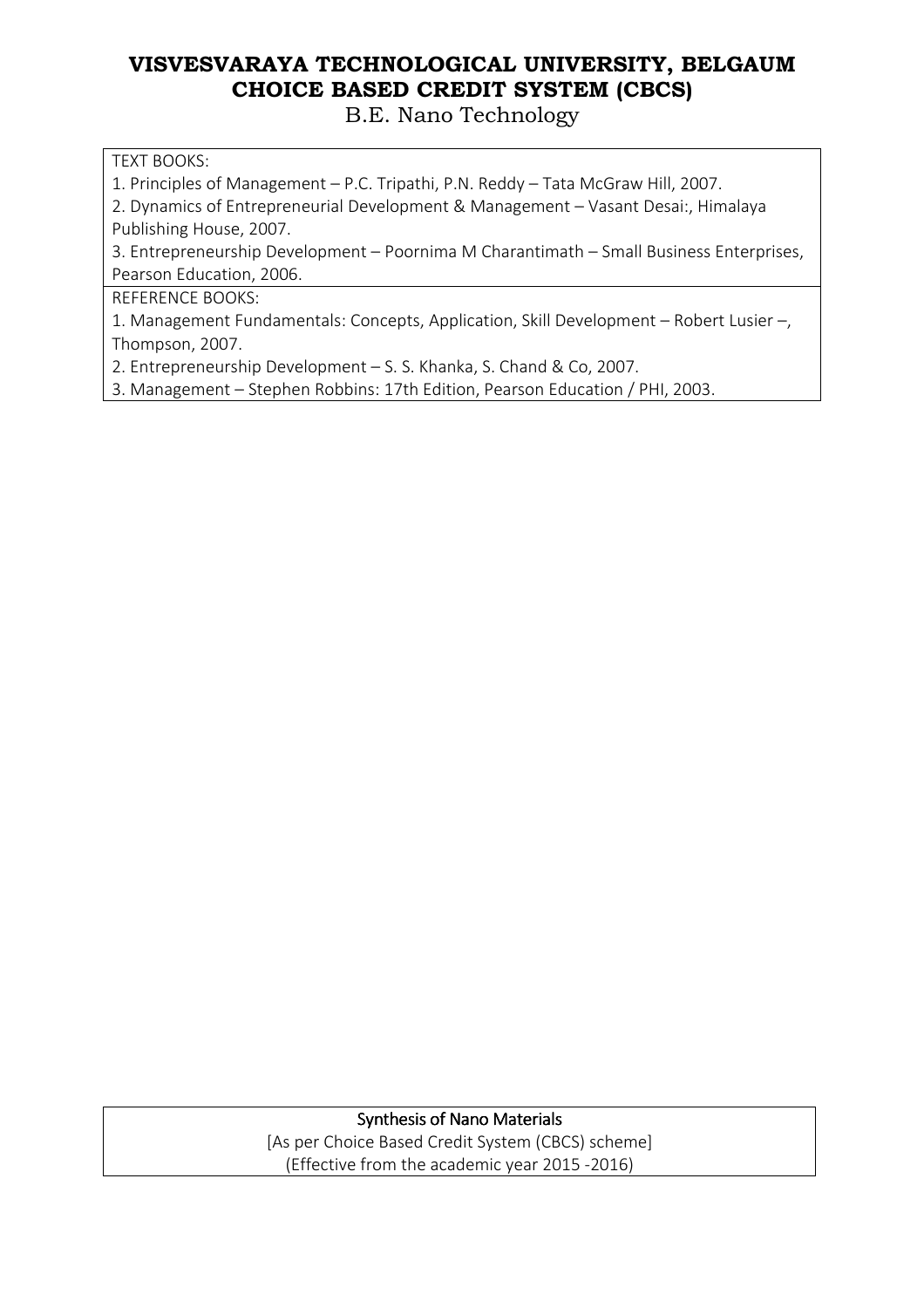|                                                                | Course: B.E. / Nano Technology                                                           |          |             |
|----------------------------------------------------------------|------------------------------------------------------------------------------------------|----------|-------------|
|                                                                | Semester: V                                                                              |          |             |
| Subject Code                                                   | 15NT52                                                                                   | IA Marks | 20          |
| Number of Lecture                                              | 04                                                                                       | Exam     | 80          |
| Hours Per Week                                                 |                                                                                          | Marks    |             |
| Total Number of Lecture                                        | 50                                                                                       | Exam     | 03          |
| Hours                                                          |                                                                                          | Hours    |             |
|                                                                | $CREDIT - 04$                                                                            |          |             |
| Course Objective:                                              |                                                                                          |          |             |
|                                                                | To understand methods involved in the synthesis of nano materials                        |          |             |
|                                                                | To learn the techniques which are required for the synthesis of various nano             |          |             |
| materials.                                                     |                                                                                          |          |             |
|                                                                | Modules                                                                                  | Teaching | Revised     |
|                                                                |                                                                                          | Hours    | Bloom's     |
|                                                                |                                                                                          |          | Taxonomy    |
|                                                                |                                                                                          |          | (RBT) Level |
| Module 1:                                                      |                                                                                          | 10       | L1, L2      |
| Synthesis of Metal oxides and semiconductor                    |                                                                                          |          |             |
|                                                                | nanoparticles: Introduction, Defining Metal oxide and                                    |          |             |
|                                                                | Semiconductor nanoparticles, Synthesis of Metal Oxide                                    |          |             |
|                                                                | nanoparticles- CdO and AgO nanostructures. Synthesis by any two                          |          |             |
|                                                                | solution process methods. Different methods to synthesis CuO                             |          |             |
|                                                                | (Procedure), comparison, Advantages and Drawbacks CuO                                    |          |             |
| nanoparticles, Different methods to synthesis ZnO (Procedure), |                                                                                          |          |             |
|                                                                | comparison, Advantages and Drawbacks ZnO nanoparticles,                                  |          |             |
|                                                                | Different methods to synthesis $Al_2O_3$ (Procedure), comparison,                        |          |             |
|                                                                | Advantages and Drawbacks $Al_2O_3$ nanoparticles. Synthesis of                           |          |             |
|                                                                | Semiconductor nanoparticles- CdS, CdSe, ZnS, PbS, CuS, Cu2S, and                         |          |             |
|                                                                | $TiO2$ (only procedure). Potential Uses of metal oxide and                               |          |             |
| semiconductor nanoparticles.                                   |                                                                                          |          |             |
| Module 2:                                                      |                                                                                          | 10       | L1, L2, L3  |
|                                                                | Synthesis of Quantum Dots and Metal Nanoparticles:                                       |          |             |
|                                                                | Introduction, Defining Nanodimensional Materials,<br>Different                           |          |             |
|                                                                | methods to synthesis CdSe (Procedure), comparison, Advantages                            |          |             |
|                                                                | and Drawbacks CdSe quantum dots, Different methods to                                    |          |             |
|                                                                | synthesis ZnS (Procedure), comparison, Advantages<br>and                                 |          |             |
|                                                                | Drawbacks ZnS quantum dots, Different methods to synthesis AgS                           |          |             |
|                                                                | (Procedure), comparison, Advantages and Drawbacks AgS                                    |          |             |
|                                                                | quantum dots, Metal, Potential Uses for quantum dots.                                    |          |             |
|                                                                | Synthesis of Metal Nanoparticles - Ag, Au, Pt and Fe nanoparticles.                      |          |             |
| Module 3:                                                      |                                                                                          | 10       | L1, L2, L3  |
| Synthesis of Oxide and Non-oxide Nanoparticles:                |                                                                                          |          |             |
|                                                                | Introduction, Defining Oxide and Non-oxide Nanoparticles,                                |          |             |
| Synthesis of Oxide nanoparticles- Magnetite                    | Particles<br>or                                                                          |          |             |
|                                                                | magnetosomes, $CoFe2O4$ , MnFe <sub>2</sub> O <sub>4</sub> and CoCrFeO <sub>4</sub> nano |          |             |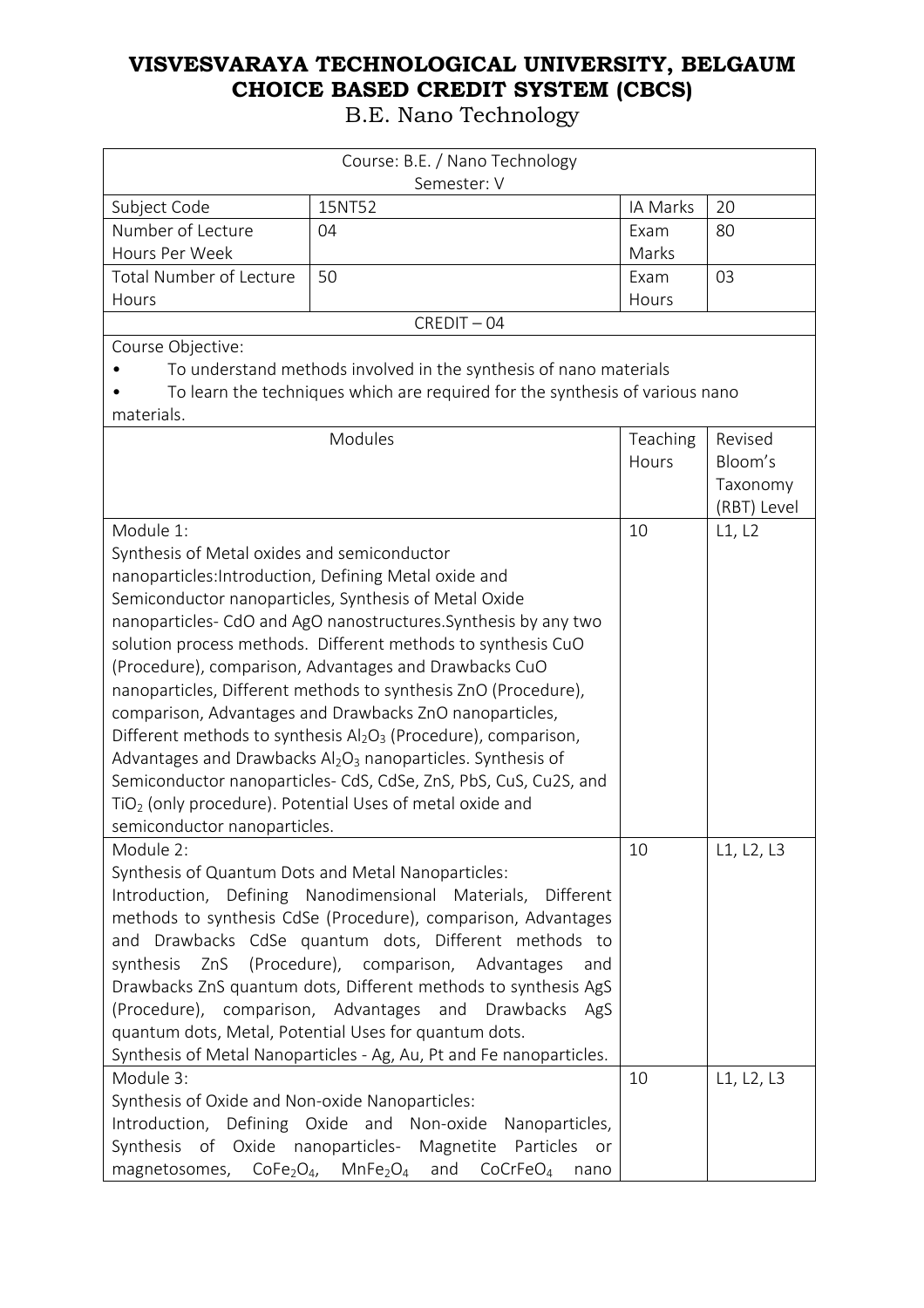#### **VISVESVARAYA TECHNOLOGICAL UNIVERSITY, BELGAUM CHOICE BASED CREDIT SYSTEM (CBCS)**  B.E. Nano Technology

| particulate. Different methods to synthesis Magnetite Particles<br>(Procedure), comparison, Advantages and Drawbacks<br>of<br>Magnetite Particles, Different methods to for the Preparation of<br>Nanoparticles- Hydrolysis, Oxidation<br>Oxide<br>Isolated<br>and<br>solvothermal methods. Potential Uses for Oxide and Non-oxide<br>Nanoparticles. |    |             |
|------------------------------------------------------------------------------------------------------------------------------------------------------------------------------------------------------------------------------------------------------------------------------------------------------------------------------------------------------|----|-------------|
| Module 4:                                                                                                                                                                                                                                                                                                                                            | 10 | L1, L2, L3, |
| Synthesis of Nanoporous Materials:                                                                                                                                                                                                                                                                                                                   |    | L4          |
| Defining nanoporous materials, Synthesis of<br>Introduction,                                                                                                                                                                                                                                                                                         |    |             |
| materials-<br>Aluminosilicate<br>Nanoporous<br>Zeolites,<br>Metal                                                                                                                                                                                                                                                                                    |    |             |
| Phosphates- Aluminium Phosphates, Phosphates of Gallium and                                                                                                                                                                                                                                                                                          |    |             |
| Indium, Iron Phosphates, Cobalt and Manganese Phosphates,                                                                                                                                                                                                                                                                                            |    |             |
| Nickel Phosphates, Zirconium and Titanium<br>Copper and                                                                                                                                                                                                                                                                                              |    |             |
| Phosphates (Procedure only). Advantages and drawbacks of                                                                                                                                                                                                                                                                                             |    |             |
| nanoporous materials. Potential Uses of nanoporous materials.                                                                                                                                                                                                                                                                                        |    |             |
| Module 5:                                                                                                                                                                                                                                                                                                                                            | 10 | L1, L2      |
| Biological methods:                                                                                                                                                                                                                                                                                                                                  |    |             |
| Introduction, Advantages, disadvantages and applications of                                                                                                                                                                                                                                                                                          |    |             |
| biological method, Use of bacteria, fungi, Actinomycetes for                                                                                                                                                                                                                                                                                         |    |             |
| nanoparticles synthesis, Magnetotactic bacteria for natural                                                                                                                                                                                                                                                                                          |    |             |
| synthesis of magnetic nanoparticles; Mechanism of formation;                                                                                                                                                                                                                                                                                         |    |             |
| Viruses as components for the formation of nanostructured                                                                                                                                                                                                                                                                                            |    |             |
| materials; Synthesis process and application, Green synthesis of                                                                                                                                                                                                                                                                                     |    |             |
| nanoparticles, Synthesis by leaf extracts.                                                                                                                                                                                                                                                                                                           |    |             |
| Course Outcome:                                                                                                                                                                                                                                                                                                                                      |    |             |
| Students can learn the various aspects of synthesis of nano materials (metal, metal oxide,                                                                                                                                                                                                                                                           |    |             |
| semiconductor, oxide and non-oxide, and nanoporous materials) like physical, chemical and                                                                                                                                                                                                                                                            |    |             |
| biological methods. Which are very important to deal the nanoparticles since they fall in the                                                                                                                                                                                                                                                        |    |             |
| range of molecular to atomic level.                                                                                                                                                                                                                                                                                                                  |    |             |
| Graduate Attributes (as per NBA):                                                                                                                                                                                                                                                                                                                    |    |             |
| Engineering Knowledge.                                                                                                                                                                                                                                                                                                                               |    |             |
| Problem Analysis.                                                                                                                                                                                                                                                                                                                                    |    |             |
| Design / development of solutions (partly).                                                                                                                                                                                                                                                                                                          |    |             |
| Interpretation of data.                                                                                                                                                                                                                                                                                                                              |    |             |
| Question paper pattern:                                                                                                                                                                                                                                                                                                                              |    |             |
| The question paper will have ten questions.<br>$\bullet$                                                                                                                                                                                                                                                                                             |    |             |
| Each full Question consisting of 16 marks<br>$\bullet$                                                                                                                                                                                                                                                                                               |    |             |
| There will be 2 full questions (with a maximum of four sub questions) from each                                                                                                                                                                                                                                                                      |    |             |
| module.                                                                                                                                                                                                                                                                                                                                              |    |             |
| Each full question will have sub questions covering all the topics under a module.                                                                                                                                                                                                                                                                   |    |             |
| The students will have to answer 5 full questions, selecting one full question from                                                                                                                                                                                                                                                                  |    |             |
| each module.                                                                                                                                                                                                                                                                                                                                         |    |             |
| <b>TEXT BOOKS:</b>                                                                                                                                                                                                                                                                                                                                   |    |             |
| 1. Guozhong Cao, "Nano structures and Nano materials, synthesis, properties and<br>applications", world scientific series in nano science and technology, Vol. 2, 2011.                                                                                                                                                                              |    |             |
|                                                                                                                                                                                                                                                                                                                                                      |    |             |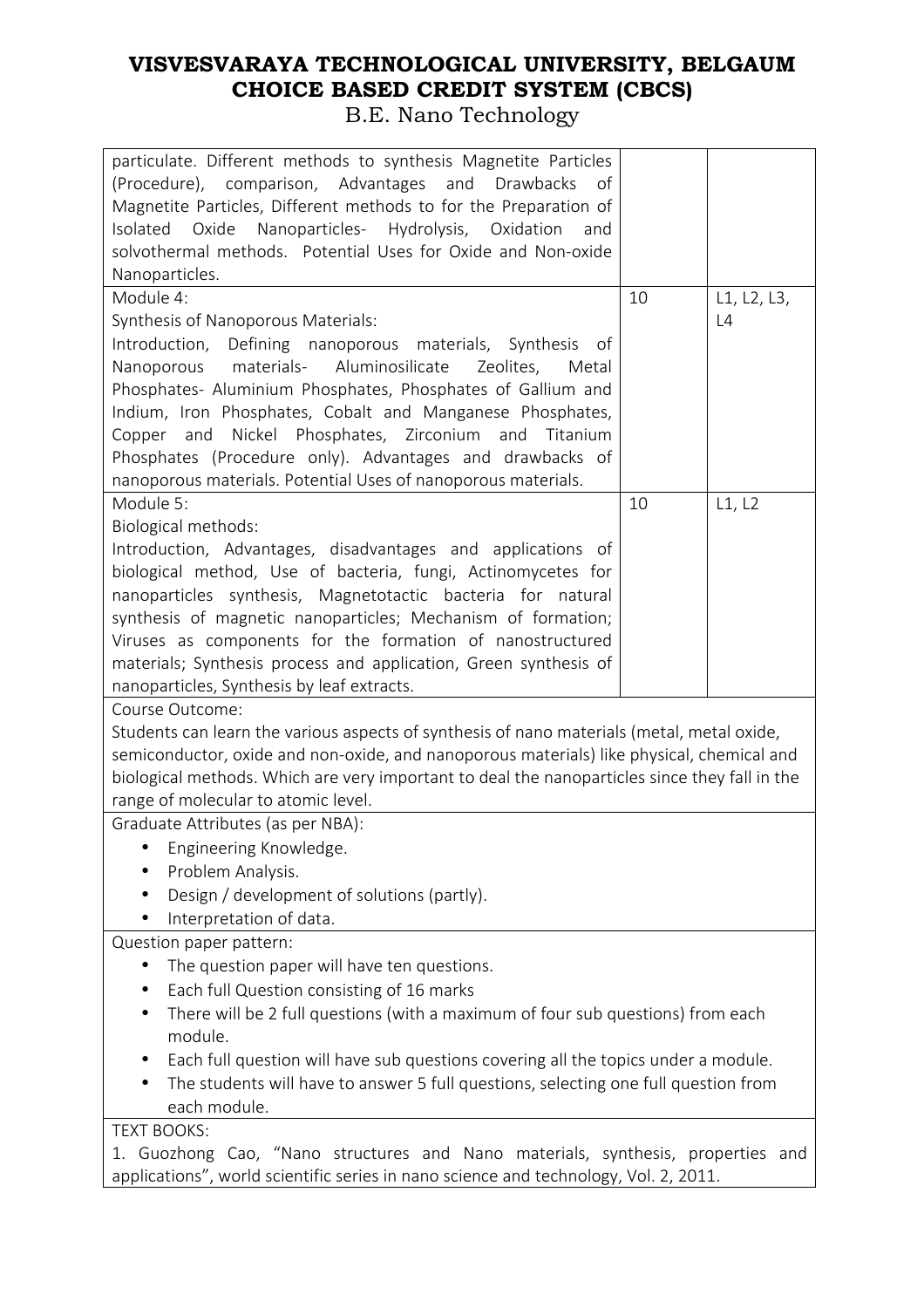B.E. Nano Technology

2. C. N. R. Rao, A. Muller, A. K. Cheetham "The Chemistry of Nano materials: Synthesis, Properties and Applications" @ 2004 WILEY-VCH Verlag GmbH & Co. KgaA, Weinheim, ISBN 3-527-30686-2.

3. T. Pradeep, "NANO The Essential, understanding Nano science and Nanotechnology". Tata McGraw-Hill Publishing Company Limited, 2007.

4. Charles P. Poole Jr. "Introduction to Nanotechnology", John Willey & Sons, 2003. REFERENCE BOOKS:

1. Processing & properties of structural nano materials - Leon L. Shaw (editor)

2. C. A. Mirkin and C.M. Niemeyer, Nanobiotechnology- II, More Concepts and Applications, WILEY-VCH, VerlagGmbH&Co, 2007.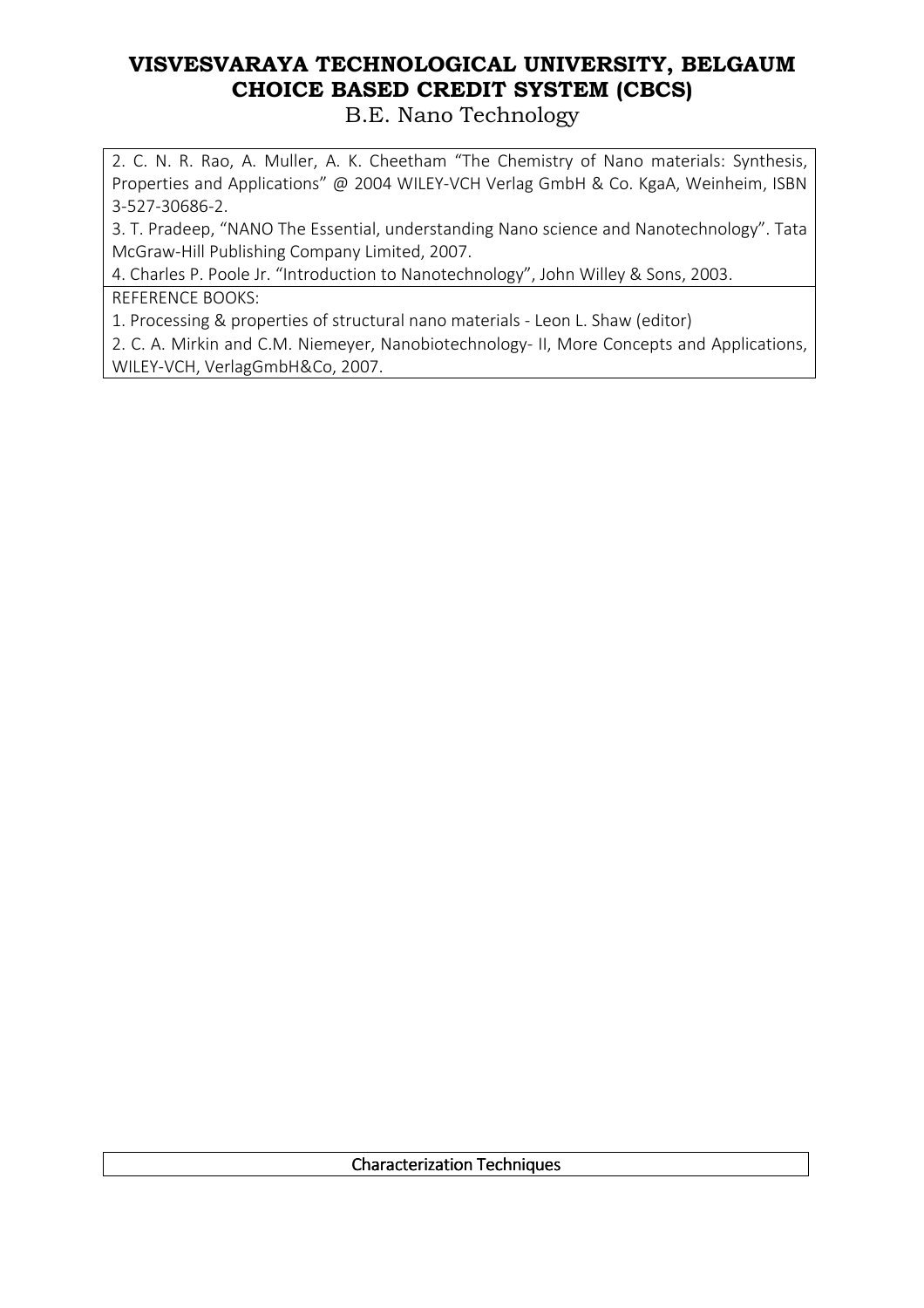| [As per Choice Based Credit System (CBCS) scheme]                                                                       |                                                                                       |          |             |
|-------------------------------------------------------------------------------------------------------------------------|---------------------------------------------------------------------------------------|----------|-------------|
|                                                                                                                         | (Effective from the academic year 2015 -2016)                                         |          |             |
|                                                                                                                         | Course: B.E. / Nano Technology                                                        |          |             |
|                                                                                                                         | Semester: V                                                                           |          |             |
| Subject Code                                                                                                            | 15NT53                                                                                | IA Marks | 20          |
| Number of Lecture Hours                                                                                                 | 04                                                                                    | Exam     | 80          |
| Per Week                                                                                                                |                                                                                       | Marks    |             |
| <b>Total Number of Lecture</b>                                                                                          | 50                                                                                    | Exam     | 03          |
| Hours                                                                                                                   |                                                                                       | Hours    |             |
|                                                                                                                         | CREDIT - 04                                                                           |          |             |
| Course Objective:                                                                                                       |                                                                                       |          |             |
|                                                                                                                         | To study the basic characterization tools and techniques                              |          |             |
|                                                                                                                         | To understand the structural, morphological, and surface composition of nanomaterials |          |             |
| To understand the electrical measurement devices                                                                        |                                                                                       |          |             |
|                                                                                                                         | Modules                                                                               | Teaching | Revised     |
|                                                                                                                         |                                                                                       | Hours    | Bloom's     |
|                                                                                                                         |                                                                                       |          | Taxonomy    |
|                                                                                                                         |                                                                                       |          | (RBT) Level |
| Module 1:                                                                                                               |                                                                                       | 10       | L1, L2      |
| Introduction to characterization techniques:                                                                            |                                                                                       |          |             |
| Introduction<br>to                                                                                                      | characterization<br>techniques-types<br>of                                            |          |             |
| characterization techniques, Basics, Importance, Structural and                                                         |                                                                                       |          |             |
| compositional characterization tools, resolution, resolving power-                                                      |                                                                                       |          |             |
| abbe criterion, Rayleigh criterion. Different types of sources used,                                                    |                                                                                       |          |             |
|                                                                                                                         | electron lenses, scan coils, lens aberrations, electron diffraction-                  |          |             |
| interference, types of detectors used.                                                                                  |                                                                                       |          |             |
| Module 2:                                                                                                               |                                                                                       | 10       | L1, L2, L3  |
| X-Ray based characterization:                                                                                           |                                                                                       |          |             |
| Principles Instrumentation and<br>Basic                                                                                 | applications of X-ray                                                                 |          |             |
|                                                                                                                         | diffraction, powder (polycrystalline) and single crystalline XRD                      |          |             |
|                                                                                                                         | techniques; Debye-Scherrer equation. X-ray photoelectron                              |          |             |
|                                                                                                                         | spectroscopy - basic principle, instrumentation, X-ray absorption                     |          |             |
| techniques: introduction to XANES, and EXAFS                                                                            |                                                                                       |          |             |
| Module 3:                                                                                                               |                                                                                       | 10       | L1, L2, L3, |
| Electron microscopy techniques:                                                                                         |                                                                                       |          | L4          |
|                                                                                                                         | Principles and applications of Electron beam, Electron beam                           |          |             |
|                                                                                                                         | interaction with matter. Scanning electron microscopy: working                        |          |             |
|                                                                                                                         | principle and application. Transmission electron microscopy:                          |          |             |
|                                                                                                                         | introduction, working and application. Electron-diffraction,                          |          |             |
| introduction to SAED. Atomic Force Microscope: working and<br>types of operating modes. Scanning Tunnelling Microscope: |                                                                                       |          |             |
|                                                                                                                         |                                                                                       |          |             |
| working principle and applications.<br>Module 4:                                                                        |                                                                                       | 10       | L1, L2, L3, |
| Spectroscopic techniques:                                                                                               |                                                                                       |          | L4          |
| Principles,                                                                                                             | UV-VIS<br>оf                                                                          |          |             |
| operation                                                                                                               | applications<br>and                                                                   |          |             |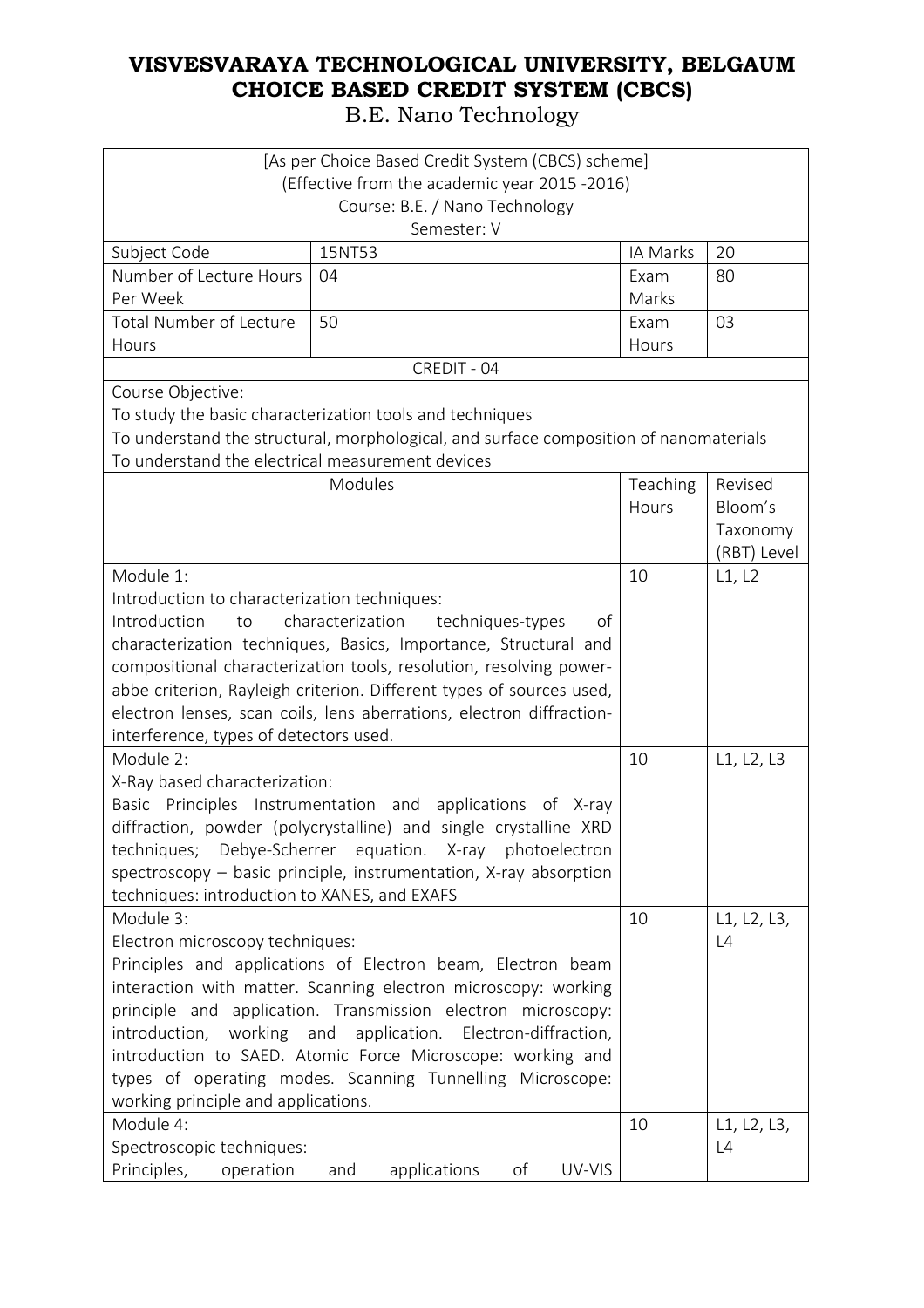B.E. Nano Technology

| Spectrophotometers, IR/FTIR Spectrophotometers, and Raman                                                               |    |            |
|-------------------------------------------------------------------------------------------------------------------------|----|------------|
| spectroscopy. Optical microscope: Nanoparticle size measurement<br>by Dynamic light scattering methods, zeta potential. |    |            |
| Module 5:                                                                                                               | 10 | L1, L2, L3 |
| Electrical measurements:                                                                                                |    |            |
| Introduction to Potentiometry. Basics of Voltammetric techniques:                                                       |    |            |
| Linear and Cyclic voltammetry. IV, AC and DC electric                                                                   |    |            |
| measurements. Impedence Measurement and analysis.                                                                       |    |            |
| Course Outcome:                                                                                                         |    |            |
| After completion of this course students can able to                                                                    |    |            |
| Understand the tools and techniques for basic characterization of nanomaterials                                         |    |            |
| Graduate Attributes (as per NBA):                                                                                       |    |            |
| Engineering Knowledge.<br>$\bullet$                                                                                     |    |            |
| Problem Analysis.<br>$\bullet$                                                                                          |    |            |
| Design / development of solutions (partly).                                                                             |    |            |
| Interpretation of data.                                                                                                 |    |            |
| Question paper pattern:                                                                                                 |    |            |
| The question paper will have ten questions.<br>$\bullet$                                                                |    |            |
| Each full Question consisting of 16 marks<br>$\bullet$                                                                  |    |            |
| There will be 2 full questions (with a maximum of four sub questions) from each<br>$\bullet$                            |    |            |
| module.                                                                                                                 |    |            |
| Each full question will have sub questions covering all the topics under a module.<br>$\bullet$                         |    |            |
| The students will have to answer 5 full questions, selecting one full question from                                     |    |            |
| each module.                                                                                                            |    |            |
| <b>TEXT BOOKS:</b>                                                                                                      |    |            |
| 1. Characterization of Nanostructure materials by XZ.L. Wang                                                            |    |            |
| 2. Instrumental Methods of Analysis, 7th edition- Willard, Merritt, Dean, Settle                                        |    |            |
| 3. Voltammetric techniques by Noel and Vasu                                                                             |    |            |
| <b>REFERENCE BOOKS:</b>                                                                                                 |    |            |
| 1. X-Ray Diffraction Procedures: For Polycrystalline and Amorphous Materials, 2nd Edition -                             |    |            |
| Harold P. Klug, Leroy E. Alexander                                                                                      |    |            |
| 2. Transmission Electron Microscopy: A Textbook for Materials Science (4-Vol Set)- David B.                             |    |            |
| Williams and C. Barry Carter                                                                                            |    |            |
| 3. Physical Principles of Electron Microscopy: An Introduction to TEM, SEM, and AEM - Ray<br>F. Egerton                 |    |            |
|                                                                                                                         |    |            |

#### Digital Systems Design

[As per Choice Based Credit System (CBCS) scheme] (Effective from the academic year 2015 -2016)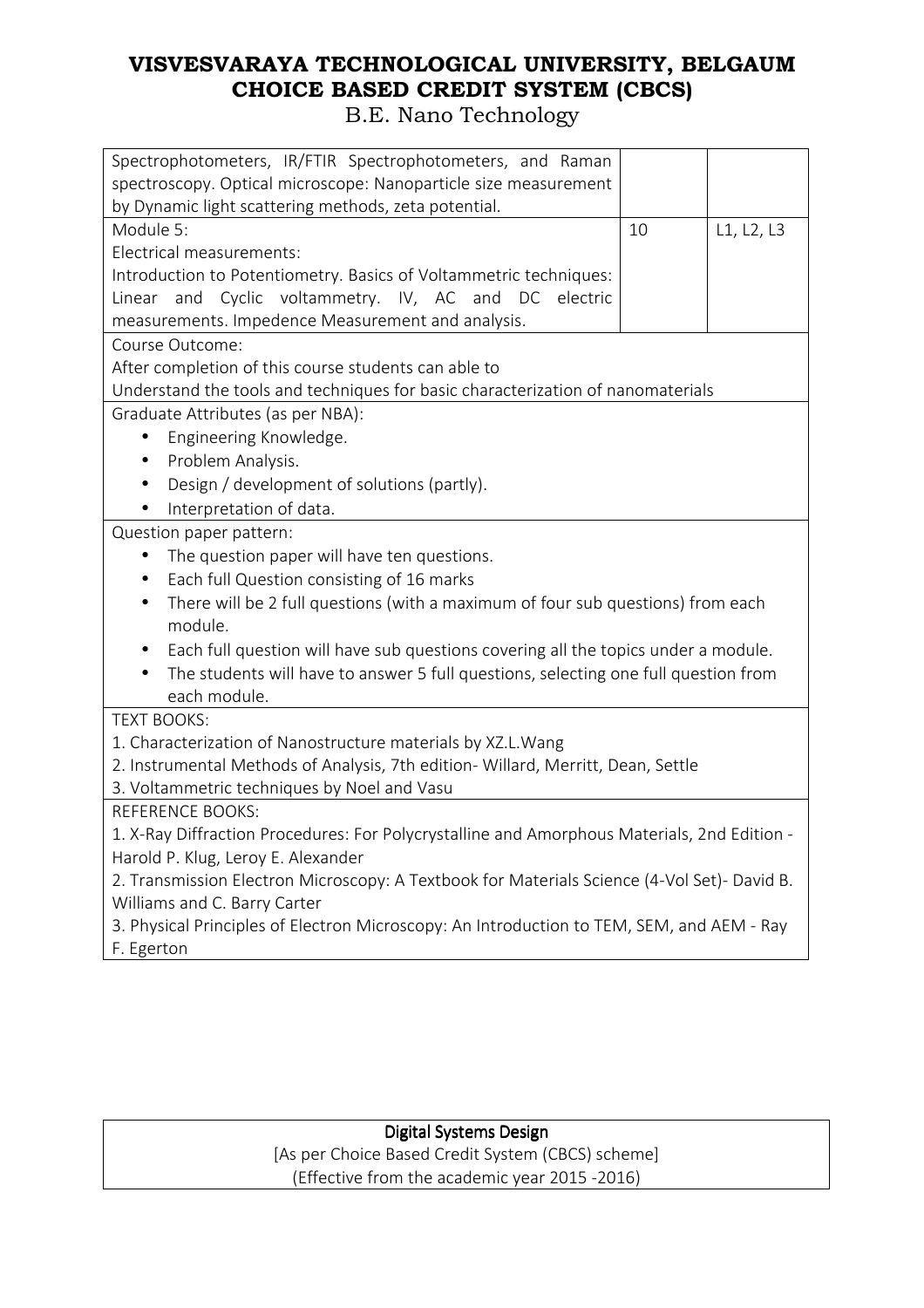| Course: B.E. / Nano Technology                                                                     |               |            |                |                 |
|----------------------------------------------------------------------------------------------------|---------------|------------|----------------|-----------------|
|                                                                                                    | Semester: V   |            |                |                 |
| Subject Code                                                                                       | 15NT54        | IA Marks   |                | 20              |
| Number of Lecture Hours Per Week                                                                   | 04            | Exam Marks |                | 80              |
| Total Number of Lecture Hours                                                                      | 50            | Exam Hours |                | 03              |
|                                                                                                    | $CREDIT - 04$ |            |                |                 |
| Course Objective:                                                                                  |               |            |                |                 |
| 1. To design sub systems using combinational circuits and sequential circuits                      |               |            |                |                 |
| To design digital systems using CMOS logic and understand the physical structure of<br>2.          |               |            |                |                 |
| digital systems in its transistor schematic form                                                   |               |            |                |                 |
| To learn Verilog HDL programming and model digital systems using high level language<br>3.         |               |            |                |                 |
| Modules                                                                                            |               | Teaching   |                | Revised Bloom's |
|                                                                                                    |               | Hours      |                | Taxonomy (RBT)  |
|                                                                                                    |               |            | Level          |                 |
| Module 1:                                                                                          |               | 10         | L1, L2, L3     |                 |
| Fundamentals of Digital Systems: Combinational circuits,                                           |               |            |                |                 |
| sequential circuits, basic gates, realization of logic using NAND,                                 |               |            |                |                 |
| NOR and 2:1 Multiplexers, design of half adder, full adders, full                                  |               |            |                |                 |
| subtractor, 1-bit comparator, decoders and encoders.                                               |               |            |                |                 |
| Introduction to Verilog HDL, coding types, behavioural,                                            |               |            |                |                 |
| structural and data flow, modelling of basic gates, half adder<br>and full adder using Verilog HDL |               |            |                |                 |
| Module 2:                                                                                          |               | 10         | L1, L2, L3     |                 |
| Designing with combinational circuits: 4-bit Ripple carry adder,                                   |               |            |                |                 |
| 4-bit carry look ahead adder, 4-bit carry select adder, 4-bit                                      |               |            |                |                 |
| comparator using 2-bit comparator, seven segment display                                           |               |            |                |                 |
| controllers using encoders and decoders, parity generators and                                     |               |            |                |                 |
|                                                                                                    |               |            |                |                 |
| 3-bit shifters/rotators using multiplexers, barrel shifter/rotator<br>using 2:1 multiplexer        |               |            |                |                 |
| Writing Verilog code for 4-bit ripple carry adder, parity                                          |               |            |                |                 |
| generators.                                                                                        |               |            |                |                 |
| Module 3:                                                                                          |               | 10         | L1, L2, L3     |                 |
| Designing with sequential circuits: SR latch, SR-D Latch, T-Latch,                                 |               |            |                |                 |
| flip flops using positive triggered and negative triggered latch,                                  |               |            |                |                 |
| designing N-bit synchronous and asynchronous counters, up-                                         |               |            |                |                 |
| down counters, designing clock dividers using counters, shift                                      |               |            |                |                 |
| registers, SISO, SIPO, PISO, PIPO, 1-bit memory unit with read                                     |               |            |                |                 |
| and write enable, 4-bit memory unit with address decoder.                                          |               |            |                |                 |
| Module 4:                                                                                          |               | 10         | L1, L2, L3, L4 |                 |
| Digital Circuit Design using MOS Transistor: MOS transistor,                                       |               |            |                |                 |
| NMOS and PMOS transistor, CMOS inverter circuit, CMOS                                              |               |            |                |                 |
| circuit design for NAND, NOR, AND, OR, XOR, XNOR gate,                                             |               |            |                |                 |
| transmission gate using CMOS, 2:1 multiplexer design using                                         |               |            |                |                 |
| CMOS transmission gate, 1-bit latch using CMOS                                                     | (2:1)         |            |                |                 |
| multiplexer), 1-bit flip flop using CMOS latch. Introduction to                                    |               |            |                |                 |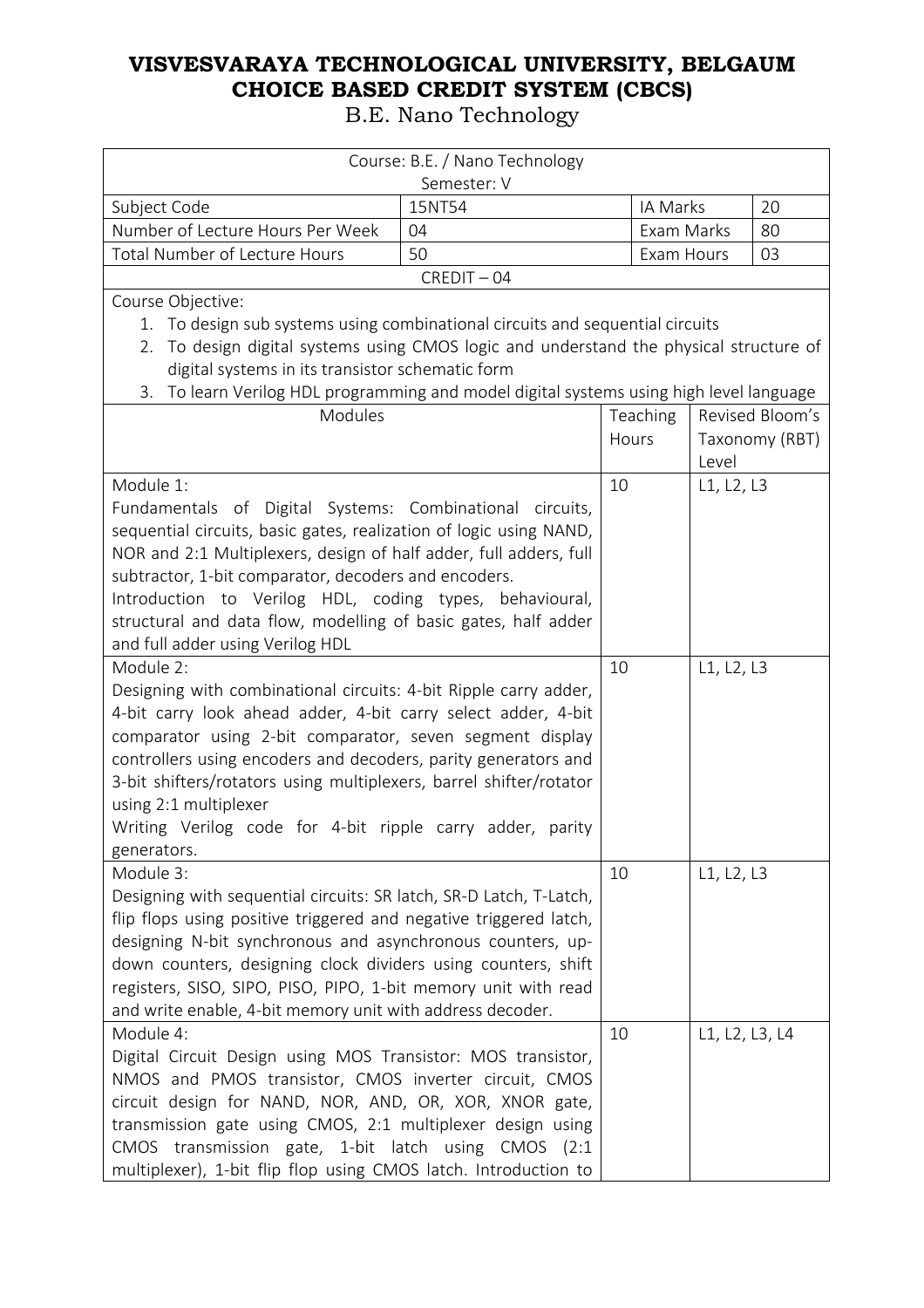| propagation delay, rise time, fall time, noise margin for CMOS                               |                                             |                |  |
|----------------------------------------------------------------------------------------------|---------------------------------------------|----------------|--|
| inverter. Introduction to power dissipation in CMOS circuits,                                |                                             |                |  |
| dynamic power, static power, leakage power.<br>Module 5:                                     | 10                                          |                |  |
| Subsystem design and modelling: writing Verilog code using                                   |                                             | L1, L2, L3, L4 |  |
| data flow description for D-latch, JK-flip flop, counters, 2-Bit                             |                                             |                |  |
| Magnitude comparators, 4x4 memory with read and write                                        |                                             |                |  |
| ports, behavioural model for 4-bit ALU design using Verilog HDL,                             |                                             |                |  |
| writing test bench wave forms for functional verification of 4-bit                           |                                             |                |  |
| adders and ALU                                                                               |                                             |                |  |
| Introduction to programmable logics such as PLA, PAL and                                     |                                             |                |  |
| <b>FPGAs</b>                                                                                 |                                             |                |  |
| Course Outcome:                                                                              |                                             |                |  |
| After successfully completing this course, students will be able to:                         |                                             |                |  |
| 1. Understand the fundamental of digital systems and design of sub systems using             |                                             |                |  |
| combinational and sequential circuits                                                        |                                             |                |  |
| Apply the Verilog programming skills in modelling digital sub systems<br>2.                  |                                             |                |  |
| 3. Develop CMOS technology based transistor schematics for digital systems                   |                                             |                |  |
| Graduate Attributes (as per NBA):                                                            |                                             |                |  |
| Engineering Knowledge.                                                                       |                                             |                |  |
| Problem Analysis.                                                                            |                                             |                |  |
| Design / development of solutions (partly).                                                  |                                             |                |  |
| Interpretation of data.                                                                      |                                             |                |  |
| Question paper pattern:                                                                      |                                             |                |  |
| $\bullet$                                                                                    | The question paper will have ten questions. |                |  |
| Each full Question consisting of 16 marks<br>$\bullet$                                       |                                             |                |  |
| There will be 2 full questions (with a maximum of four sub questions) from each<br>$\bullet$ |                                             |                |  |
| module.                                                                                      |                                             |                |  |
| Each full question will have sub questions covering all the topics under a module.           |                                             |                |  |
| The students will have to answer 5 full questions, selecting one full question from each     |                                             |                |  |
| module.                                                                                      |                                             |                |  |
| <b>TEXT BOOKS:</b><br>For Modules $1 - 3$ & 5                                                |                                             |                |  |
| N. Botros, HDL programing fundamental: VHDL and Verilog, Cengage learning, 2007<br>1.        |                                             |                |  |
| Thomas L. Floyd, Digital Fundamentals, Pearson Publications, 2012<br>2.                      |                                             |                |  |
| John F. Wakerly, Digital Design Principles and Practices, Prentice Hall of India, 2014<br>3. |                                             |                |  |
| 4. Stephen Brown &ZvonkoVranesic, Fundamentals of Digital Logic Design with Verilog          |                                             |                |  |
| Design, Tata McGraw Hill Edition, 2015                                                       |                                             |                |  |
| For Module 4                                                                                 |                                             |                |  |
| 1. Neil H. E. Weste& David Money Harris, CMOS VLSI Design: A circuit and systems             |                                             |                |  |
| perspective, 3 <sup>rd</sup> edition, Pearson Education, 2010                                |                                             |                |  |
| <b>REFERENCE BOOKS:</b>                                                                      |                                             |                |  |
| 1. Leach D, Malvino A P, Saha G, Digital Principles and Applications, 8/e, McGraw Hill       |                                             |                |  |
| Education, 2015.                                                                             |                                             |                |  |
| Harris D. M. and, S. L. Harris, Digital Design and Computer Architecture, 2/e, Morgan<br>2.  |                                             |                |  |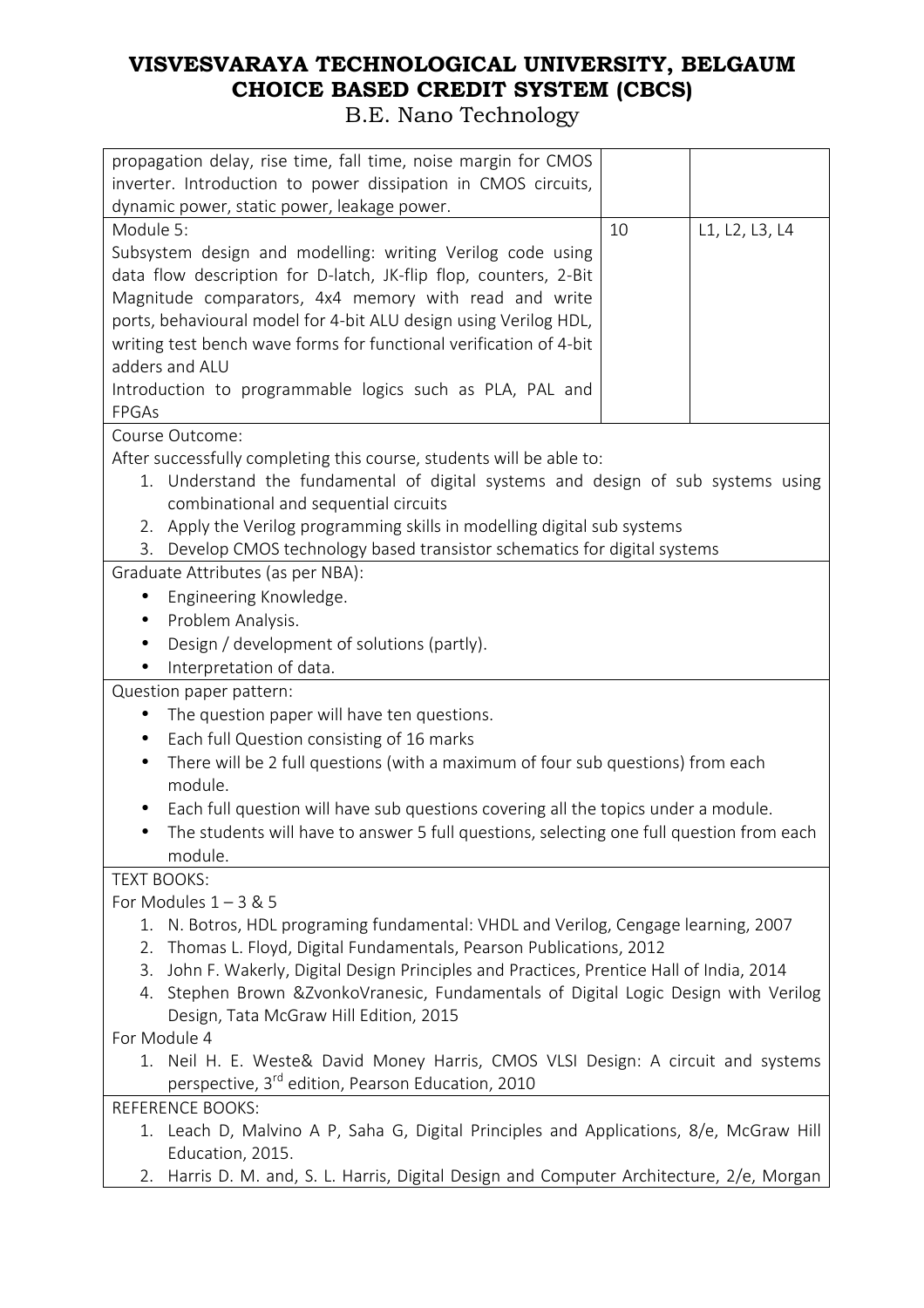B.E. Nano Technology

Kaufmann Publishers, 2013

### Professional Electives Professional Electives

|                                                                                              | <b>Analog Circuit Design</b>   |    |            |                |                 |
|----------------------------------------------------------------------------------------------|--------------------------------|----|------------|----------------|-----------------|
| [As per Choice Based Credit System (CBCS) scheme]                                            |                                |    |            |                |                 |
| (Effective from the academic year 2015 -2016)                                                |                                |    |            |                |                 |
|                                                                                              | Course: B.E. / Nano Technology |    |            |                |                 |
|                                                                                              | Semester: V                    |    |            |                |                 |
| Subject Code                                                                                 | 15NT551                        |    | IA Marks   |                | 20              |
| Number of Lecture Hours Per Week                                                             | 03                             |    | Exam Marks |                | 80              |
| <b>Total Number of Lecture Hours</b>                                                         | 40                             |    | Exam Hours |                | 03              |
|                                                                                              | $CREDIT - 03$                  |    |            |                |                 |
| Course Objective:                                                                            |                                |    |            |                |                 |
| To understand the concepts of analog circuits and design principles of analog circuits<br>4. |                                |    |            |                |                 |
| To design and analyse working of CMOS based analog circuits and sub systems<br>5.            |                                |    |            |                |                 |
| To understand and design data converters using analog sub circuits<br>6.                     |                                |    |            |                |                 |
| Modules                                                                                      |                                |    | Teaching   |                | Revised Bloom's |
|                                                                                              |                                |    | Hours      |                | Taxonomy (RBT)  |
|                                                                                              |                                |    |            | Level          |                 |
| Module 1:                                                                                    |                                | 08 |            | L1, L2, L3     |                 |
| Operational Amplifier Fundamentals: Basic Op-amp circuit, Op-                                |                                |    |            |                |                 |
| Amp parameters - Input and output voltage, CMRR and PSRR,                                    |                                |    |            |                |                 |
| offset voltages and currents, Input and output impedances,                                   |                                |    |            |                |                 |
| Slew rate and Frequency limitations. OP-Amps as DC Amplifiers                                |                                |    |            |                |                 |
| - Biasing OP-amps, Direct coupled voltage followers, Non-                                    |                                |    |            |                |                 |
| inverting amplifiers, inverting amplifiers, Summing amplifiers,                              |                                |    |            |                |                 |
| and Difference amplifiers.                                                                   |                                |    |            |                |                 |
| Module 2:                                                                                    |                                | 08 |            | L1, L2, L3     |                 |
| Analog sub circuits and oscillators: Limiting circuits, Clamping                             |                                |    |            |                |                 |
| circuits, Peak detectors, Sample and hold circuits, V to I and I to                          |                                |    |            |                |                 |
| V converters, Differentiating Circuit, Integrator Circuit, Phase                             |                                |    |            |                |                 |
| shift oscillator, Wein bridge oscillator, Crossing detectors,                                |                                |    |            |                |                 |
| inverting Schmitt trigger. Log and antilog amplifiers, Multiplier                            |                                |    |            |                |                 |
| and divider                                                                                  |                                |    |            |                |                 |
| Module 3:                                                                                    |                                | 08 |            | L1, L2, L3, L4 |                 |
| Introduction to Analog Integrated Circuits: MOS devices, small                               |                                |    |            |                |                 |
| signal model, large signal model, MOS operation in linear,                                   |                                |    |            |                |                 |
| saturation and cut off regions, MOS inverters, bipolar junction                              |                                |    |            |                |                 |
| transistor, small signal model, large signal model, MOS based                                |                                |    |            |                |                 |
| current mirrors, types of current mirrors, current reference                                 |                                |    |            |                |                 |
| circuits, voltage reference circuits                                                         |                                |    |            |                |                 |
| Module 4:                                                                                    |                                | 08 |            | L1, L2, L3, L4 |                 |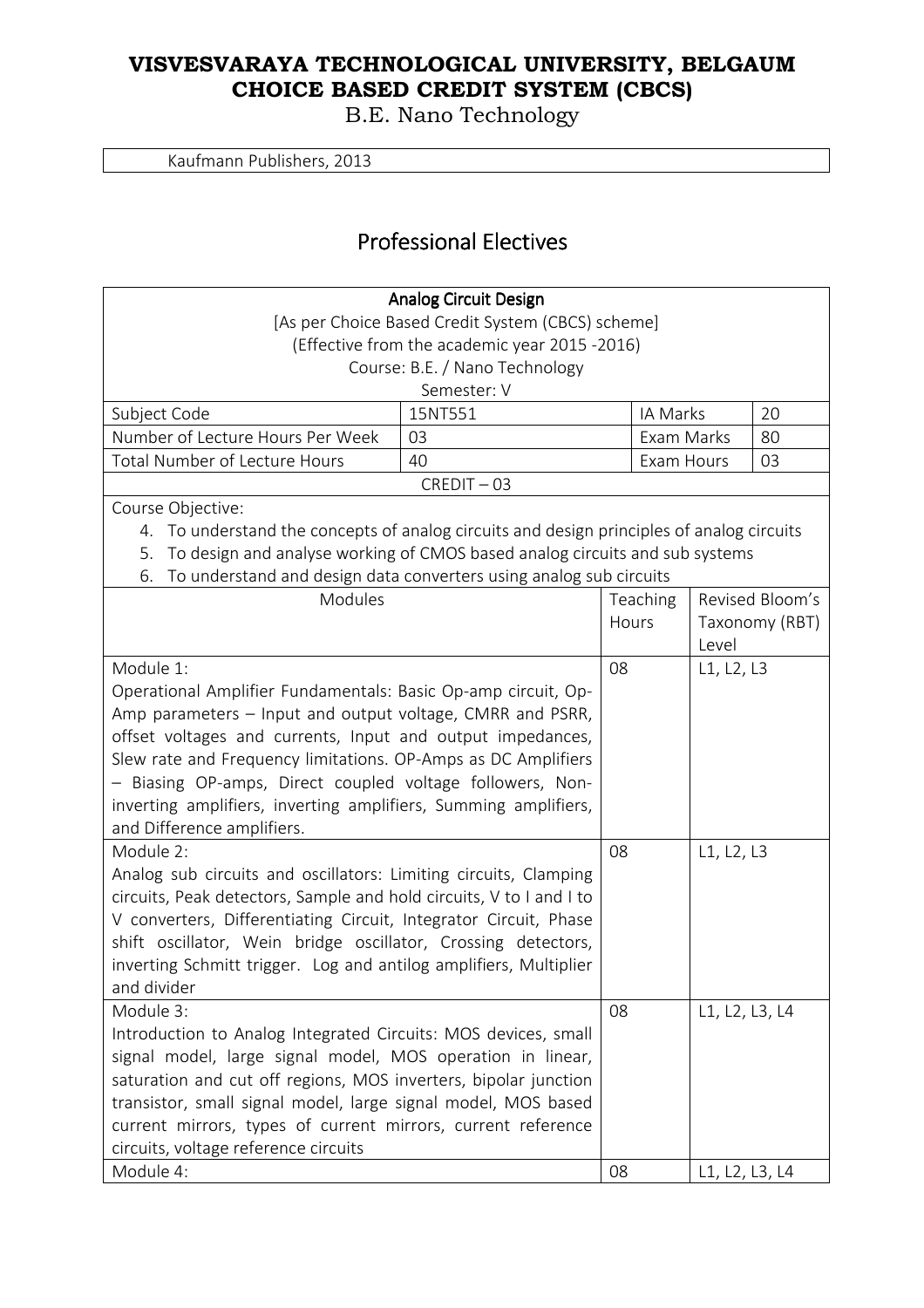| Single stage amplifiers: MOS amplifier circuits, working                                                                                                                          |    |                |  |
|-----------------------------------------------------------------------------------------------------------------------------------------------------------------------------------|----|----------------|--|
| drain                                                                                                                                                                             |    |                |  |
| principles of common source amplifier, common                                                                                                                                     |    |                |  |
| amplifier, common gate amplifier, differential amplifier, time                                                                                                                    |    |                |  |
| domain response, frequency domain response, operational                                                                                                                           |    |                |  |
| amplifier circuits, two stage amplifier and cascade amplifier,                                                                                                                    |    |                |  |
| opamp comparators                                                                                                                                                                 |    |                |  |
| Module 5:                                                                                                                                                                         | 08 | L1, L2, L3, L4 |  |
| Converters: Sampling and Quantization, sampling<br>Data                                                                                                                           |    |                |  |
| theorem, Nyquist rate sampling, Analog to digital converter,                                                                                                                      |    |                |  |
| types of converters, working principles of flash ADC, SAR ADC,                                                                                                                    |    |                |  |
| pipelined ADC, Sigma delta ADC, Digital to analog converters,                                                                                                                     |    |                |  |
| resistor string converters, R-2R DAC, thermometric DAC, testing                                                                                                                   |    |                |  |
| of data converters, low voltage data converter                                                                                                                                    |    |                |  |
| Course Outcome:                                                                                                                                                                   |    |                |  |
| After successfully completing this course, students will be able to:                                                                                                              |    |                |  |
| 4. Understand the fundamental of analog circuit design and design of sub systems using                                                                                            |    |                |  |
| opamps                                                                                                                                                                            |    |                |  |
| 5. Use MOS transistors and design analog sub circuits such as single stage amplifiers and                                                                                         |    |                |  |
| two stage amplifiers                                                                                                                                                              |    |                |  |
| 6. Build data converters using analog sub circuits and understand the design principles                                                                                           |    |                |  |
| and working of data converters                                                                                                                                                    |    |                |  |
| Graduate Attributes (as per NBA):                                                                                                                                                 |    |                |  |
| Engineering Knowledge.<br>$\bullet$                                                                                                                                               |    |                |  |
| Problem Analysis.<br>$\bullet$                                                                                                                                                    |    |                |  |
| Design / development of solutions (partly).                                                                                                                                       |    |                |  |
| Interpretation of data.                                                                                                                                                           |    |                |  |
| Question paper pattern:                                                                                                                                                           |    |                |  |
| The question paper will have ten questions.<br>$\bullet$                                                                                                                          |    |                |  |
| Each full Question consisting of 16 marks<br>$\bullet$                                                                                                                            |    |                |  |
| There will be 2 full questions (with a maximum of four sub questions) from each<br>$\bullet$                                                                                      |    |                |  |
| module.                                                                                                                                                                           |    |                |  |
| Each full question will have sub questions covering all the topics under a module.                                                                                                |    |                |  |
| The students will have to answer 5 full questions, selecting one full question from each                                                                                          |    |                |  |
| module.                                                                                                                                                                           |    |                |  |
| <b>TEXT BOOKS:</b>                                                                                                                                                                |    |                |  |
| For Modules 1 & 2                                                                                                                                                                 |    |                |  |
|                                                                                                                                                                                   |    |                |  |
| 2. David A. Bell, Operational Amplifiers and Linear ICs, 2nd edition, PHI/Pearson, 2004<br>3. Ramakant A Gayakwad, Op-Amps and Linear Integrated Circuits, Pearson, 4th Ed, 2015. |    |                |  |
| ISBN 81-7808-501-1.                                                                                                                                                               |    |                |  |
| For Modules 3 to 5                                                                                                                                                                |    |                |  |
| 4. David Johns and KENNETH M. MARTIN, Analog Integrated Circuit Design, John Wiley                                                                                                |    |                |  |
| and Sons, 2013                                                                                                                                                                    |    |                |  |
| 5. B. Razavi, Design of Analog CMOS Integrated Circuits, 2 <sup>nd</sup> edition, McGraw-Hill, 2017.                                                                              |    |                |  |
| ISBN 978-0-07-252493-2.                                                                                                                                                           |    |                |  |
| <b>REFERENCE BOOKS:</b>                                                                                                                                                           |    |                |  |
|                                                                                                                                                                                   |    |                |  |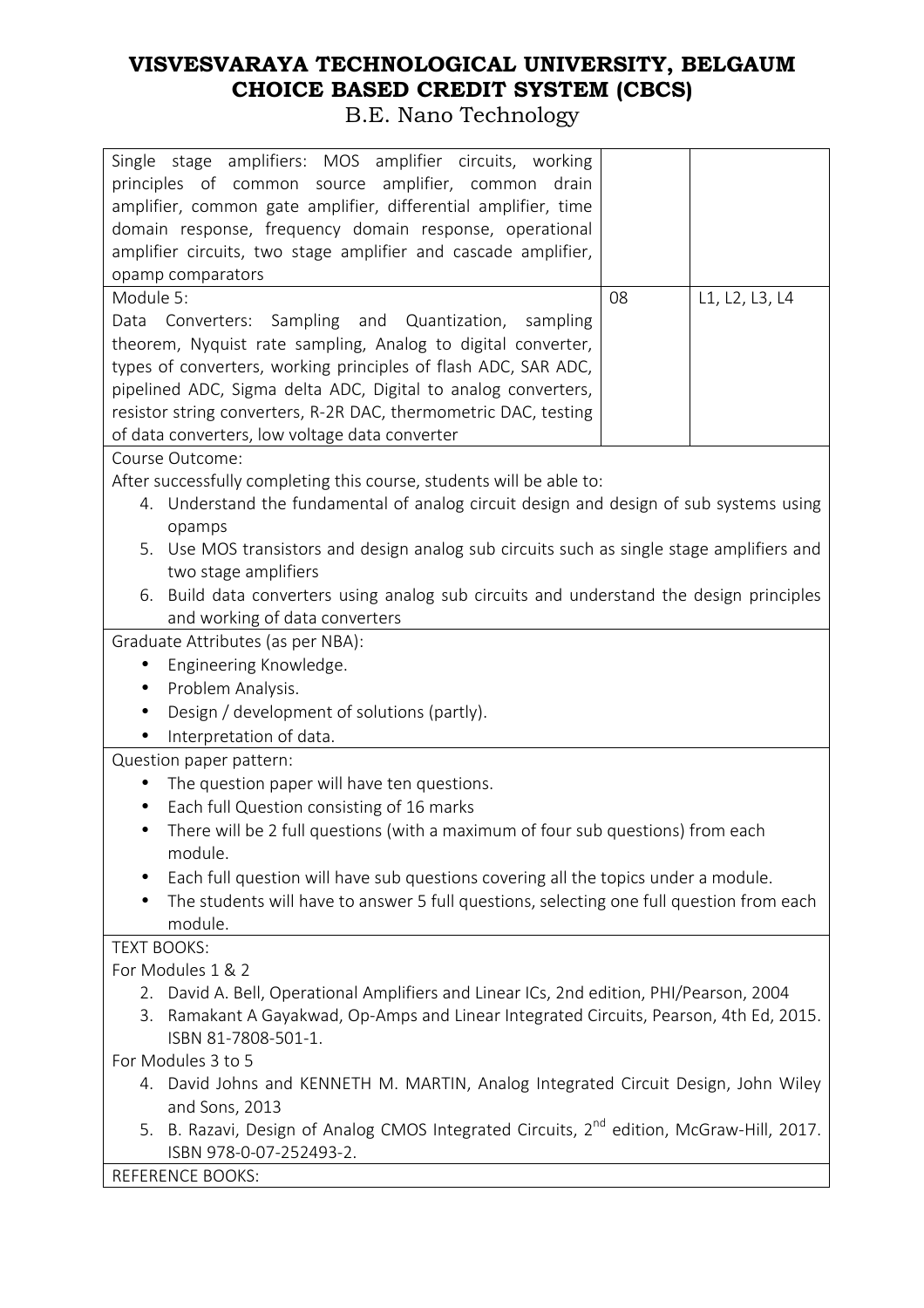#### **VISVESVARAYA TECHNOLOGICAL UNIVERSITY, BELGAUM CHOICE BASED CREDIT SYSTEM (CBCS)**  B.E. Nano Technology

- 1. D. Roy Choudhury and Shail B. Jain, Linear Integrated Circuits, 4th edition, Reprint 2006, New Age International ISBN 978-81-224-3098-1.
- 2. B Somanathan Nair, "Linear Integrated Circuits: Analysis, Design & Applications," Wiley India, 1st Edition, 2015.
- 3. Philips E. Allen, Douglas R. Holberg, CMOS Analog Circuit Design, Oxford University Press, 2012

|                                                                                             | <b>Biomaterials</b>                           |          |             |
|---------------------------------------------------------------------------------------------|-----------------------------------------------|----------|-------------|
| [As per Choice Based Credit System (CBCS) scheme]                                           |                                               |          |             |
|                                                                                             | (Effective from the academic year 2015 -2016) |          |             |
|                                                                                             | Course: B.E. / Nano Technology                |          |             |
|                                                                                             | Semester: V                                   |          |             |
| Subject Code                                                                                | 15NT552                                       | IA Marks | 20          |
| Number of Lecture Hours Per Week                                                            | 03                                            | Exam     | 80          |
|                                                                                             |                                               | Marks    |             |
| Total Number of Lecture Hours                                                               | 40                                            | Exam     | 03          |
|                                                                                             |                                               | Hours    |             |
|                                                                                             | $CREDIT - 03$                                 |          |             |
| Course Objective:                                                                           |                                               |          |             |
| 1. To understand the fundamental principals in material science and chemistry, and how they |                                               |          |             |
| contribute to biomaterial development and performance.                                      |                                               |          |             |
| 2. To apply the science and engineering knowledge gained in the course to biomaterial       |                                               |          |             |
| selection and design for specific biomedical uses.                                          |                                               |          |             |
| Modules                                                                                     |                                               | Teaching | Revised     |
|                                                                                             |                                               | Hours    | Bloom's     |
|                                                                                             |                                               |          | Taxonomy    |
|                                                                                             |                                               |          | (RBT) Level |
| Module 1:                                                                                   |                                               | 08       | L1, L2      |
| Fundamentals of biomaterials science. Classes of biomaterials used                          |                                               |          |             |
| in medicine, basic properties, medical requirements and clinical                            |                                               |          |             |
| significance. Disinfection and sterilization of biomaterials. Physico-                      |                                               |          |             |
| chemical properties of biomaterials: mechanical (elasticity, yield                          |                                               |          |             |
| stress, ductility, toughness, strength, fatigue, hardness, wear                             |                                               |          |             |
| resistance), tribological (friction, wear, lubricity), morphology and                       |                                               |          |             |
| texture, physical (electrical, optical, magnetic, thermal), chemical                        |                                               |          |             |
| and biological properties.                                                                  |                                               |          |             |
| Module 2:                                                                                   |                                               | 08       | L1, L2, L3  |
| Elements in contact with the surface of a biomaterial: blood                                |                                               |          |             |
| composition, plasma proteins, cells, tissues. Phenomena at the                              |                                               |          |             |
| biointerfaces. Molecular and cellular processes with                                        | living                                        |          |             |
| environment, blood-materials interaction, short and long term                               |                                               |          |             |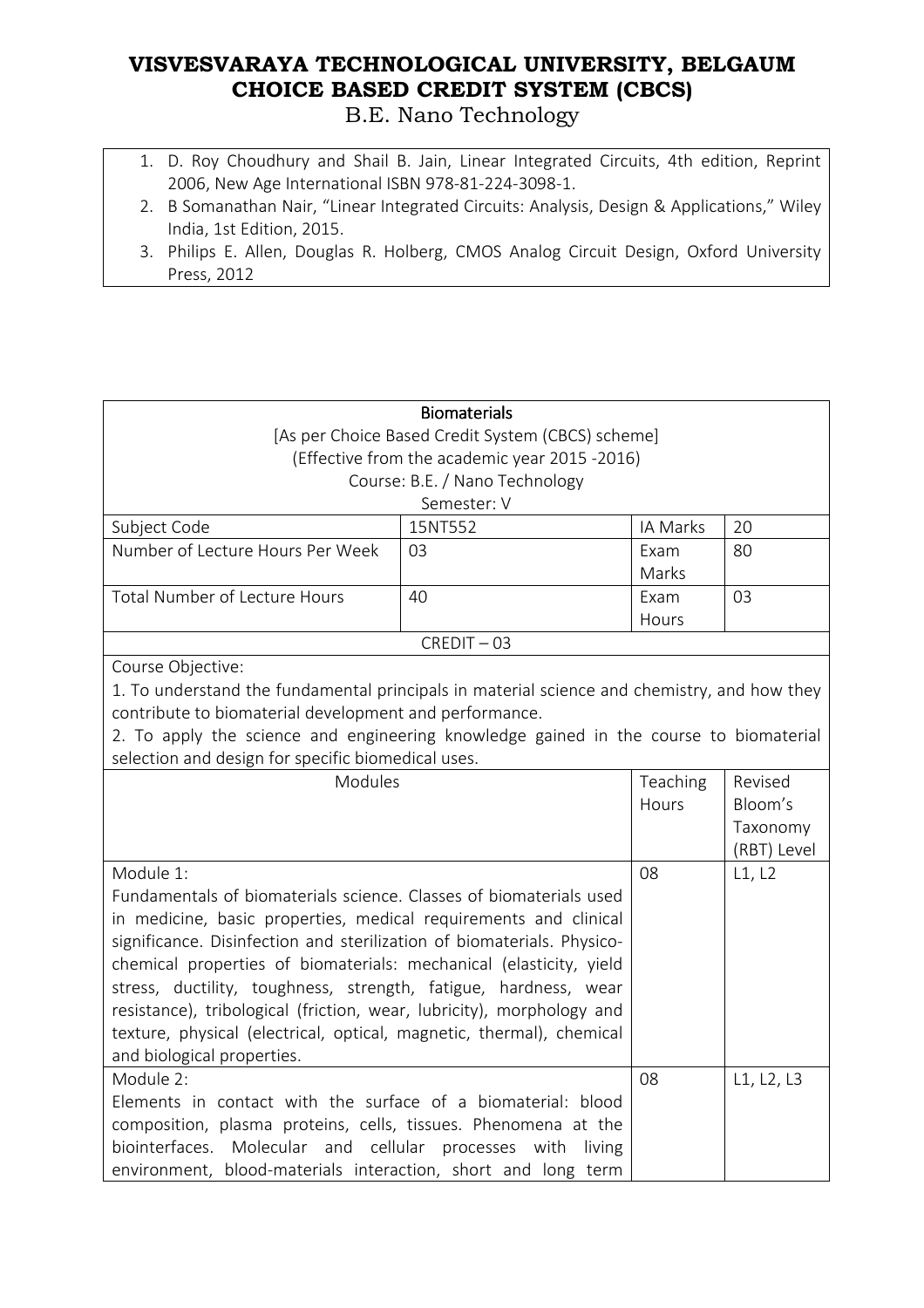#### **VISVESVARAYA TECHNOLOGICAL UNIVERSITY, BELGAUM CHOICE BASED CREDIT SYSTEM (CBCS)**  B.E. Nano Technology

| reactions to the body. Testing of biomaterials: in vitro, in vivo<br>preclinical and in vivo clinical tests. Concept of biocompatibility.<br>Definition, Wound healing process-bone healing, tendon healing.<br>Material response: Function and Degradation of materials in vivo.<br>Host response: Tissue response to biomaterials, Effects of wear<br>particles. Testing of implants: Methods of test for biological<br>performance- In vitro implant tests, In vivo implant test methods.                                                                                                                                                                                                                                                                                                                                                    |    |                   |
|-------------------------------------------------------------------------------------------------------------------------------------------------------------------------------------------------------------------------------------------------------------------------------------------------------------------------------------------------------------------------------------------------------------------------------------------------------------------------------------------------------------------------------------------------------------------------------------------------------------------------------------------------------------------------------------------------------------------------------------------------------------------------------------------------------------------------------------------------|----|-------------------|
| Module 3:<br>Properties of implant materials, metals and alloys, ceramics and<br>composites, Stainless steel, Cobalt-Chromium alloys, Titanium<br>based alloys, Nitinol, other metals, metallic Corrosion, Carbons,<br>Alumina, Yttria stabilized zirconia, surface reactive ceramics,<br>resorbable ceramics, composites, analysis of ceramic surfaces.<br>Applications and Biocompatibility case studies of novel materials<br>and alloys.                                                                                                                                                                                                                                                                                                                                                                                                    | 08 | L1, L2, L3        |
| Module 4:<br>Polymers in biomedical use, polyethylene and polypropylene,<br>polymers,<br>acrylic<br>polymers, hydrogels,<br>perfluorinated<br>polyurethanes, polyamides, biodegradable synthetic polymers,<br>silicone rubber, plasma polymerization, micro-organisms in<br>polymeric implants, polymer sterilization. Polymers as biomaterials,<br>heparin and heparin-like polysaccharides, proteoglycans, structure<br>and biological activities of native sulfated glycosaminoglycans,<br>chemically modified glycosaminoglycans, heparin like substances<br>nonglycosaminoglycan polysaccharides<br>and<br>microbial<br>from<br>glycosaminoglycan, surface immobilized heparins. Applications and<br>Biocompatibility case studies of novel polymeric materials.                                                                           | 08 | L1, L2, L3,<br>L4 |
| Module 5:<br>Technologies of biomaterials processing, as implants and medical<br>devices; improvement of materials biocompatibility by plasma<br>processing. Polyurethane elastomers, applications of polymers in<br>medicine and surgery. Skin graft polymers, biodegradable polymers<br>in drug delivery and drug carrier systems. Tissue properties of blood<br>vessels, Treatments of atherosclerosis; Biomechanical design issues<br>pertaining to stents, balloon angioplasty, and pacemakers. Soft<br>Tissue Reconstruction; FDA requirements, standards on<br>the<br>biological evaluation of medical devices (ISO-10993)<br>and<br>implications to applications in human. Practical aspects of<br>biomedical devices: manufacturing, storage quality, regulatory and<br>ethical issues, price of implants and allocation of resources. | 08 | L1, L2, L3,<br>L4 |
| Course Outcome:<br>After successfully completing this course, students will be able to:<br>1. Understand the fundamental principals in material science and chemistry, and how they<br>contribute to biomaterial development and performance.                                                                                                                                                                                                                                                                                                                                                                                                                                                                                                                                                                                                   |    |                   |

2. Apply the science and engineering knowledge gained in the course to biomaterial selection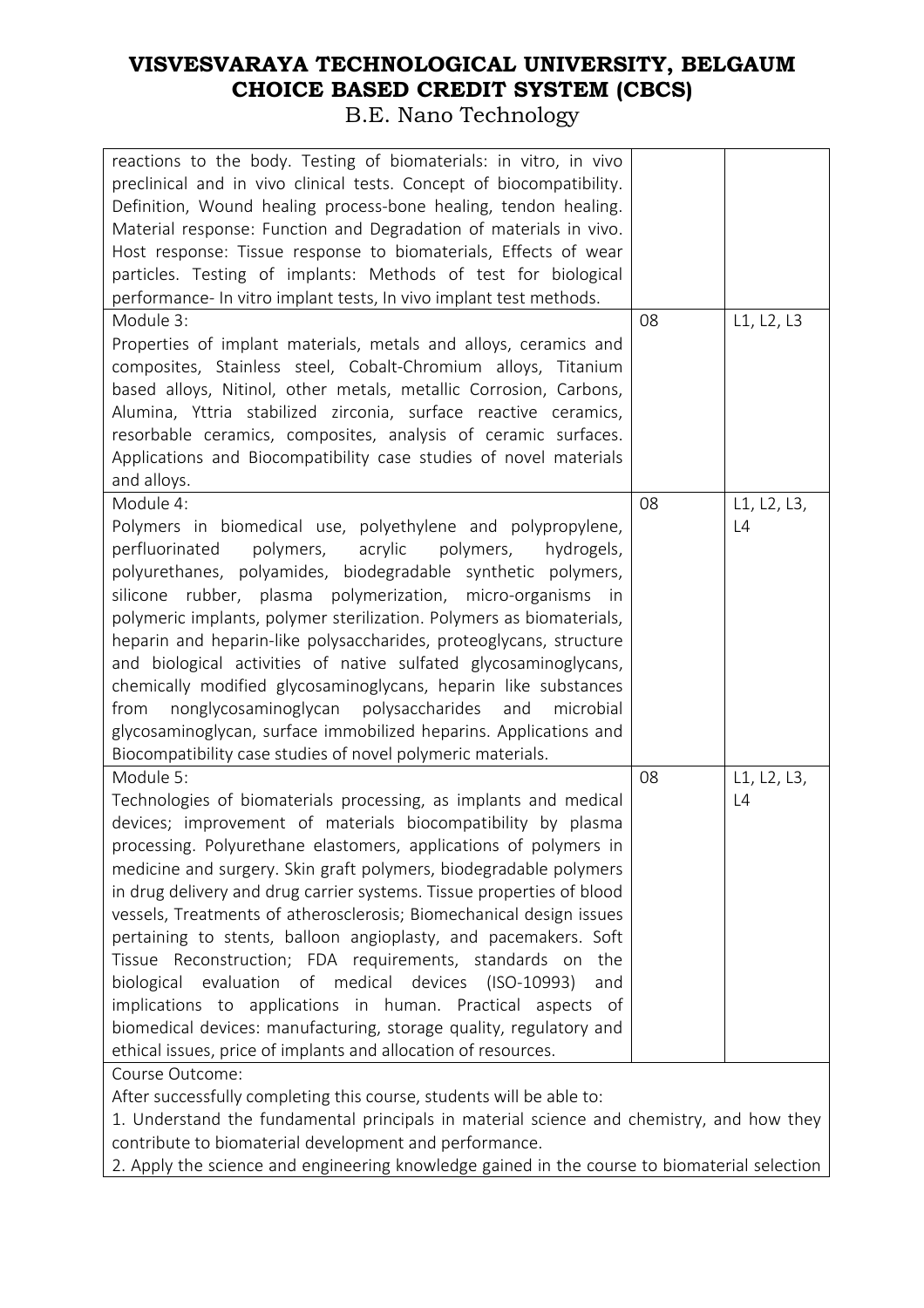| and design for specific biomedical uses.                                                      |
|-----------------------------------------------------------------------------------------------|
| 3. Critically review papers from the scientific literature and identify areas of research     |
| opportunities                                                                                 |
| Graduate Attributes (as per NBA):                                                             |
| Engineering Knowledge.<br>$\bullet$                                                           |
| Problem Analysis.<br>$\bullet$                                                                |
| Design / development of solutions (partly).                                                   |
| Interpretation of data.                                                                       |
| Question paper pattern:                                                                       |
| The question paper will have ten questions.                                                   |
| Each full Question consisting of 16 marks<br>$\bullet$                                        |
| There will be 2 full questions (with a maximum of four sub questions) from each<br>$\bullet$  |
| module.                                                                                       |
| Each full question will have sub questions covering all the topics under a module.            |
| The students will have to answer 5 full questions, selecting one full question from each      |
| module.                                                                                       |
| <b>TEXT BOOKS:</b>                                                                            |
| 1. Biomaterials Science: An Introduction to materials in medicine by Buddy D Ratner. Academic |
| Press.                                                                                        |
| 2. Biomaterials - Temenoff and Mikos, Pearson Prentice Hall.                                  |
| 3. Polymeric Biomaterials by SeverianDumitriu.                                                |
| 4. Polymeric Biomaterials by Piskin and A S Hoffmann, MartinusNijhoff                         |
| <b>REFERENCE BOOKS:</b>                                                                       |
| 1. Materials Science and Engineering: An Introduction - Callister, John Wiley and Sons.       |
| Science and Engineering of Materials - Askland and Phule, Thomson.                            |
| 2. Material Science by Smith, McGraw Hill.                                                    |
| 3. Material Science and Engineering by V Raghavan, Prentice Hall.                             |
| 4. Biomaterials by Sujata V. Bhat, Narosa Publishing House.                                   |
| 5. Biomaterials, Medical Devices and Tissue Engineering: An Integrated Approach by Frederick  |
| H Silver, Chapman and Hall publications.                                                      |
| 6. Advanced Catalysts and Nanostructures Materials, William R Moser, Academic Press.          |
|                                                                                               |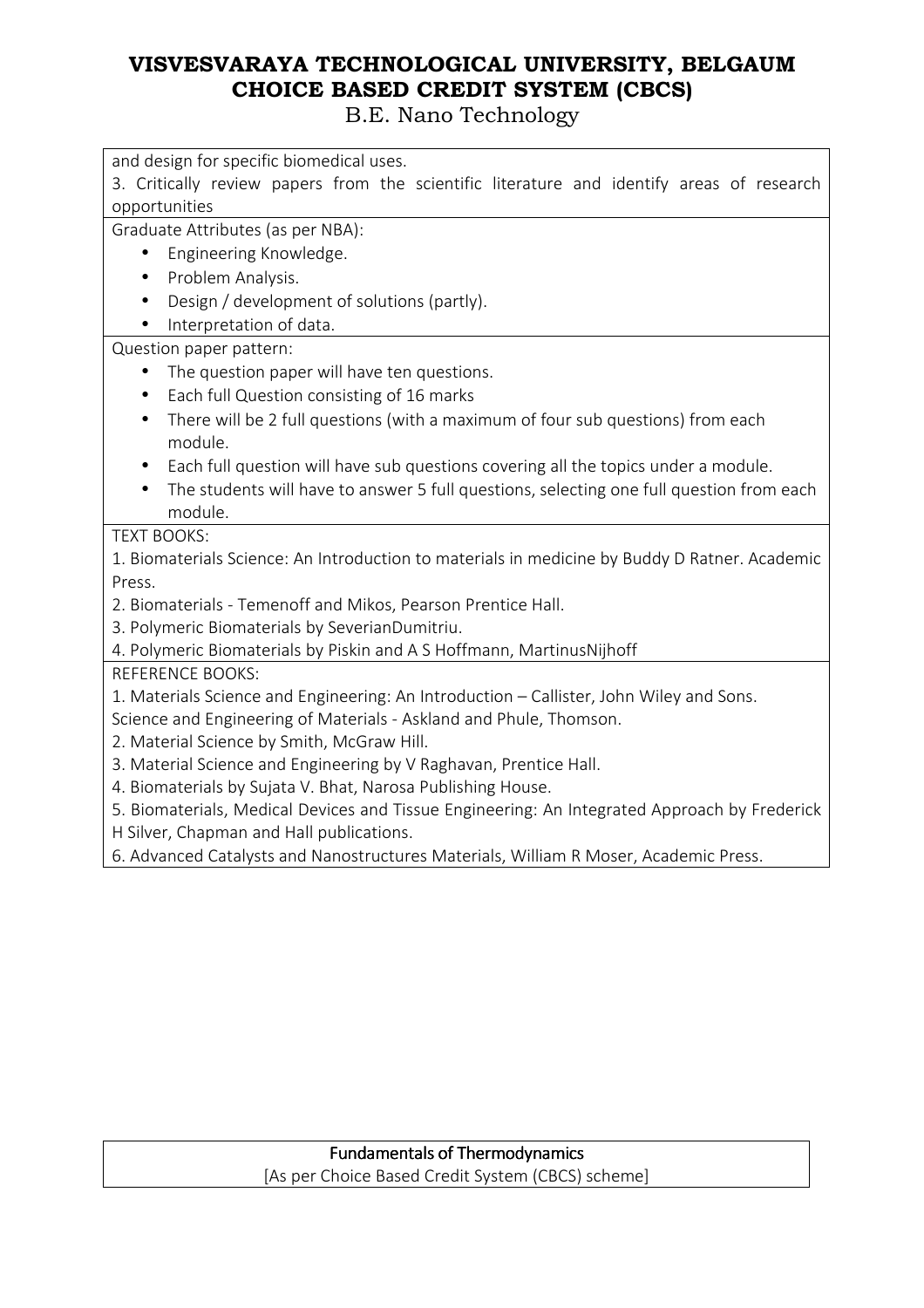|                                                                | (Effective from the academic year 2015 -2016)                      |          |             |
|----------------------------------------------------------------|--------------------------------------------------------------------|----------|-------------|
|                                                                | Course: B.E. / Nano Technology                                     |          |             |
|                                                                | Semester: V                                                        |          |             |
| Subject Code                                                   | 15NT553                                                            | IA Marks | 20          |
| Number of Lecture Hours                                        | 03                                                                 | Exam     | 80          |
| Per Week                                                       |                                                                    | Marks    |             |
| <b>Total Number of Lecture</b>                                 | 40                                                                 | Exam     | 03          |
| Hours                                                          |                                                                    | Hours    |             |
|                                                                | $CREDIT - 03$                                                      |          |             |
| Course Objective:                                              |                                                                    |          |             |
| This course will enable students to                            |                                                                    |          |             |
|                                                                | 1. Understand various concepts and definitions of thermodynamics.  |          |             |
|                                                                | 2. Comprehend the I-law and II-law of thermodynamics.              |          |             |
|                                                                | 3. Acquire the knowledge of various types of gas cycles            |          |             |
|                                                                | Modules                                                            | Teaching | Revised     |
|                                                                |                                                                    | Hours    | Bloom's     |
|                                                                |                                                                    |          | Taxonomy    |
|                                                                |                                                                    |          | (RBT) Level |
| Module 1:                                                      |                                                                    | 08       | L1, L2      |
| Fundamental Concepts and Work & Heat                           |                                                                    |          |             |
| Fundamental Concepts:                                          |                                                                    |          |             |
|                                                                | Thermodynamics definition and scope, Microscopic<br>and            |          |             |
| Macroscopic approaches. Some practical                         | applications<br>of                                                 |          |             |
|                                                                | engineering thermodynamic Systems, Characteristics of system       |          |             |
|                                                                | boundary and control surface, examples. Thermodynamic              |          |             |
|                                                                | properties; intensive and extensive properties. Thermodynamic      |          |             |
|                                                                | state, state point, state diagram, path and process, quasi-static  |          |             |
| process, cyclic and                                            | noncyclic; processes; Thermodynamic                                |          |             |
|                                                                | equilibrium; definition, mechanical equilibrium; diathermic wall,  |          |             |
|                                                                | thermal equilibrium, chemical equilibrium. Zeroth law of           |          |             |
| thermodynamics                                                 |                                                                    |          |             |
|                                                                | Work and Heat: Mechanics-definition of work and its limitations.   |          |             |
|                                                                | Thermodynamic definition of work. Displacement work; as a part     |          |             |
|                                                                | of a system boundary, as a whole of a system boundary,             |          |             |
|                                                                | expressions for displacement work in various processes through     |          |             |
|                                                                | p-v diagrams. Heat. Comparison between work and heat.              |          |             |
| (Note: Numerical problems and not included)                    |                                                                    |          |             |
| Module 2:                                                      |                                                                    | 08       | L1, L2, L3  |
| First Law of Thermodynamics:                                   |                                                                    |          |             |
| Joules experiments, equivalence of heat and work. Statement of |                                                                    |          |             |
|                                                                | the First law of thermodynamics, extension of the First law to non |          |             |
|                                                                | - cyclic processes, energy, energy as a property, modes of         |          |             |
|                                                                | energy, pure substance; definition, two-property rule, Specific    |          |             |
|                                                                | heat at constant volume, enthalpy, specific heat at constant       |          |             |
|                                                                | pressure. Extension of the First law to control volume; steady     |          |             |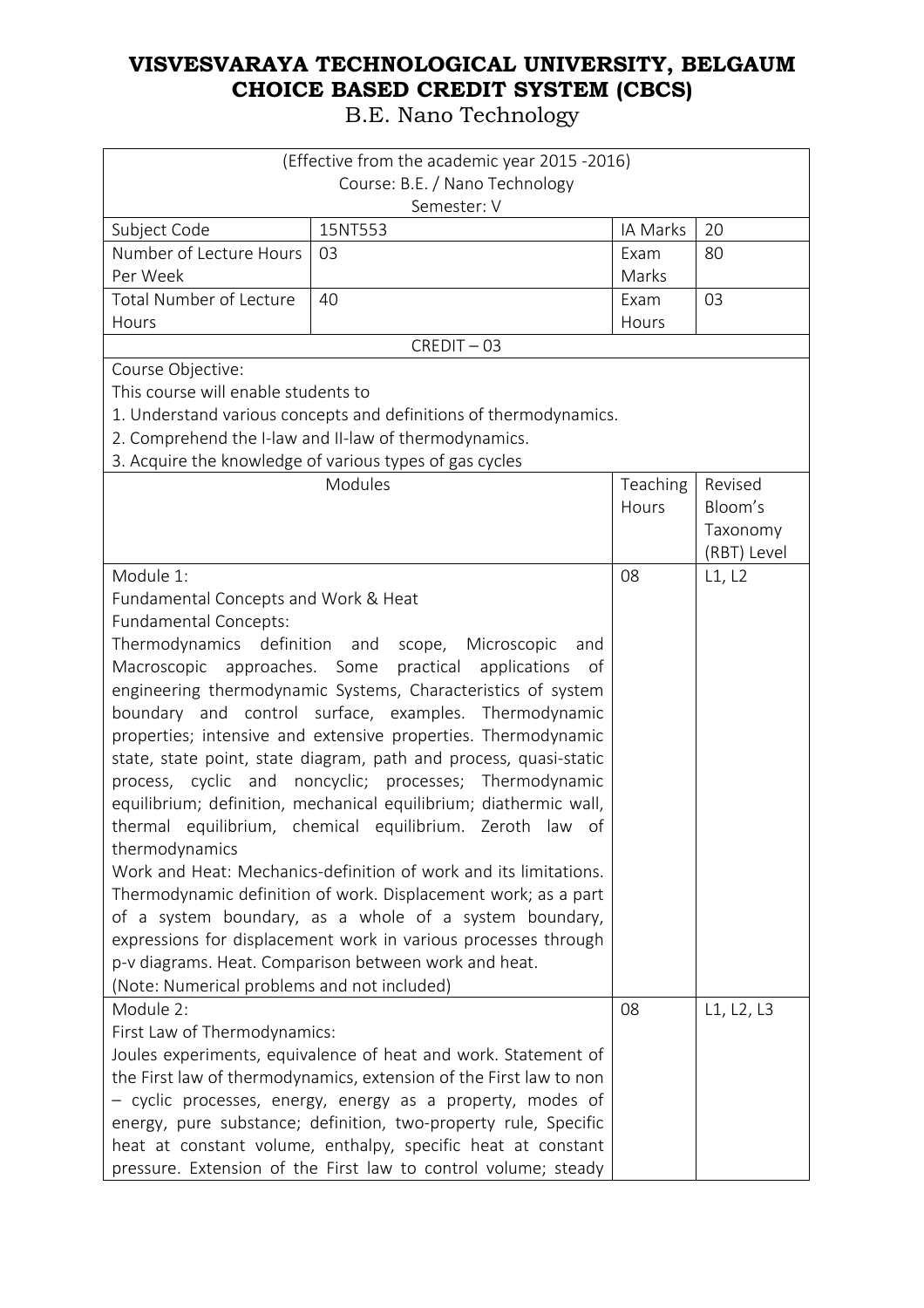| state-steady flow energy equation, important applications.                                                                            |    |            |
|---------------------------------------------------------------------------------------------------------------------------------------|----|------------|
| (Note: Numerical problems and not included)                                                                                           |    |            |
| Module 3:                                                                                                                             | 08 | L1, L2     |
| Second Law of Thermodynamics and Entropy                                                                                              |    |            |
| Second Law of Thermodynamics:                                                                                                         |    |            |
| Devices converting heat to work; (a) in a thermodynamic cycle,                                                                        |    |            |
| (b) in a mechanical cycle. Thermal reservoir. Direct heat engine;<br>schematic representation and efficiency. Devices converting work |    |            |
| to heat in a thermodynamic cycle; reversed heat engine,                                                                               |    |            |
| schematic representation, coefficients of performance. Kelvin -                                                                       |    |            |
| Planck statement of the Second law of Thermodynamics; Clausius                                                                        |    |            |
| statement of Second law of Thermodynamics, Equivalence of the                                                                         |    |            |
| two statements.                                                                                                                       |    |            |
| Entropy: Clausius inequality; Statement, proof, application to a                                                                      |    |            |
| reversible cycle. Entropy; definition, a property, change of                                                                          |    |            |
| entropy, principle of increase in entropy.                                                                                            |    |            |
| (Note: Numerical problems and not included)                                                                                           |    |            |
| Module 4:                                                                                                                             | 08 | L1, L2, L3 |
| Pure Substances, Ideal Gases, Thermodynamic relations                                                                                 |    |            |
| Pure Substances & Ideal Gases: Mixture of ideal gases and real                                                                        |    |            |
| gases, ideal gas equation, compressibility factor use of charts. P-T                                                                  |    |            |
| and P-V diagrams, triple point and critical points. Sub-cooled                                                                        |    |            |
| liquid, Saturated liquid, mixture of saturated liquid and vapour,                                                                     |    |            |
| saturated vapour and superheated vapour states of pure                                                                                |    |            |
| substance with water as example. Enthalpy of change of phase                                                                          |    |            |
| (Latent heat). Dryness fraction (quality).                                                                                            |    |            |
| Thermodynamic relations: Maxwells equations, Tds relations,                                                                           |    |            |
| evaluation of thermodynamic properties from an equation of                                                                            |    |            |
| state.                                                                                                                                |    |            |
| (Note: Numerical problems and not included)                                                                                           |    |            |
| Module 5:                                                                                                                             | 08 | L1, L2, L3 |
| Gas Cycles                                                                                                                            |    |            |
| Efficiency of air standard cycles, Carnot, Otto, Diesel cycles, P-V &                                                                 |    |            |
| T-S diagram, calculation of efficiency; Carnot vapour power cycle,                                                                    |    |            |
| simple Rankine cycle, Analysis and performance of Rankine Cycle,                                                                      |    |            |
| Ideal and practical regenerative Rankine cycles - Reheat and                                                                          |    |            |
| Regenerative Cycles, Binary vapour cycle.                                                                                             |    |            |
| (Note: Numerical problems and not included)                                                                                           |    |            |
| Course Outcome:                                                                                                                       |    |            |
| After studying this course, students will be able to:                                                                                 |    |            |
| 1. Apply the concepts and definitions of thermodynamics.                                                                              |    |            |
| 2. Differentiate thermodynamic work and heat and apply I law and II law of                                                            |    |            |
| thermodynamics to different process.                                                                                                  |    |            |
| 3. Apply the principles of various gas cycles                                                                                         |    |            |
| Graduate Attributes (as per NBA):                                                                                                     |    |            |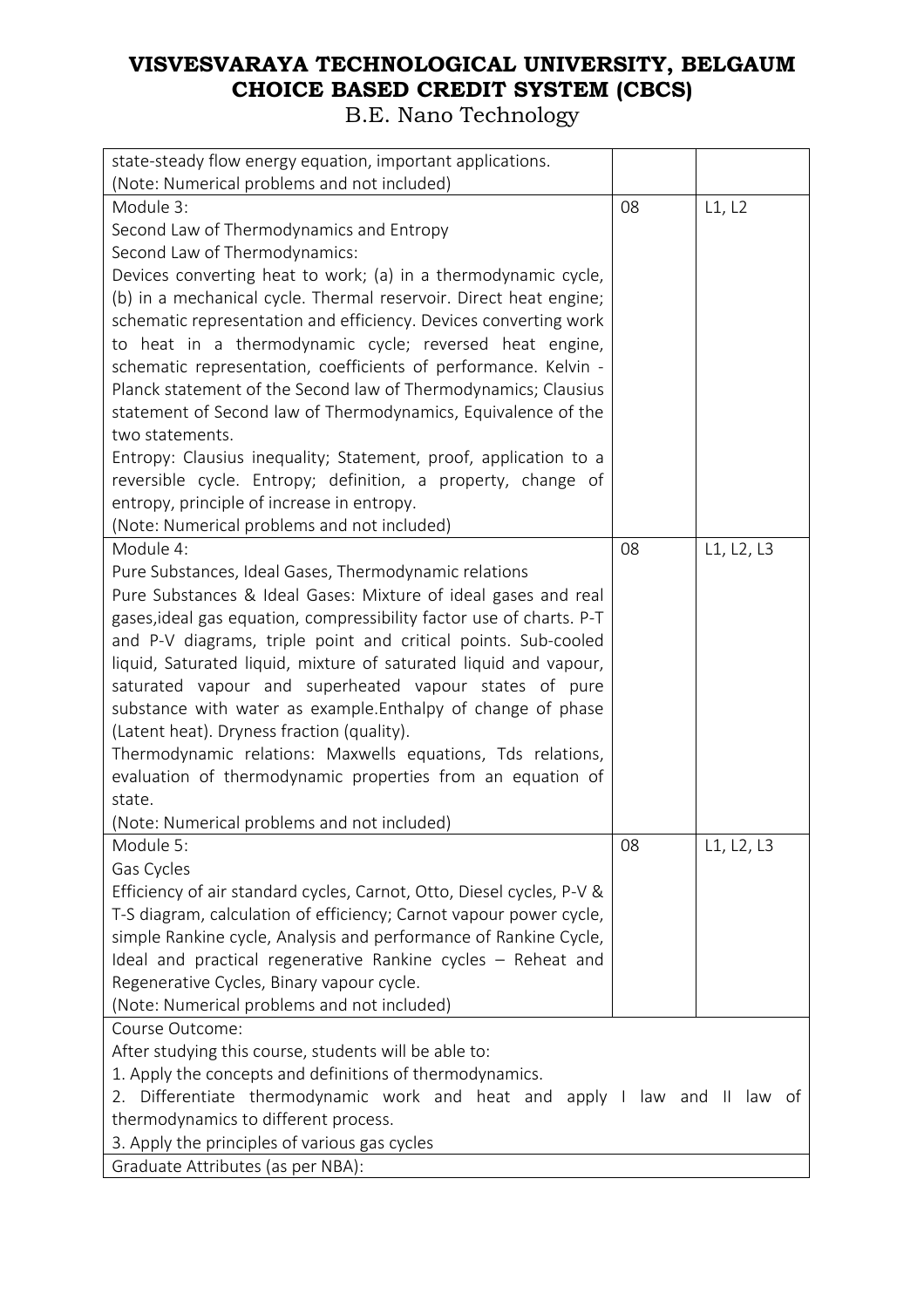B.E. Nano Technology

- Engineering Knowledge.
- Problem Analysis.
- Design / development of solutions (partly).
- Interpretation of data.

Question paper pattern:

- The question paper will have ten questions.
- Each full Question consisting of 16 marks
- There will be 2 full questions (with a maximum of four sub questions) from each module.
- Each full question will have sub questions covering all the topics under a module.
- The students will have to answer 5 full questions, selecting one full question from each module.
- Numerical problems and not included.

TEXT BOOKS:

1. A Venkatesh, "Basic Engineering Thermodynamics", Universities Press, India, 2007, ISBN 13: 9788173715877

2. P K Nag, "Basic and Applied Thermodynamics", 2nd Ed., Tata McGraw Hill Pub. 2002, ISBN 13: 9780070151314

REFERENCE BOOKS:

1. Yunus A. Cenegal and Michael A. Boles, "Thermodynamics: An Engineering Approach", TataMcGraw Hill publications, 2002, ISBN 13: 9780071072540

2. J. B. Jones and G. A. Hawkins, John Wiley and Sons, "Engineering Thermodynamics", Wiley 1986, ISBN 13: 9780471812029

3. G. J. Van Wylen and R. E. Sonntag, "Fundamentals of Classical Thermodynamics", Wiley Eastern, Wiley, 1985, ISBN 13: 9780471800149

#### Nanostructures and Self-assembly

[As per Choice Based Credit System (CBCS) scheme] (Effective from the academic year 2015 -2016) Course: B.E. / Nano Technology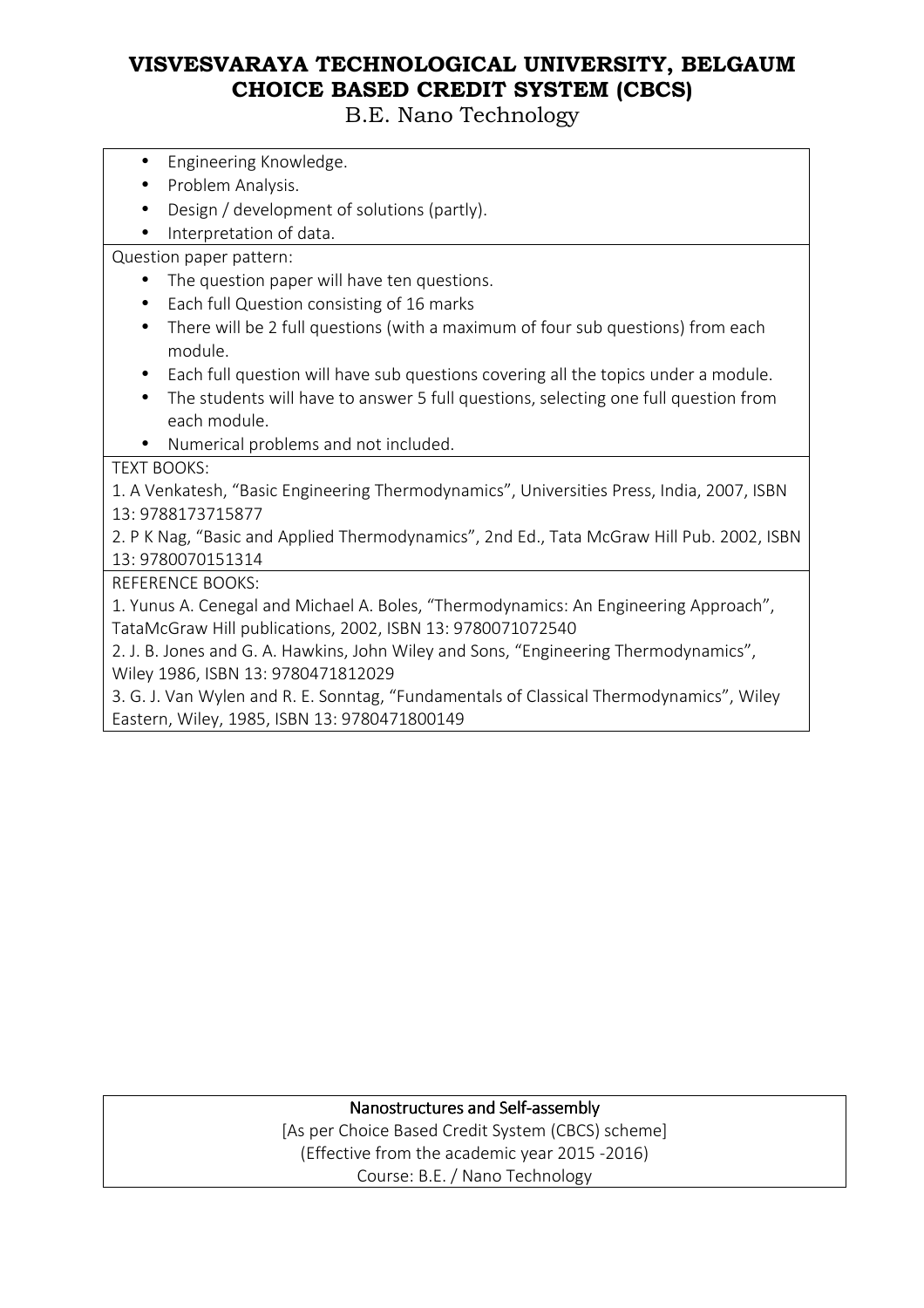|                                                                                                                                                                                                                                                                                                                                                                                                                                                                                                                                                                                                                                                                                                                                                                                                                                                                                                                        | Semester: V   |               |                                    |
|------------------------------------------------------------------------------------------------------------------------------------------------------------------------------------------------------------------------------------------------------------------------------------------------------------------------------------------------------------------------------------------------------------------------------------------------------------------------------------------------------------------------------------------------------------------------------------------------------------------------------------------------------------------------------------------------------------------------------------------------------------------------------------------------------------------------------------------------------------------------------------------------------------------------|---------------|---------------|------------------------------------|
| Subject Code                                                                                                                                                                                                                                                                                                                                                                                                                                                                                                                                                                                                                                                                                                                                                                                                                                                                                                           | 15NT554       | IA Marks      | 20                                 |
| Number of Lecture Hours Per Week                                                                                                                                                                                                                                                                                                                                                                                                                                                                                                                                                                                                                                                                                                                                                                                                                                                                                       | 03            | Exam<br>Marks | 80                                 |
| <b>Total Number of Lecture Hours</b>                                                                                                                                                                                                                                                                                                                                                                                                                                                                                                                                                                                                                                                                                                                                                                                                                                                                                   | 40            | Exam<br>Hours | 03                                 |
|                                                                                                                                                                                                                                                                                                                                                                                                                                                                                                                                                                                                                                                                                                                                                                                                                                                                                                                        | $CREDIT - 03$ |               |                                    |
| Course Objective:                                                                                                                                                                                                                                                                                                                                                                                                                                                                                                                                                                                                                                                                                                                                                                                                                                                                                                      |               |               |                                    |
| 1. To understand the fundamental principals in Self-assembly of nanostructures, and how they<br>contribute and control development of nanostructures by self-assembly.<br>2. To apply the science and engineering knowledge gained in the course to nanomaterial self-<br>assemblies and design for specific applications.                                                                                                                                                                                                                                                                                                                                                                                                                                                                                                                                                                                             |               |               |                                    |
| Modules                                                                                                                                                                                                                                                                                                                                                                                                                                                                                                                                                                                                                                                                                                                                                                                                                                                                                                                |               | Teaching      | Revised                            |
|                                                                                                                                                                                                                                                                                                                                                                                                                                                                                                                                                                                                                                                                                                                                                                                                                                                                                                                        |               | Hours         | Bloom's<br>Taxonomy<br>(RBT) Level |
| Module 1:                                                                                                                                                                                                                                                                                                                                                                                                                                                                                                                                                                                                                                                                                                                                                                                                                                                                                                              |               | 08            | L1, L2                             |
| Introduction, Materials Self-Assembly, Molecular vs. Materials Self-<br>Assembly, What is Hierarchical Assembly?, Directing Self-Assembly,<br>Supramolecular Vision, Genealogy of Self-Assembling Materials,<br>Learning from Biominerals - Form is Function, Two-Dimensional<br>Assemblies, SAMs and Soft Lithography, Clever Clusters, Mesoscale<br>Self-Assembly, Materials Self-Assembly of Integrated Systems,<br>Layer-by-Layer Self-Assembly, Building One Layer at a Time,<br>Electrostatic Superlattices, Organic Polyelectrolyte Multilayers,<br>Layer-by-Layer Smart Windows, How Thick is Thin?, Assembling<br>Metallopolymers, Polyelectrolyte-Colloid Multilayers, Graded<br>Composition LbL Films, LbL MEMS, Trapping Active Proteins,<br>Layering on Curved Surfaces, Zeolite-Ordered Multicrystal Arrays,<br>Crosslinked<br>Crystal Arrays, Non-Electrostatic Layer-by-Layer<br>Assembly<br>Module 2: |               |               |                                    |
| Nanorod, Nanotube, Nanowire Self-Assembly introduction, Building<br>Block Assembly, Templating Nanowires, Modulated Diameter Gold<br>Nanorods, Modulated Composition Nanorods, Barcoded Nanorod<br>Orthogonal Self-Assembly, Nanodisk Codes, Sir SERS, Self-<br>Assembling Nanorods, Magnetic Nanorods Bunch Up, Magnetic<br>Nanorods and Magnetic Nanoclusters, An Irresistible Attraction for<br>Biomolecules, Hierarchically Ordered Nanorods, Nanorod Devices,<br>Nanotubes from Nanoporous Templates, Layer-by-Layer Nanotubes<br>from Nanorods., Crossed Semiconductor Nanowires - Smallest LED,<br>Nanowire Diodes and Transistors, Nanowire Sensors, Catalytic<br>Nanowire Electronics.                                                                                                                                                                                                                        |               | 08            | L1, L2, L3                         |
| Module 3:<br>Nanocluster Self-Assembly introduction, Building-Block Assembly,                                                                                                                                                                                                                                                                                                                                                                                                                                                                                                                                                                                                                                                                                                                                                                                                                                          |               | 08            | L1, L2, L3                         |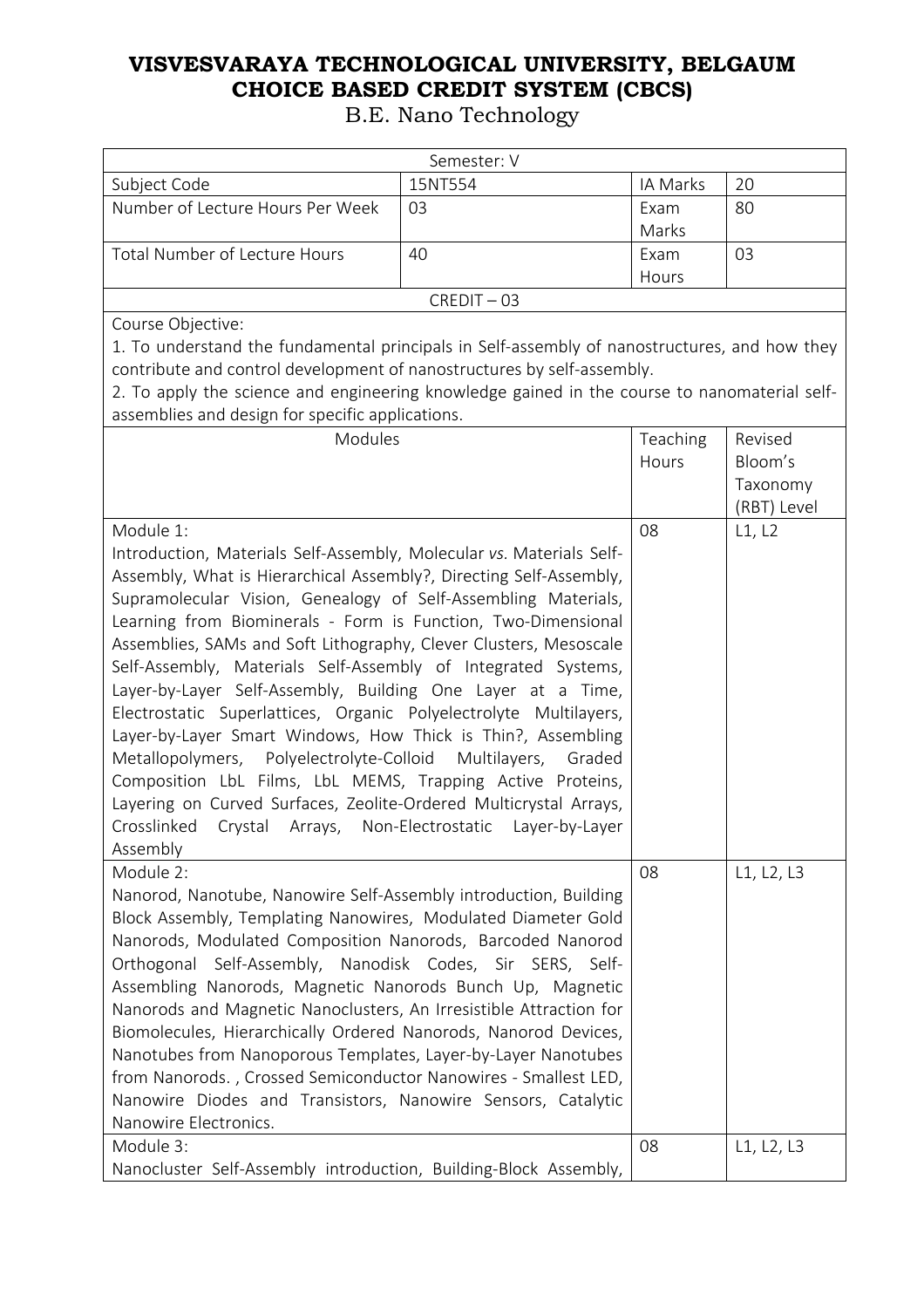#### **VISVESVARAYA TECHNOLOGICAL UNIVERSITY, BELGAUM CHOICE BASED CREDIT SYSTEM (CBCS)**  B.E. Nano Technology

| When is a Nanocrystal a Nanocluster or a Nanoparticle?, Synthesis<br>of Capped Semiconductor Nanocrystals, Electrons and Holes in<br>Nanocrystal Boxes, Nanocluster Phase Transformations, Watching<br>Nanocrystals Grow, Nanocrystals in Nanobeakers, Capped Gold<br>Nanocrystals - Nanonugget Rush, Alkanethiolate<br>Capped<br>Nanoclusters Diagnostics, Microporous and Mesoporous Materials<br>from Soft Building Blocks, Escape from the Zeolite Prison, A Periodic<br>Table of Materials Filled with Holes, Modular Self-Assembly of<br>Materials,<br>Hydrogen<br>Storage<br>Coordination<br>Microporous<br>Frameworks, Overview and Prospects of Microporous Materials,<br>Mesoscale Soft Building Blocks, Micelle vs. Liquid Crystal Templating<br>Paradox, Mesoporous Materials by Design, Tuning Length Scales,<br>Mesostructure and Dimensionality, Mesocomposition - Nature of<br>Precursors, Mesotexture, Periodic Mesoporous Silica-Polymer<br>Hybrids |    |                |
|-----------------------------------------------------------------------------------------------------------------------------------------------------------------------------------------------------------------------------------------------------------------------------------------------------------------------------------------------------------------------------------------------------------------------------------------------------------------------------------------------------------------------------------------------------------------------------------------------------------------------------------------------------------------------------------------------------------------------------------------------------------------------------------------------------------------------------------------------------------------------------------------------------------------------------------------------------------------------|----|----------------|
| Module 4:<br>Self-Assembling Block Copolymers introduction, Polymers, Polymers<br>Everywhere in Nanochemistry, Block Copolymer Self-Assembly -<br>Chip Off the Old Block, Nanostructured Ceramics, Nano-Objects,<br>Block Copolymer Thin Films, Electrical Ordering,<br>Spatial<br>Confinement of Block Copolymers, Nanoepitaxy, Block Copolymer<br>Lithography, Decorating Block Copolymers, A Case of Wettability,<br>Nanowires from Block Copolymers, Making Micelles, Assembling<br>Inorganic Polymers, Harnessing Rigid Rods, Supramolecular<br>Assemblies, Supramolecular Mushrooms, Structural Color from<br>Lightscale<br>Block Copolymers, Block Copolypeptides,<br><b>Block</b><br>Copolymer Biofactories                                                                                                                                                                                                                                                   | 08 | L1, L2, L3, L4 |
| Module 5:<br>Self-Assembly of Large Building Blocks introduction, Self-Assembling<br>Supra-Micron Shapes, Synthesis Using the "Capillary Bond",<br>Crystallizing Large Polyhedral-Shaped Building Blocks, Self-<br>Assembling 2D and 3D Electrical Circuits and Devices, Crystallizing<br>Micron-Sized Planar Building Blocks, Polyhedra with Patterned<br>Faces That Autoconstruct, Large Sphere Building Block Self-<br>Assemble into 3D Crystals, Synthetic MEMS?, Magnetic Self-<br>Assembly, Dynamic Self-Assembly, Autonomous Self-Assembly, Self-<br>Assembly and Synthetic Life                                                                                                                                                                                                                                                                                                                                                                               | 08 | L3, L4, L5     |
| Course Outcome:<br>After successfully completing this course, students will be able to:<br>1. Understand the fundamental principals in Self-assembly of nanostructures, and how they<br>contribute and control development of nanostructures by self-assembly.<br>2. To apply the science and engineering knowledge gained in the course to nanomaterial self-<br>assembly s and design for specific applications.<br>3. Critically review papers from the scientific literature and identify areas of research<br>opportunities                                                                                                                                                                                                                                                                                                                                                                                                                                      |    |                |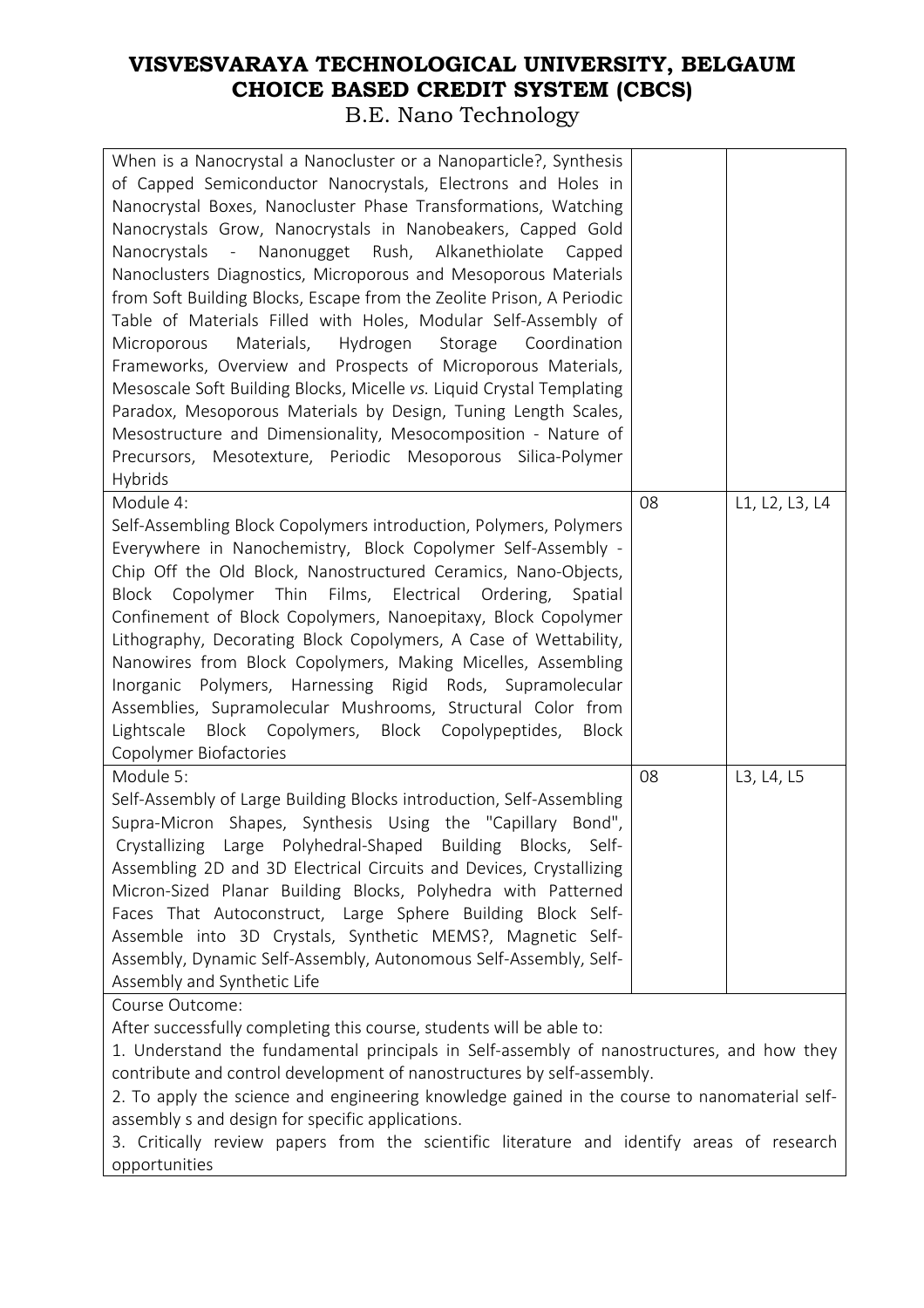B.E. Nano Technology

Graduate Attributes (as per NBA):

- Engineering Knowledge.
- Problem Analysis.
- Design / development of solutions (partly).
- Interpretation of data.

Question paper pattern:

- The question paper will have ten questions.
- Each full Question consisting of 16 marks
- There will be 2 full questions (with a maximum of four sub questions) from each module.
- Each full question will have sub questions covering all the topics under a module.
- The students will have to answer 5 full questions, selecting one full question from each module.

#### TEXT BOOKS:

- 1. Nanochemistry A Chemical Approach to Nanomaterials-Ozin, Geoffrey A.; Arsenault, André C.; Cademartiri, Ludovico-RSC publication
- 2. Self-Assembled Nanostructures- Jin Z. Zhang, Zhong-lin Wang, Jun Liu, Shaowei Chen, Gang-yu Liu-Springer
- 3. Design of Nanostructures: Self-Assembly of Nanomaterials-by Himadri B. Bohidar , Kamala Rawat-Wiley VCH

REFERENCE BOOKS:

- 1. Self-Assembly of Nanostructures, Vol. III, Editors: Bellucci, Stefano (Ed.)- The INFN Lectures Italy-Springer-2012
- 2. Self-Assembly and Nanotechnology: A Force Balance Approach, Yoon S. Lee, John Wiley & Sons, Inc., Hoboken, New Jersey.
- 3. Handbook of Self Assembled Semiconductor Nanostructures for Novel Devices in Photonics and Electronics-Edited by:MohamedHenini, Publisher- Elsevier Ltd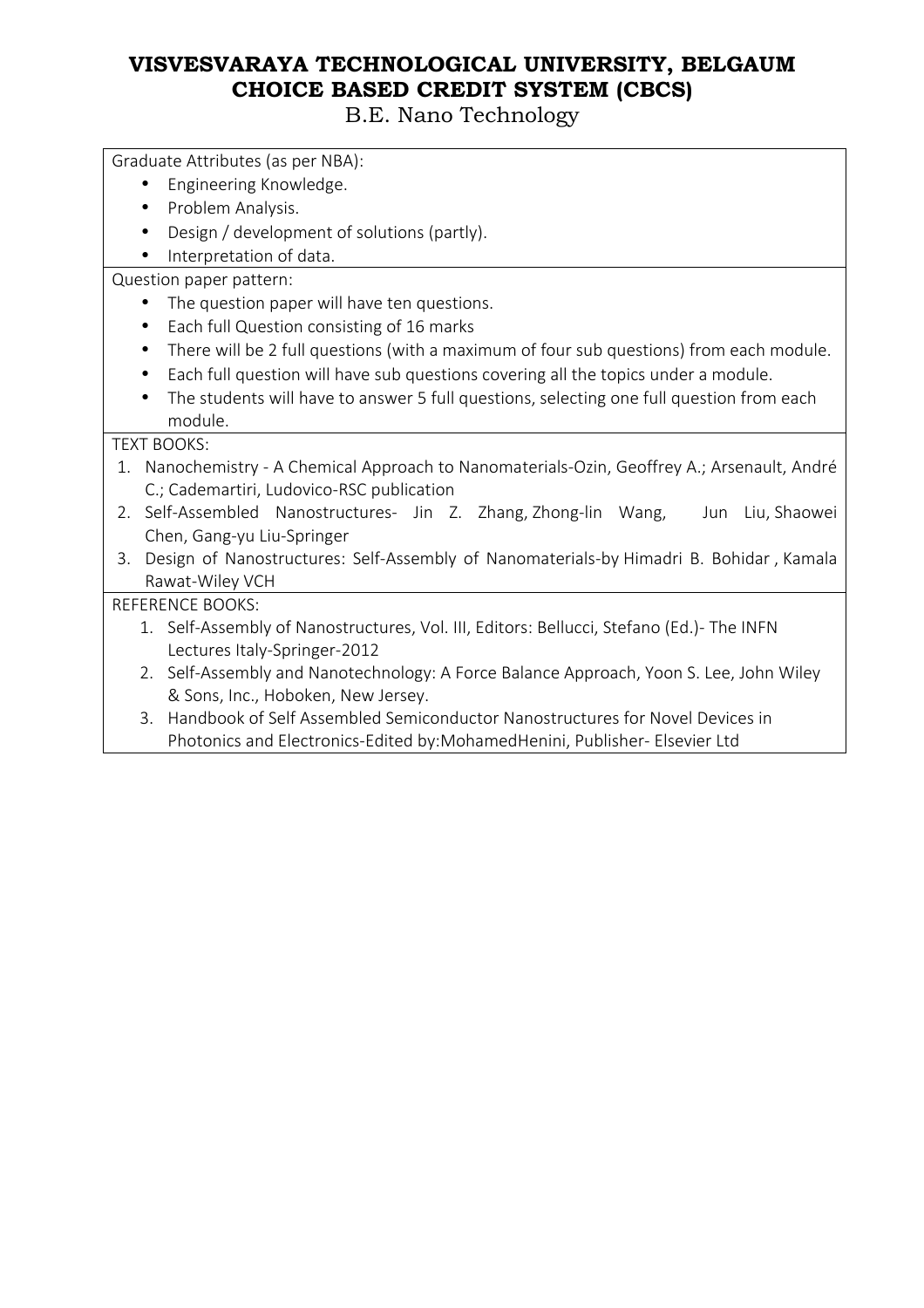B.E. Nano Technology

# Open Electives

| Introduction to Nanoscience and Nanotechnology                                     |                                |          |             |
|------------------------------------------------------------------------------------|--------------------------------|----------|-------------|
| [As per Choice Based Credit System (CBCS) scheme]                                  |                                |          |             |
| (Effective from the academic year 2015 -2016)                                      |                                |          |             |
|                                                                                    | Course: B.E. / Nano Technology |          |             |
|                                                                                    | Semester: V                    |          |             |
| Subject Code                                                                       | 15NT561                        | IA Marks | 20          |
| Number of Lecture Hours Per Week                                                   | 03                             | Exam     | 80          |
|                                                                                    |                                | Marks    |             |
| <b>Total Number of Lecture Hours</b>                                               | 40                             | Exam     | 03          |
|                                                                                    |                                | Hours    |             |
|                                                                                    | CREDIT - 03                    |          |             |
| Course Objective:                                                                  |                                |          |             |
| To introduce the concept of nanoscience and nanotechnology.                        |                                |          |             |
| To know the physics and chemistry concepts needed to understand the development of |                                |          |             |
| nanoscience and nanotechnology.                                                    |                                |          |             |
| To learn about different nanomaterials and their applications.                     |                                |          |             |
| To understand the importance and applications of nanotechnology.                   |                                |          |             |
| Modules                                                                            |                                | Teaching | Revised     |
|                                                                                    |                                | Hours    | Bloom's     |
|                                                                                    |                                |          | Taxonomy    |
|                                                                                    |                                |          | (RBT) Level |
| Module 1:                                                                          |                                | 08       | L1, L2      |
| <b>INTRODUCTION AND SCOPE</b>                                                      |                                |          |             |
| Introduction to nanoscale, History, Evolution of various disciplines               |                                |          |             |
| towards nanoscale focus, Plethora of potential applications, Recent                |                                |          |             |
| achievements<br>nanotechnology, short-term<br>in                                   | commercial                     |          |             |
| commercially viable nanotechnology products, specific applications,                |                                |          |             |
| challenges and opportunities, technology scope, areas and sub-                     |                                |          |             |
| disciples, commercialization scope, present course of investigation.               |                                |          |             |
| Module 2:                                                                          |                                | 08       | L1, L2, L3  |
| <b>BASIC NANOTECHNOLOGY SCIENCE - PHYSICS</b>                                      |                                |          |             |
| Introduction, approach & scope, Key sub atomic particles, basic                    |                                |          |             |
| entities/particles of interest, basic physics terms of interest, scale of          |                                |          |             |
| atomic entities, atomic distances and metaphors, elementary and                    |                                |          |             |
| non-elementary particles, key physical properties of elements, basic               |                                |          |             |
| properties of silicon and basics of transistor operations: transistor,             |                                |          |             |
| manufacturing approaches, manufacturing limitations.                               |                                |          |             |
| Module 3:                                                                          |                                | 08       | L1, L2, L3  |
| <b>BASIC NANOTECHNOLOGY SCIENCE - PHYSICS</b>                                      |                                |          |             |
| Introduction and background, basic chemistry concepts, physical                    |                                |          |             |
| aspects, key chemistry concepts, basic formulations/machinery of                   |                                |          |             |
| chemical reactions, chemistry of carbon, packing of atoms, ferro                   |                                |          |             |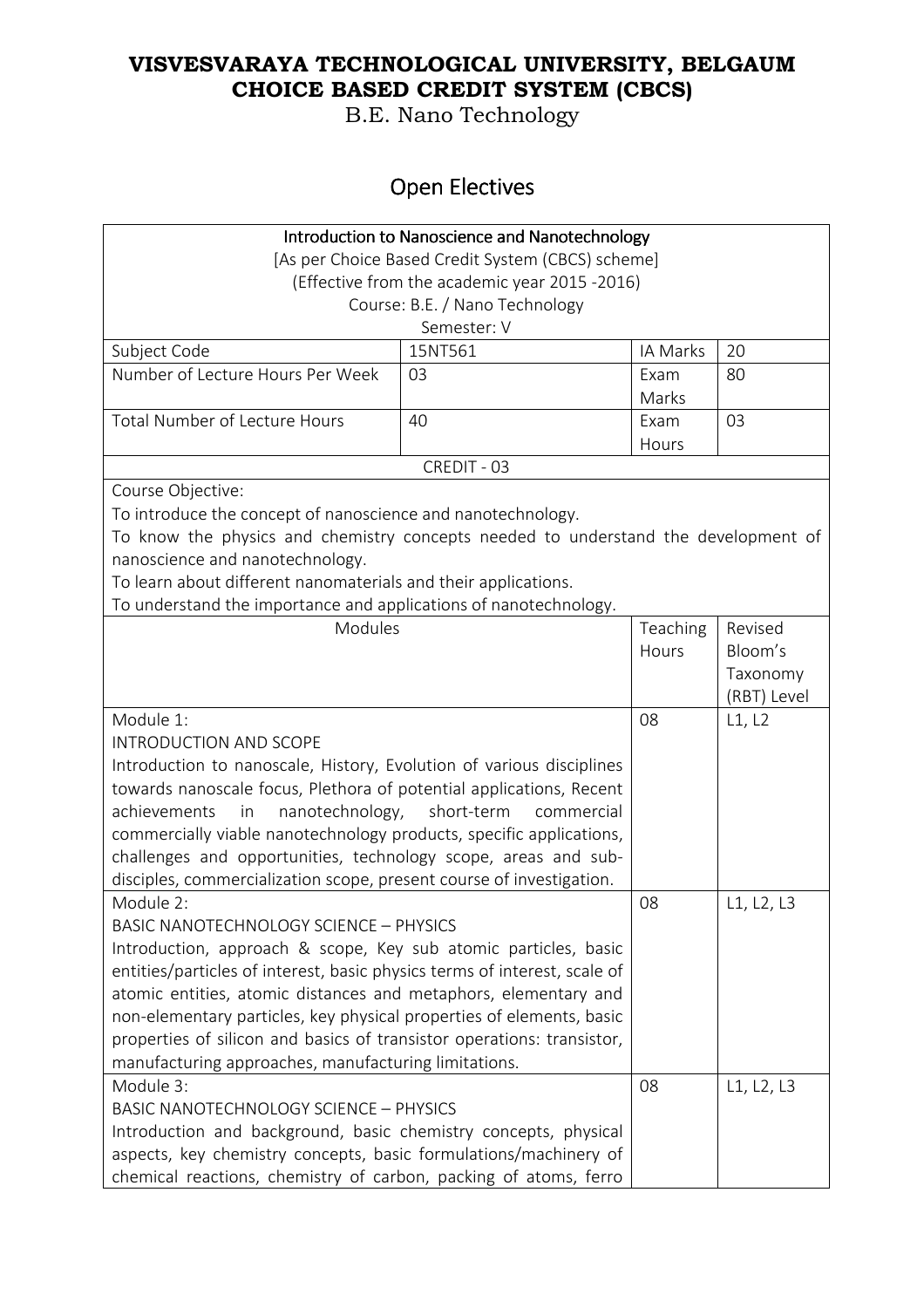| and antiferroelectrics, catalysts and sieves, super conductors,                                                                                                                                                                                                                                                                                                                                                             |    |                   |
|-----------------------------------------------------------------------------------------------------------------------------------------------------------------------------------------------------------------------------------------------------------------------------------------------------------------------------------------------------------------------------------------------------------------------------|----|-------------------|
| magnet.<br>Module 4:<br>NANOMATERIALS<br>Introduction, basic nanostructures: CNTs, nanowires, nanocones;<br>applications of nanotubes, wires & cones, quantum dots, quantum                                                                                                                                                                                                                                                 | 08 | L1, L2, L3,<br>L4 |
| dot nanocrystals, ultananocrystalline diamond, diamondoids,<br>nanocomposites, thin films, nanofoams, nanoclusters, smart<br>nanostructures, manufacturing techniques: general approaches &<br>self-assembly methods, system design.                                                                                                                                                                                        |    |                   |
| Module 5:<br>NANOTECHNOLOGY & ITS APPLICATIONS<br>Introduction, materials used and applications in renewable energy<br>generation, drug delivery, cosmetics, tissue<br>engineering,<br>bioinformatics, information technology, agriculture & food<br>technology, high integrated circuits, nanomedicine, molecular<br>motors, bioelectronics & spintronics.                                                                 | 08 | L1, L2, L3,<br>L4 |
| Course Outcome:<br>A useful subject to gain knowledge about evolution of nanoscience and nanotechnology, the<br>physics and chemistry concepts needed to understand the development of nanoscience and<br>nanotechnology, about different nanomaterials and their applications, and to understand the<br>importance and applications of nanotechnology.<br>Graduate Attributes (as per NBA):                                |    |                   |
| Engineering Knowledge.<br>Problem Analysis.<br>Design / development of solutions (partly).<br>$\bullet$<br>Interpretation of data.                                                                                                                                                                                                                                                                                          |    |                   |
| Question paper pattern:<br>The question paper will have ten questions.<br>Each full Question consisting of 16 marks<br>$\bullet$<br>There will be 2 full questions (with a maximum of four sub questions) from each<br>module.<br>Each full question will have sub questions covering all the topics under a module.<br>The students will have to answer 5 full questions, selecting one full question from each<br>module. |    |                   |
| <b>TEXT BOOKS:</b><br>1. Daniel Minoli, Nanotechnology applications to telecommunications and networking, John<br>Wiley & Sons, 2013.<br>2. M. H. Fulekar, Nanotechnology importance and applications, I. K. International Publishing<br>House Pvt. Ltd., New Delhi, 2013.                                                                                                                                                  |    |                   |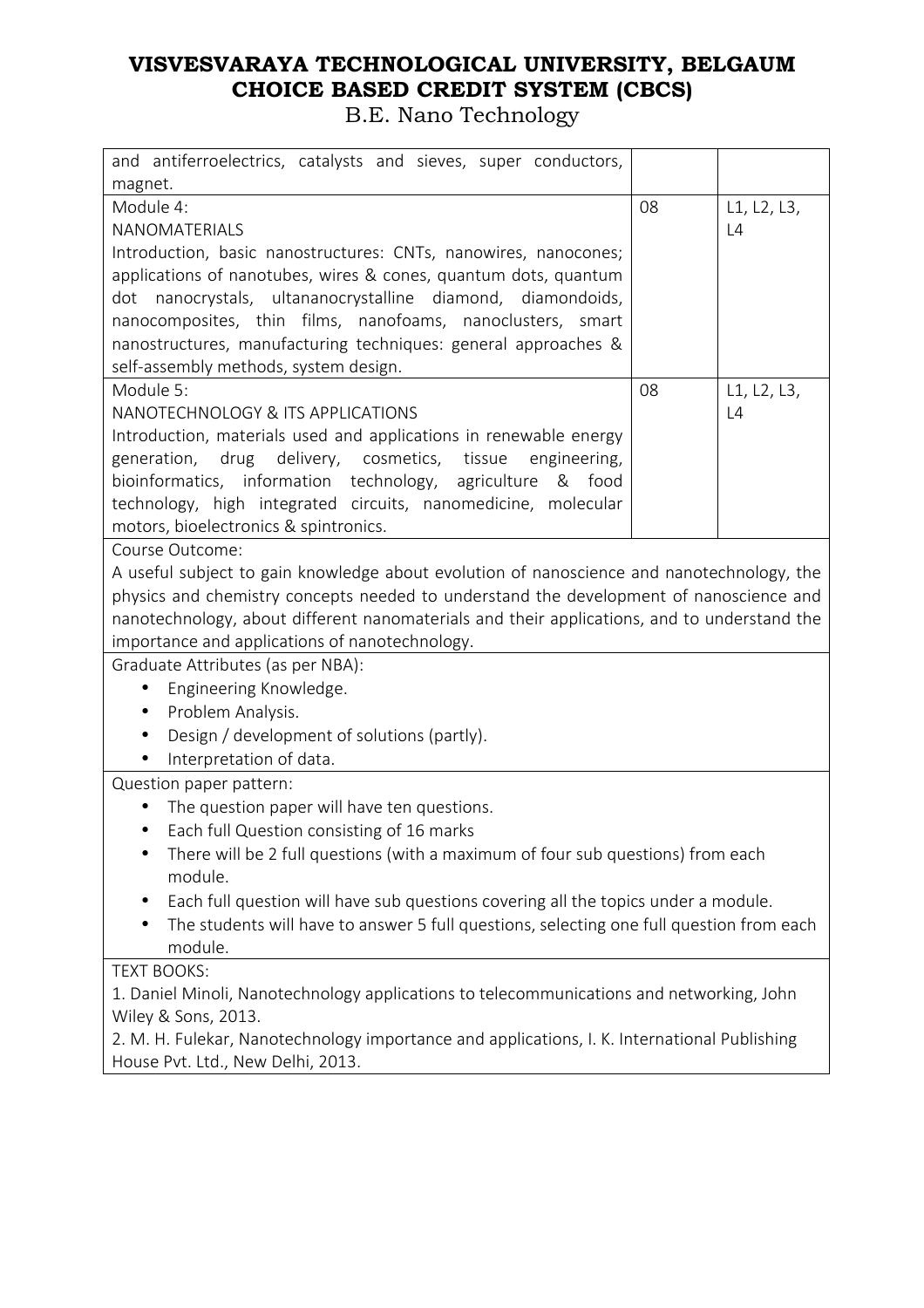| Nanomaterials and their applications                                                                                                                                                                                                                                                                                                                               |                                                   |               |                                    |
|--------------------------------------------------------------------------------------------------------------------------------------------------------------------------------------------------------------------------------------------------------------------------------------------------------------------------------------------------------------------|---------------------------------------------------|---------------|------------------------------------|
|                                                                                                                                                                                                                                                                                                                                                                    | [As per Choice Based Credit System (CBCS) scheme] |               |                                    |
|                                                                                                                                                                                                                                                                                                                                                                    | (Effective from the academic year 2015 -2016)     |               |                                    |
|                                                                                                                                                                                                                                                                                                                                                                    | Course: B.E. / Nano Technology                    |               |                                    |
|                                                                                                                                                                                                                                                                                                                                                                    | Semester: V                                       |               |                                    |
| Subject Code                                                                                                                                                                                                                                                                                                                                                       | 15NT562                                           | IA Marks      | 20                                 |
| Number of Lecture Hours Per Week                                                                                                                                                                                                                                                                                                                                   | 03                                                | Exam<br>Marks | 80                                 |
| <b>Total Number of Lecture Hours</b>                                                                                                                                                                                                                                                                                                                               | 40                                                | Exam<br>Hours | 03                                 |
|                                                                                                                                                                                                                                                                                                                                                                    | CREDIT - 03                                       |               |                                    |
| Course Objective:                                                                                                                                                                                                                                                                                                                                                  |                                                   |               |                                    |
| To understand the importance of nanomaterials and their applications in<br>Electrical and electronics<br>Biomedical and pharmaceutics<br>Chemical industry<br>Food industry and Agriculture<br><b>Textile and Cosmetics</b>                                                                                                                                        |                                                   |               |                                    |
| Modules                                                                                                                                                                                                                                                                                                                                                            |                                                   | Teaching      | Revised                            |
|                                                                                                                                                                                                                                                                                                                                                                    |                                                   | Hours         | Bloom's<br>Taxonomy<br>(RBT) Level |
| Module 1:                                                                                                                                                                                                                                                                                                                                                          |                                                   | 08            | L1, L2                             |
| NANOMATERIALS<br>ELECTRICAL<br>AND<br><b>ELECTRONICS</b><br>FOR<br><b>APPLICATIONS</b><br>Advantages of nano electrical and electronic devices - Integrated<br>Circuits - Lasers - Micro and NanoElectromechanical systems -<br>Sensors, Actuators, Optical switches, Bio-MEMS -Diodes and Nano-<br>wire Transistors -Data memory -Lighting and Displays - Organic |                                                   |               |                                    |
| electroluminescent displays - Quantum optical devices - Batteries -                                                                                                                                                                                                                                                                                                |                                                   |               |                                    |
| Fuel cells- Photo-voltaic cells - Electric double layer capacitors -<br>Lead-free solder - Nanoparticle coatings for electrical products                                                                                                                                                                                                                           |                                                   |               |                                    |
| Module 2:<br>NANOMATERIALS<br>BIOMEDICAL AND<br>FOR<br><b>APPLICATIONS</b>                                                                                                                                                                                                                                                                                         | PHARMACEUTICAL                                    | 08            | L1, L2, L3                         |
| Nanoparticles in bone substitutes and dentistry $-$ Implants and                                                                                                                                                                                                                                                                                                   |                                                   |               |                                    |
| Prosthesis - Reconstructive<br>Intervention<br>and<br>Surgery                                                                                                                                                                                                                                                                                                      |                                                   |               |                                    |
| Nanorobotics in Surgery - Photodynamic Therapy - Nanosensors in                                                                                                                                                                                                                                                                                                    |                                                   |               |                                    |
| Diagnosis- Neuro-electronic Interfaces -Protein Engineering - Drug                                                                                                                                                                                                                                                                                                 |                                                   |               |                                    |
| delivery - Therapeutic applications<br>Module 3:                                                                                                                                                                                                                                                                                                                   |                                                   | 08            | L1, L2, L3                         |
| NANOMATERIALS FOR CHEMICAL INDUSTRY                                                                                                                                                                                                                                                                                                                                |                                                   |               |                                    |
| Nanocatalyts - Smart materials - Heterogenous nanostructures and                                                                                                                                                                                                                                                                                                   |                                                   |               |                                    |
| composites -<br>TiO <sub>2</sub> Nanoparticles                                                                                                                                                                                                                                                                                                                     | for water<br>purification-                        |               |                                    |
| Photocatalytic<br>mechanism, general pathways and                                                                                                                                                                                                                                                                                                                  | kinetics-                                         |               |                                    |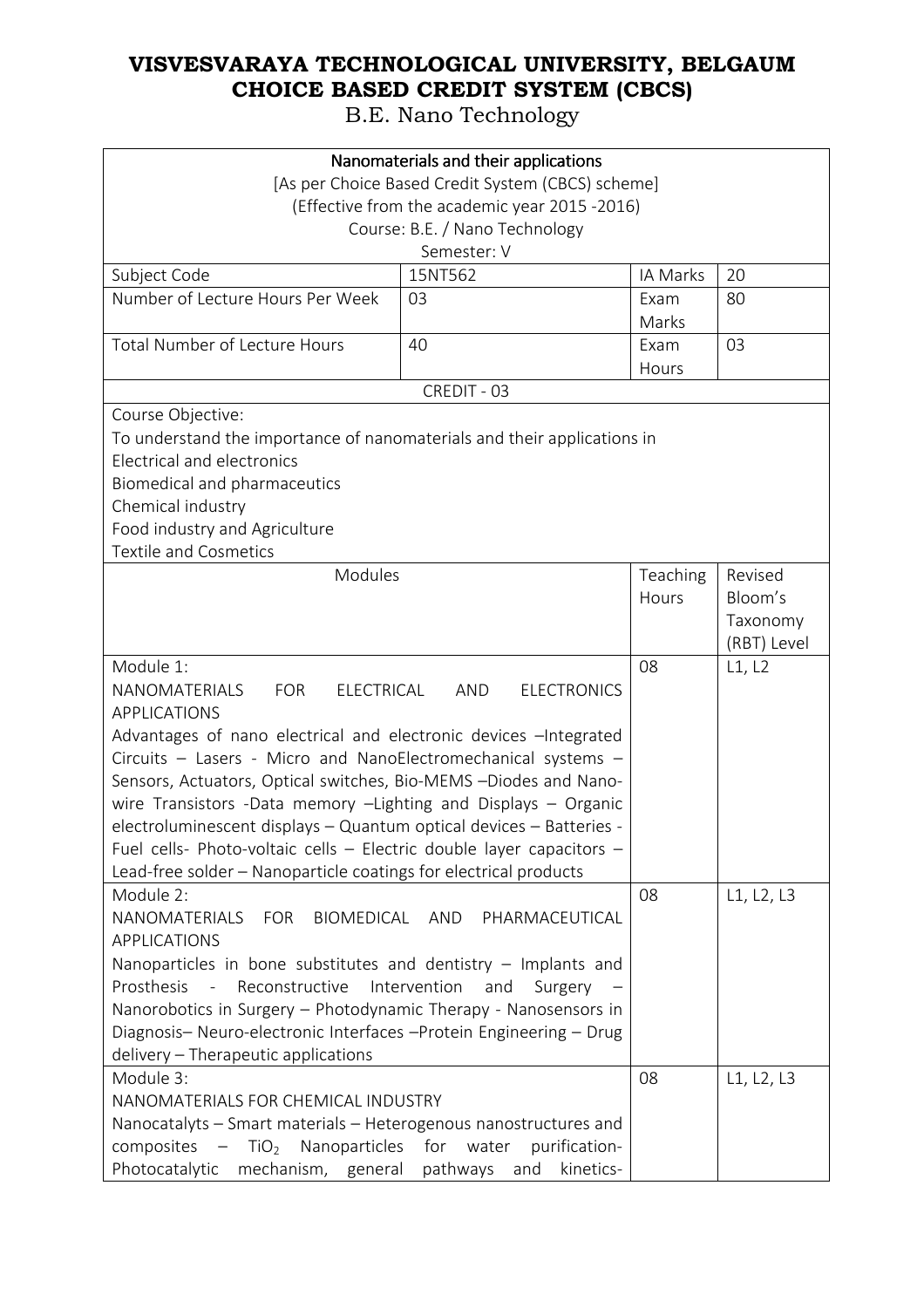| Treatment of Arsenic- Removal of Heavy metal ions by Iron and<br>polymeric based nanoparticles- Magnetic Nanoparticles Nanoscale<br>carbon for contaminant separation -Nanostructures for Molecular<br>recognition (Quantum dots, Nanorods, Nanotubes) - Molecular<br>Encapsulation and its applications - Nanoporous zeolites - Self-<br>assembled Nanoreactors<br>Module 4:<br>08<br>L1, L2, L3,<br>APPLICATIONS OF NANOMATERIALS IN AGRICULTURE AND FOOD<br>L4<br><b>TECHNOLOGY</b><br>Nanotechnology in Agriculture -Precision farming, Smart delivery<br>system - Insecticides using nanotechnology -Potential of nano-<br>fertilizers - Nanotechnology in Food industry - Packaging, Food<br>processing - Food safety and biosecurity – Contaminant detection –<br>Smart packaging<br>Module 5:<br>08<br>L1, L2, L3,<br>NANOMATERIALS FOR TEXTILES AND COSMETICS APPLICATIONS<br>L4<br>Nanofibre production - Electrospinning - Controlling morphologies<br>of nanofibers – Tissue engineering application – Polymer nanofibers<br>Nylon-6 nanocomposites from polymerization - Nano-filled<br>polypropylene fibers -Bionics- Swim-suits with shark-skin-effect,<br>Soil repellence, Lotus effect - Nano finishing in textiles (UV resistant,<br>antibacterial, hydrophilic, self-cleaning, flame retardant finishes) -<br>Modern textiles; Lightweight bulletproof vests and shirts, Colour<br>changing property, Waterproof and Germ proof, Cleaner kids<br>clothes, Wired and Ready to Wear.<br>Cosmetics - Formulation of Gels, Shampoos, Hair-conditioners<br>(Micellar self-assembly and its manipulation) -Sun-screen<br>dispersions for UV protection using Titanium oxide $-$ Color<br>cosmetics<br>Course Outcome:<br>After completion of this course students will be able to identify and apply different<br>nanomaterials for the following applications<br><b>Electrical and electronics</b> |
|------------------------------------------------------------------------------------------------------------------------------------------------------------------------------------------------------------------------------------------------------------------------------------------------------------------------------------------------------------------------------------------------------------------------------------------------------------------------------------------------------------------------------------------------------------------------------------------------------------------------------------------------------------------------------------------------------------------------------------------------------------------------------------------------------------------------------------------------------------------------------------------------------------------------------------------------------------------------------------------------------------------------------------------------------------------------------------------------------------------------------------------------------------------------------------------------------------------------------------------------------------------------------------------------------------------------------------------------------------------------------------------------------------------------------------------------------------------------------------------------------------------------------------------------------------------------------------------------------------------------------------------------------------------------------------------------------------------------------------------------------------------------------------------------------------------------------------------------------------------------------------------------------------------|
|                                                                                                                                                                                                                                                                                                                                                                                                                                                                                                                                                                                                                                                                                                                                                                                                                                                                                                                                                                                                                                                                                                                                                                                                                                                                                                                                                                                                                                                                                                                                                                                                                                                                                                                                                                                                                                                                                                                  |
|                                                                                                                                                                                                                                                                                                                                                                                                                                                                                                                                                                                                                                                                                                                                                                                                                                                                                                                                                                                                                                                                                                                                                                                                                                                                                                                                                                                                                                                                                                                                                                                                                                                                                                                                                                                                                                                                                                                  |
|                                                                                                                                                                                                                                                                                                                                                                                                                                                                                                                                                                                                                                                                                                                                                                                                                                                                                                                                                                                                                                                                                                                                                                                                                                                                                                                                                                                                                                                                                                                                                                                                                                                                                                                                                                                                                                                                                                                  |
|                                                                                                                                                                                                                                                                                                                                                                                                                                                                                                                                                                                                                                                                                                                                                                                                                                                                                                                                                                                                                                                                                                                                                                                                                                                                                                                                                                                                                                                                                                                                                                                                                                                                                                                                                                                                                                                                                                                  |
|                                                                                                                                                                                                                                                                                                                                                                                                                                                                                                                                                                                                                                                                                                                                                                                                                                                                                                                                                                                                                                                                                                                                                                                                                                                                                                                                                                                                                                                                                                                                                                                                                                                                                                                                                                                                                                                                                                                  |
|                                                                                                                                                                                                                                                                                                                                                                                                                                                                                                                                                                                                                                                                                                                                                                                                                                                                                                                                                                                                                                                                                                                                                                                                                                                                                                                                                                                                                                                                                                                                                                                                                                                                                                                                                                                                                                                                                                                  |
|                                                                                                                                                                                                                                                                                                                                                                                                                                                                                                                                                                                                                                                                                                                                                                                                                                                                                                                                                                                                                                                                                                                                                                                                                                                                                                                                                                                                                                                                                                                                                                                                                                                                                                                                                                                                                                                                                                                  |
|                                                                                                                                                                                                                                                                                                                                                                                                                                                                                                                                                                                                                                                                                                                                                                                                                                                                                                                                                                                                                                                                                                                                                                                                                                                                                                                                                                                                                                                                                                                                                                                                                                                                                                                                                                                                                                                                                                                  |
|                                                                                                                                                                                                                                                                                                                                                                                                                                                                                                                                                                                                                                                                                                                                                                                                                                                                                                                                                                                                                                                                                                                                                                                                                                                                                                                                                                                                                                                                                                                                                                                                                                                                                                                                                                                                                                                                                                                  |
|                                                                                                                                                                                                                                                                                                                                                                                                                                                                                                                                                                                                                                                                                                                                                                                                                                                                                                                                                                                                                                                                                                                                                                                                                                                                                                                                                                                                                                                                                                                                                                                                                                                                                                                                                                                                                                                                                                                  |
|                                                                                                                                                                                                                                                                                                                                                                                                                                                                                                                                                                                                                                                                                                                                                                                                                                                                                                                                                                                                                                                                                                                                                                                                                                                                                                                                                                                                                                                                                                                                                                                                                                                                                                                                                                                                                                                                                                                  |
|                                                                                                                                                                                                                                                                                                                                                                                                                                                                                                                                                                                                                                                                                                                                                                                                                                                                                                                                                                                                                                                                                                                                                                                                                                                                                                                                                                                                                                                                                                                                                                                                                                                                                                                                                                                                                                                                                                                  |
|                                                                                                                                                                                                                                                                                                                                                                                                                                                                                                                                                                                                                                                                                                                                                                                                                                                                                                                                                                                                                                                                                                                                                                                                                                                                                                                                                                                                                                                                                                                                                                                                                                                                                                                                                                                                                                                                                                                  |
|                                                                                                                                                                                                                                                                                                                                                                                                                                                                                                                                                                                                                                                                                                                                                                                                                                                                                                                                                                                                                                                                                                                                                                                                                                                                                                                                                                                                                                                                                                                                                                                                                                                                                                                                                                                                                                                                                                                  |
|                                                                                                                                                                                                                                                                                                                                                                                                                                                                                                                                                                                                                                                                                                                                                                                                                                                                                                                                                                                                                                                                                                                                                                                                                                                                                                                                                                                                                                                                                                                                                                                                                                                                                                                                                                                                                                                                                                                  |
|                                                                                                                                                                                                                                                                                                                                                                                                                                                                                                                                                                                                                                                                                                                                                                                                                                                                                                                                                                                                                                                                                                                                                                                                                                                                                                                                                                                                                                                                                                                                                                                                                                                                                                                                                                                                                                                                                                                  |
|                                                                                                                                                                                                                                                                                                                                                                                                                                                                                                                                                                                                                                                                                                                                                                                                                                                                                                                                                                                                                                                                                                                                                                                                                                                                                                                                                                                                                                                                                                                                                                                                                                                                                                                                                                                                                                                                                                                  |
|                                                                                                                                                                                                                                                                                                                                                                                                                                                                                                                                                                                                                                                                                                                                                                                                                                                                                                                                                                                                                                                                                                                                                                                                                                                                                                                                                                                                                                                                                                                                                                                                                                                                                                                                                                                                                                                                                                                  |
|                                                                                                                                                                                                                                                                                                                                                                                                                                                                                                                                                                                                                                                                                                                                                                                                                                                                                                                                                                                                                                                                                                                                                                                                                                                                                                                                                                                                                                                                                                                                                                                                                                                                                                                                                                                                                                                                                                                  |
|                                                                                                                                                                                                                                                                                                                                                                                                                                                                                                                                                                                                                                                                                                                                                                                                                                                                                                                                                                                                                                                                                                                                                                                                                                                                                                                                                                                                                                                                                                                                                                                                                                                                                                                                                                                                                                                                                                                  |
|                                                                                                                                                                                                                                                                                                                                                                                                                                                                                                                                                                                                                                                                                                                                                                                                                                                                                                                                                                                                                                                                                                                                                                                                                                                                                                                                                                                                                                                                                                                                                                                                                                                                                                                                                                                                                                                                                                                  |
|                                                                                                                                                                                                                                                                                                                                                                                                                                                                                                                                                                                                                                                                                                                                                                                                                                                                                                                                                                                                                                                                                                                                                                                                                                                                                                                                                                                                                                                                                                                                                                                                                                                                                                                                                                                                                                                                                                                  |
|                                                                                                                                                                                                                                                                                                                                                                                                                                                                                                                                                                                                                                                                                                                                                                                                                                                                                                                                                                                                                                                                                                                                                                                                                                                                                                                                                                                                                                                                                                                                                                                                                                                                                                                                                                                                                                                                                                                  |
|                                                                                                                                                                                                                                                                                                                                                                                                                                                                                                                                                                                                                                                                                                                                                                                                                                                                                                                                                                                                                                                                                                                                                                                                                                                                                                                                                                                                                                                                                                                                                                                                                                                                                                                                                                                                                                                                                                                  |
|                                                                                                                                                                                                                                                                                                                                                                                                                                                                                                                                                                                                                                                                                                                                                                                                                                                                                                                                                                                                                                                                                                                                                                                                                                                                                                                                                                                                                                                                                                                                                                                                                                                                                                                                                                                                                                                                                                                  |
|                                                                                                                                                                                                                                                                                                                                                                                                                                                                                                                                                                                                                                                                                                                                                                                                                                                                                                                                                                                                                                                                                                                                                                                                                                                                                                                                                                                                                                                                                                                                                                                                                                                                                                                                                                                                                                                                                                                  |
|                                                                                                                                                                                                                                                                                                                                                                                                                                                                                                                                                                                                                                                                                                                                                                                                                                                                                                                                                                                                                                                                                                                                                                                                                                                                                                                                                                                                                                                                                                                                                                                                                                                                                                                                                                                                                                                                                                                  |
|                                                                                                                                                                                                                                                                                                                                                                                                                                                                                                                                                                                                                                                                                                                                                                                                                                                                                                                                                                                                                                                                                                                                                                                                                                                                                                                                                                                                                                                                                                                                                                                                                                                                                                                                                                                                                                                                                                                  |
|                                                                                                                                                                                                                                                                                                                                                                                                                                                                                                                                                                                                                                                                                                                                                                                                                                                                                                                                                                                                                                                                                                                                                                                                                                                                                                                                                                                                                                                                                                                                                                                                                                                                                                                                                                                                                                                                                                                  |
|                                                                                                                                                                                                                                                                                                                                                                                                                                                                                                                                                                                                                                                                                                                                                                                                                                                                                                                                                                                                                                                                                                                                                                                                                                                                                                                                                                                                                                                                                                                                                                                                                                                                                                                                                                                                                                                                                                                  |
|                                                                                                                                                                                                                                                                                                                                                                                                                                                                                                                                                                                                                                                                                                                                                                                                                                                                                                                                                                                                                                                                                                                                                                                                                                                                                                                                                                                                                                                                                                                                                                                                                                                                                                                                                                                                                                                                                                                  |
|                                                                                                                                                                                                                                                                                                                                                                                                                                                                                                                                                                                                                                                                                                                                                                                                                                                                                                                                                                                                                                                                                                                                                                                                                                                                                                                                                                                                                                                                                                                                                                                                                                                                                                                                                                                                                                                                                                                  |
|                                                                                                                                                                                                                                                                                                                                                                                                                                                                                                                                                                                                                                                                                                                                                                                                                                                                                                                                                                                                                                                                                                                                                                                                                                                                                                                                                                                                                                                                                                                                                                                                                                                                                                                                                                                                                                                                                                                  |
| Biomedical and pharmaceutics                                                                                                                                                                                                                                                                                                                                                                                                                                                                                                                                                                                                                                                                                                                                                                                                                                                                                                                                                                                                                                                                                                                                                                                                                                                                                                                                                                                                                                                                                                                                                                                                                                                                                                                                                                                                                                                                                     |
| Chemical industry                                                                                                                                                                                                                                                                                                                                                                                                                                                                                                                                                                                                                                                                                                                                                                                                                                                                                                                                                                                                                                                                                                                                                                                                                                                                                                                                                                                                                                                                                                                                                                                                                                                                                                                                                                                                                                                                                                |
| Food industry and Agriculture                                                                                                                                                                                                                                                                                                                                                                                                                                                                                                                                                                                                                                                                                                                                                                                                                                                                                                                                                                                                                                                                                                                                                                                                                                                                                                                                                                                                                                                                                                                                                                                                                                                                                                                                                                                                                                                                                    |
| <b>Textile and Cosmetics</b>                                                                                                                                                                                                                                                                                                                                                                                                                                                                                                                                                                                                                                                                                                                                                                                                                                                                                                                                                                                                                                                                                                                                                                                                                                                                                                                                                                                                                                                                                                                                                                                                                                                                                                                                                                                                                                                                                     |
| Graduate Attributes (as per NBA):                                                                                                                                                                                                                                                                                                                                                                                                                                                                                                                                                                                                                                                                                                                                                                                                                                                                                                                                                                                                                                                                                                                                                                                                                                                                                                                                                                                                                                                                                                                                                                                                                                                                                                                                                                                                                                                                                |
| Engineering Knowledge.                                                                                                                                                                                                                                                                                                                                                                                                                                                                                                                                                                                                                                                                                                                                                                                                                                                                                                                                                                                                                                                                                                                                                                                                                                                                                                                                                                                                                                                                                                                                                                                                                                                                                                                                                                                                                                                                                           |
| Problem Analysis.                                                                                                                                                                                                                                                                                                                                                                                                                                                                                                                                                                                                                                                                                                                                                                                                                                                                                                                                                                                                                                                                                                                                                                                                                                                                                                                                                                                                                                                                                                                                                                                                                                                                                                                                                                                                                                                                                                |
| Design / development of solutions (partly).                                                                                                                                                                                                                                                                                                                                                                                                                                                                                                                                                                                                                                                                                                                                                                                                                                                                                                                                                                                                                                                                                                                                                                                                                                                                                                                                                                                                                                                                                                                                                                                                                                                                                                                                                                                                                                                                      |
| Interpretation of data.<br>$\bullet$                                                                                                                                                                                                                                                                                                                                                                                                                                                                                                                                                                                                                                                                                                                                                                                                                                                                                                                                                                                                                                                                                                                                                                                                                                                                                                                                                                                                                                                                                                                                                                                                                                                                                                                                                                                                                                                                             |
| Question paper pattern:                                                                                                                                                                                                                                                                                                                                                                                                                                                                                                                                                                                                                                                                                                                                                                                                                                                                                                                                                                                                                                                                                                                                                                                                                                                                                                                                                                                                                                                                                                                                                                                                                                                                                                                                                                                                                                                                                          |
|                                                                                                                                                                                                                                                                                                                                                                                                                                                                                                                                                                                                                                                                                                                                                                                                                                                                                                                                                                                                                                                                                                                                                                                                                                                                                                                                                                                                                                                                                                                                                                                                                                                                                                                                                                                                                                                                                                                  |
| The question paper will have ten questions.                                                                                                                                                                                                                                                                                                                                                                                                                                                                                                                                                                                                                                                                                                                                                                                                                                                                                                                                                                                                                                                                                                                                                                                                                                                                                                                                                                                                                                                                                                                                                                                                                                                                                                                                                                                                                                                                      |
| Each full Question consisting of 16 marks                                                                                                                                                                                                                                                                                                                                                                                                                                                                                                                                                                                                                                                                                                                                                                                                                                                                                                                                                                                                                                                                                                                                                                                                                                                                                                                                                                                                                                                                                                                                                                                                                                                                                                                                                                                                                                                                        |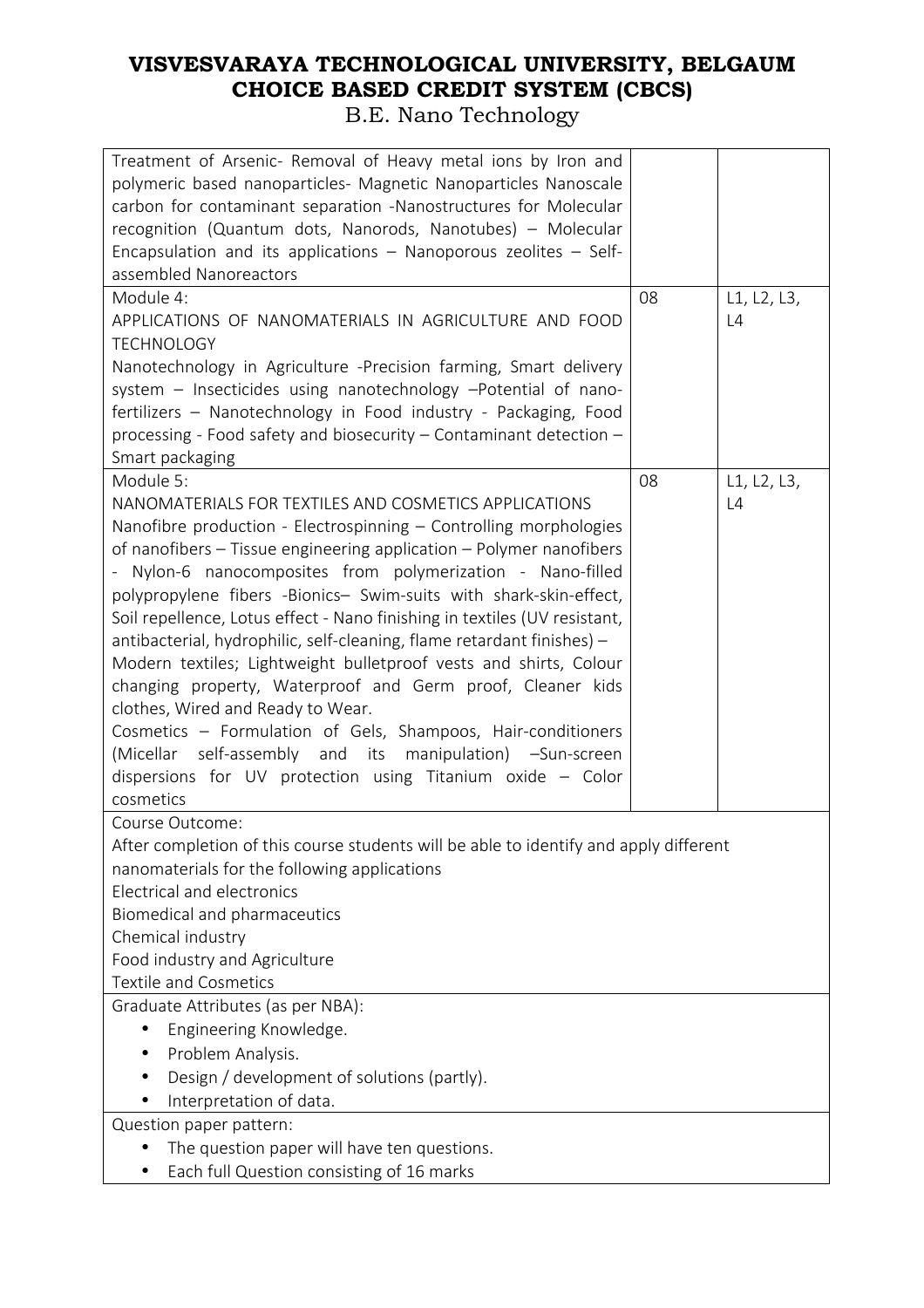B.E. Nano Technology

- There will be 2 full questions (with a maximum of four sub questions) from each module.
- Each full question will have sub questions covering all the topics under a module.
- The students will have to answer 5 full questions, selecting one full question from each module.

#### TEXT BOOKS:

1. Bharat Bhushan, "Handbook of Nanotechnology", Springer, 2010.

2. Jennifer Kuzma and Peter VerHage, "Nanotechnology in agriculture and food production", Woodrow Wilson International Center, 2006.

3. Brown P. J. and K. Stevens, "Nanofibers and Nanotechnology in Textile"s, Woodhead Publishing Limited, Cambridge, 2007.

#### REFERENCE BOOKS:

1. Neelina H. Malsch (Ed.), "Biomedical Nanotechnology", CRC Press, 2005.

2. Maqhong fan, C.P. Huang, Alan E. Bland "Environanotechnology",Elsevier,2010

3. Udo H. Brinker, Jean-Luc Mieusset (Eds.), "Molecular Encapsulation: Organic Reactions in Constrained Systems",Wiley Publishers, 2010

4. Lynn J. Frewer, WillehmNorde, R. H. Fischer and W. H. Kampers "Nanotechnology in the Agri-food sector",Wiley-VCH Verlag,2011.

5. Y-W. Mai, "Polymer Nano composites", Woodhead publishing, 2006.

6. Mark A. Ratner and Daniel Ratner, "Nanotechnology: A Gentle Introduction to the Next Big Idea", Pearson ,2003

7. W.N. Chang, "Nanofibres fabrication, performance and applications", Nova Science Publishers Inc, 2009

| <b>Nanodevices and Applications</b>                                |                                                   |          |             |  |  |
|--------------------------------------------------------------------|---------------------------------------------------|----------|-------------|--|--|
|                                                                    | [As per Choice Based Credit System (CBCS) scheme] |          |             |  |  |
|                                                                    | (Effective from the academic year 2015 -2016)     |          |             |  |  |
|                                                                    | Course: B.E. / Nano Technology                    |          |             |  |  |
|                                                                    | Semester: V                                       |          |             |  |  |
| Subject Code                                                       | 15NT563                                           | IA Marks | 20          |  |  |
| Number of Lecture Hours Per Week                                   | 03                                                | Exam     | 80          |  |  |
|                                                                    |                                                   | Marks    |             |  |  |
| <b>Total Number of Lecture Hours</b>                               | 40                                                | Exam     | 03          |  |  |
|                                                                    |                                                   | Hours    |             |  |  |
|                                                                    | CREDIT - 03                                       |          |             |  |  |
| Course Objective:                                                  |                                                   |          |             |  |  |
| To understand the fundamental concepts of nanosensors and devises  |                                                   |          |             |  |  |
| To understand the working and circuitry of nanosensors and devices |                                                   |          |             |  |  |
| <b>Modules</b><br>Teaching                                         |                                                   |          | Revised     |  |  |
|                                                                    |                                                   | Hours    | Bloom's     |  |  |
|                                                                    |                                                   |          | Taxonomy    |  |  |
|                                                                    |                                                   |          | (RBT) Level |  |  |
| Module 1:                                                          | L1, L2<br>08                                      |          |             |  |  |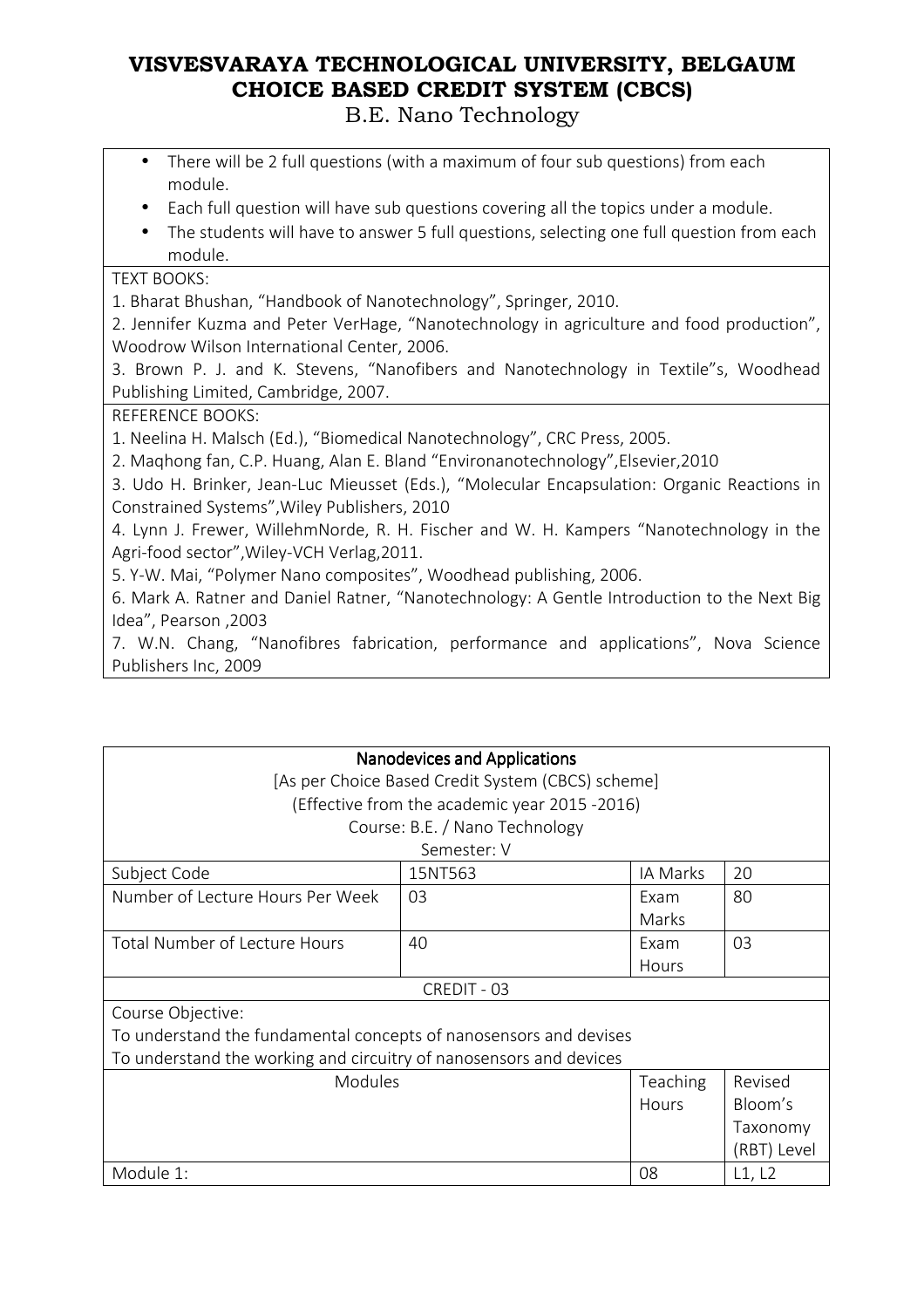| MODULE 1: Fundamentals of nanosensor devices                            |    |             |
|-------------------------------------------------------------------------|----|-------------|
| Micro and nano-sensors, biosensor. Thermal energy sensors:              |    |             |
| temperature sensors, heat sensors, electromagnetic sensors,             |    |             |
| electrical resistance sensors, electrical current sensors, electrical   |    |             |
| voltage sensors, electrical power sensors, magnetic sensors,            |    |             |
| Mechanical sensors, pressure sensors, gas and liquid flow sensors,      |    |             |
| position sensors, chemical sensors, optical and radiation sensors-      |    |             |
| gas sensor.                                                             |    |             |
| Module 2:                                                               | 08 | L1, L2, L3  |
| Nano based Inorganic Sensor devices                                     |    |             |
| Density of states (DOS) - DOS of 3D, 2D, 1D and 0D materials, one       |    |             |
| dimensional gas sensors:- gas sensing with nanostructured thin          |    |             |
| films, absorption on surfaces, metal oxide modifications by             |    |             |
| additives, surface modifications, Nano optical sensors, nano            |    |             |
| mechanical sensors, plasmon resonance sensors with nano                 |    |             |
| particles, AMR, Giant and colossal magnetoresistors, magnetic           |    |             |
| tunnelling junctions.                                                   |    |             |
| Module 3:                                                               | 08 | L1, L2, L3  |
| Nanoelectromechanical Systems (NEMS)                                    |    |             |
| Introduction- Nano machining of NEMS based upon electron beam           |    |             |
| lithography, Nano electromechanical systems fabrication, nano           |    |             |
|                                                                         |    |             |
| imprint lithography, polymeric nanofiber templates, focused ion         |    |             |
| beam doping wet chemical etching, stencil lithography and               |    |             |
| sacrificial etching, large scale intergration, future challenges,       |    |             |
| applications.                                                           |    |             |
| Module 4:                                                               | 08 | L1, L2, L3, |
| Nanoparticles for Sensors and Circuitry                                 |    | L4          |
| Photoinduced Electron Transport in DNA: Electronic Devices Based        |    |             |
| on DNA Architecture, DNA Nanowires, Charge Transport, DNA-              |    |             |
| Based Nanoelectronics, Electrical Manipulation of DNA on Metal          |    |             |
| Nanostructured Biocompartments,<br>DNA-Gold<br>Surfaces,                |    |             |
| nanoconjugates. Applications of alldevices.                             |    |             |
| Module 5:                                                               | 08 | L1, L2, L3, |
| Nano-Biological Sensor devices                                          |    | L4          |
| Noninvasive<br>Biosensors in Clinical Analysis. Applications<br>of      |    |             |
| Biosensor-based<br>for<br>instruments<br>the<br>bioprocess<br>industry. |    |             |
| Application of Biosensors for environmental samples. Introduction       |    |             |
| to Biochips and their application to genomics. BIAcore, an optical      |    |             |
| Biosensor.                                                              |    |             |
| Course Outcome:                                                         |    |             |
| After completion of this course students can able                       |    |             |
| To learn the fundamental concepts of nanosensors and devises            |    |             |
| To understand the working and circuitry of nanosensors and devices      |    |             |
|                                                                         |    |             |
|                                                                         |    |             |
| Graduate Attributes (as per NBA):<br>Engineering Knowledge.             |    |             |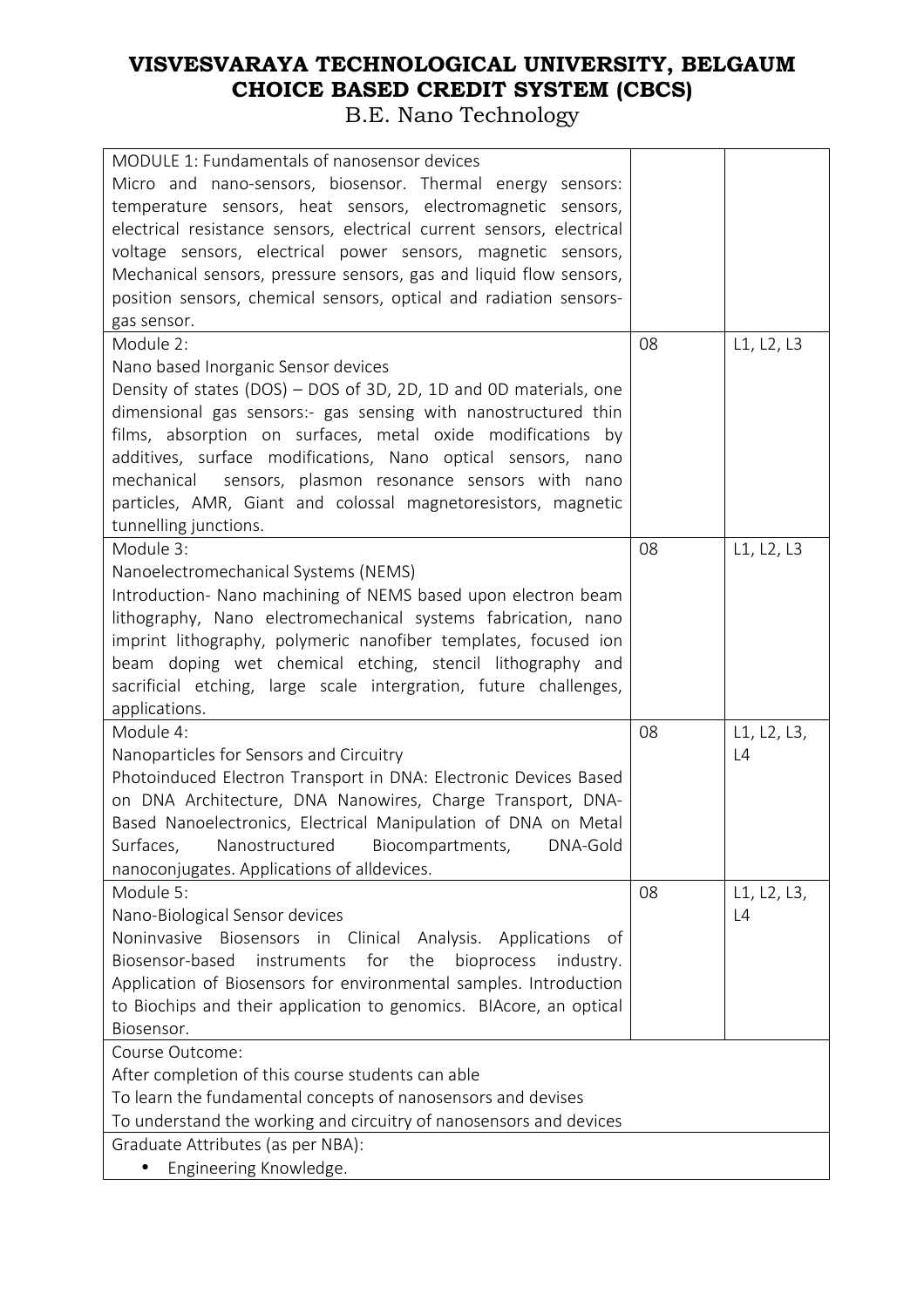B.E. Nano Technology

- Problem Analysis.
- Design / development of solutions (partly).
- Interpretation of data.

Question paper pattern:

- The question paper will have ten questions.
- Each full Question consisting of 16 marks
- There will be 2 full questions (with a maximum of four sub questions) from each module.
- Each full question will have sub questions covering all the topics under a module.
- The students will have to answer 5 full questions, selecting one full question from each module.

TEXT BOOKS:

1. KouroushKalantar – Zaheb, Benjamin Fry, Nanotechnology enabled sensors, Springer Verlag, New York, 2007

2. Jerome Schults, MilarMrksich, Sangeeta N. Bhatia, David J. Brady, Antionio J. Ricco, David R. Walt, Charles L. Wilkins,, Biosensing: International Research and Developments, Spinger, 2006 3. Ramon Pallas – Areny, John G. Webster John, Sensors and signal conditioning,  $2^{nd}$  edition, Wiley & Sons, 2001

4. Karl Glosekotter, Nanoelectronics and Nanosystems, Springer, 2004

REFERENCE BOOKS:

1. Handbook of Biosensors and Electronic Noses: Medicine, Food and the Environment: CRC-Press, 1<sup>st</sup> Edition, 1996

2. D. L. Wise, Biosensors: theory and applications, CRC Press, 1993

3. Rao and Gupta, Principles of Medical Electronics and Biomedical Instrumentation, Orient Longman, 2001

4. H. Fujita, Micromachines as tool for Nanotechnology, Springer, 2003

| Nanomaterials Synthesis and Characterization Techniques<br>[As per Choice Based Credit System (CBCS) scheme]<br>(Effective from the academic year 2015 -2016)<br>Course: B.E. / Nano Technology |             |          |    |  |
|-------------------------------------------------------------------------------------------------------------------------------------------------------------------------------------------------|-------------|----------|----|--|
|                                                                                                                                                                                                 | Semester: V |          |    |  |
| Subject Code                                                                                                                                                                                    | 15NT564     | IA Marks | 20 |  |
| Number of Lecture Hours                                                                                                                                                                         | 03          | Exam     | 80 |  |
| Per Week                                                                                                                                                                                        |             | Marks    |    |  |
| Total Number of Lecture                                                                                                                                                                         | 40          | Exam     | 03 |  |
| Hours                                                                                                                                                                                           |             | Hours    |    |  |
| $CREDIT - 03$                                                                                                                                                                                   |             |          |    |  |
| Course Objective:                                                                                                                                                                               |             |          |    |  |
| provide students with the knowledge of techniques used for synthesis<br>To<br>and                                                                                                               |             |          |    |  |
| characterization of nanomaterials                                                                                                                                                               |             |          |    |  |
| Teaching<br>Modules<br>Revised                                                                                                                                                                  |             |          |    |  |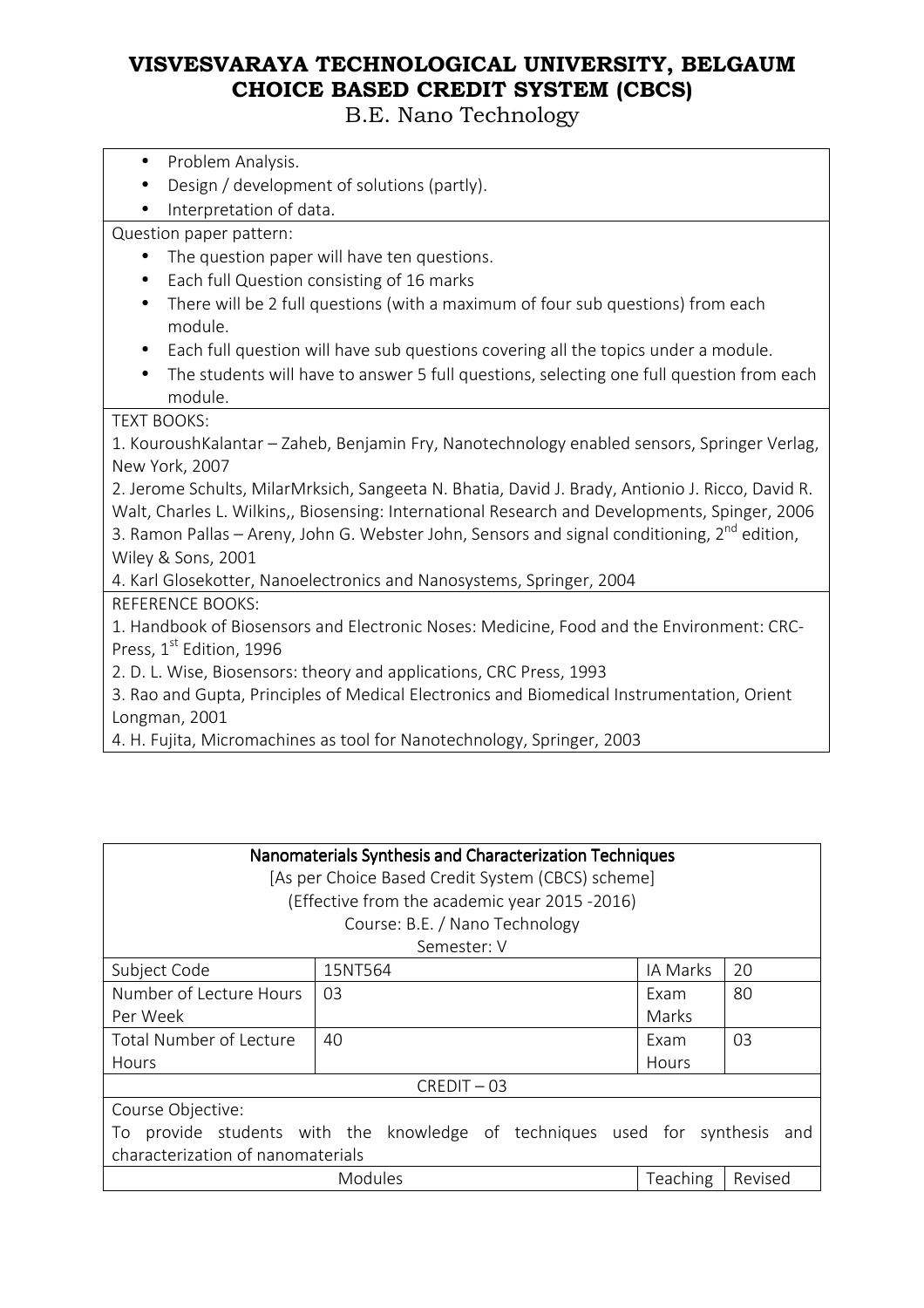|                                                                                                                                                                                                                                                                                                                                                                                                                                                                                                                                                     | Hours | Bloom's<br>Taxonomy<br>(RBT)<br>Level |
|-----------------------------------------------------------------------------------------------------------------------------------------------------------------------------------------------------------------------------------------------------------------------------------------------------------------------------------------------------------------------------------------------------------------------------------------------------------------------------------------------------------------------------------------------------|-------|---------------------------------------|
| Module 1:<br><b>Top Down Approaches</b>                                                                                                                                                                                                                                                                                                                                                                                                                                                                                                             | 08    | L1, L2                                |
| Synthesis and nanofabrication, Bottom-Up versus Top-Down; Top-<br>down approach with examples, Ball milling synthesis, Arc discharge,<br>RF-plasma, Plasma arch technique, Inert gas condensation, electric<br>explosion of wires, Ion sputtering method, Laser pyrolysis, Molecular<br>beam epitaxy and electrodeposition. Electro spinning, Physical vapor<br>Deposition (PVD) - Chemical vapour Deposition (CVD) - Atomic layer<br>Deposition (ALD).                                                                                             |       |                                       |
| Module 2:<br><b>Bottom Up Approaches</b><br>Chemical<br>precipitation<br>methods-co-precipitation,<br>arrested<br>precipitation, sol-gel method, chemical reduction, photochemical<br>synthesis, electrochemical synthesis, Microemulsions or reverse<br>micelles, Sonochemical synthesis, Hydrothermal, solvothermal,<br>supercritical fluid process, solution combustion process, spray<br>pyrolysis method, flame spray pyrolysis, chemical vopour synthesis,<br>gas phase synthesis, gas condensation process, chemical vapour<br>condensation. | 08    | L1, L2, L3                            |
| Module 3:<br><b>Biological Synthesis</b><br>Biosynthesis of nano particles by bacteria and fungi (intracellular and<br>extracellular synthesis). Magnetotactic bacteria for natural synthesis<br>of<br>magnetic<br>nanoparticles;<br>Mechanism<br>of<br>formation<br>of<br>nanostructured materials by virus - TMV virus; Synthesis process and<br>application, Role of plants in nanoparticle synthesis - marigold, tulsi<br>and aloevera.                                                                                                         | 08    | L1, L2, L3                            |
| Module 4:<br><b>Characterization Techniques - I</b><br>Introduction, Structural and compositional characterization-<br>principles and applications of X-ray diffraction, X-ray photoelectron<br>spectroscopy, Energy dispersive X-ray analysis, electron diffraction.<br>Optical microscopy- Use of polarized light microscopy - Phase<br>contrast microscopy - Interference Microscopy - hot stage<br>microscopy - surface morphology $-$ Etch pit density and hardness<br>measurements.                                                           | 08    | L1, L2, L3,<br>L4                     |
| Module 5:<br><b>Characterization Techniques - II</b><br>Scanning Electron Microscopy (SEM): Principle, Components,<br>Advantages, Disadvantages and Applications, Transmission Electron<br>Microscopy (TEM): Principle, Components and Applications, Atomic                                                                                                                                                                                                                                                                                         | 08    | L1, L2, L3,<br>L4                     |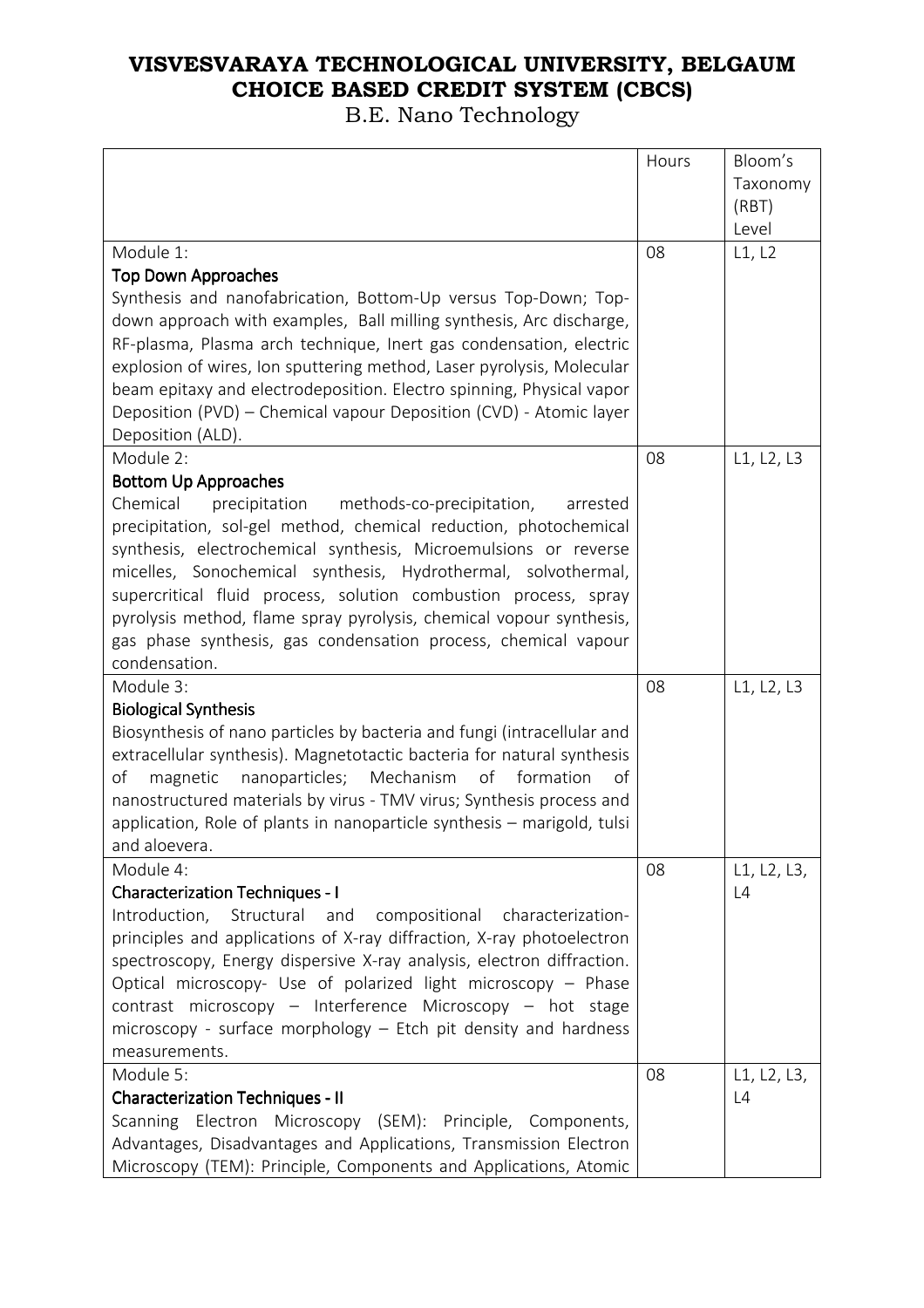| Force Microscopy (AFM): Principle, Components and Applications,                                  |  |  |  |  |  |
|--------------------------------------------------------------------------------------------------|--|--|--|--|--|
| Scanning Tunneling Microscopy (STM): Principle, Components and                                   |  |  |  |  |  |
| Applications, microstructure studies and analysis. Nano size                                     |  |  |  |  |  |
| measurement by light scattering methods.                                                         |  |  |  |  |  |
| Course Outcome:                                                                                  |  |  |  |  |  |
| On completion of this course, students should be able to:                                        |  |  |  |  |  |
| Experiment Top-down approaches: physical techniques used for synthesis and<br>$\bullet$          |  |  |  |  |  |
| processing of nanomaterials                                                                      |  |  |  |  |  |
| Analyze Bottom-Up Approaches: chemical methods used for synthesis and processing<br>$\bullet$    |  |  |  |  |  |
| of nanomaterials                                                                                 |  |  |  |  |  |
| Select biological methods used for synthesis and processing of nanomaterials;<br>$\bullet$       |  |  |  |  |  |
| Test Characterization of nanoparticels                                                           |  |  |  |  |  |
| Graduate Attributes (as per NBA):                                                                |  |  |  |  |  |
| Engineering Knowledge.<br>٠                                                                      |  |  |  |  |  |
| Problem Analysis.<br>$\bullet$                                                                   |  |  |  |  |  |
| Design / development of solutions (partly).<br>$\bullet$                                         |  |  |  |  |  |
| Interpretation of data.                                                                          |  |  |  |  |  |
| Question paper pattern:                                                                          |  |  |  |  |  |
| The question paper will have ten questions.<br>$\bullet$                                         |  |  |  |  |  |
| Each full Question consisting of 16 marks<br>$\bullet$                                           |  |  |  |  |  |
| There will be 2 full questions (with a maximum of four sub questions) from each<br>$\bullet$     |  |  |  |  |  |
| module.                                                                                          |  |  |  |  |  |
| Each full question will have sub questions covering all the topics under a module.               |  |  |  |  |  |
| The students will have to answer 5 full questions, selecting one full question from<br>$\bullet$ |  |  |  |  |  |
| each module.                                                                                     |  |  |  |  |  |
| <b>TEXT BOOKS:</b>                                                                               |  |  |  |  |  |
| 1. Microbiology by Michael J Pelczar Jr Chan ECS, Noel R Krieg, Tata McGraw Hill Publishing co   |  |  |  |  |  |
| Ltd                                                                                              |  |  |  |  |  |
| 2. Microbiology by Prescott, Harley, Klein, McGraw Hill                                          |  |  |  |  |  |
| 3. Lehninger - Principles of Biochemistry by David L. Nelson and Michael M. Cox, 5th Edition,    |  |  |  |  |  |
| WH Freeman and Company                                                                           |  |  |  |  |  |
| 4. Principles of Biochemistry by LubertStryer, Freeman Int. Edition                              |  |  |  |  |  |
| <b>REFERENCE BOOKS:</b>                                                                          |  |  |  |  |  |
| 1. T. Pradeep, "NANO The Essential, understanding Nanoscience and Nanotechnology". Tata          |  |  |  |  |  |
| McGraw - Hill Publishing Company Limited, 2007                                                   |  |  |  |  |  |
| 2. C. A. Mirkin and C. M. Niemeyer, Nanobiotechnology - II, More Concepts and Applications,      |  |  |  |  |  |
| WILEY-VCH, Verlag GmbH & Co, 2007                                                                |  |  |  |  |  |
|                                                                                                  |  |  |  |  |  |
|                                                                                                  |  |  |  |  |  |
|                                                                                                  |  |  |  |  |  |
|                                                                                                  |  |  |  |  |  |
|                                                                                                  |  |  |  |  |  |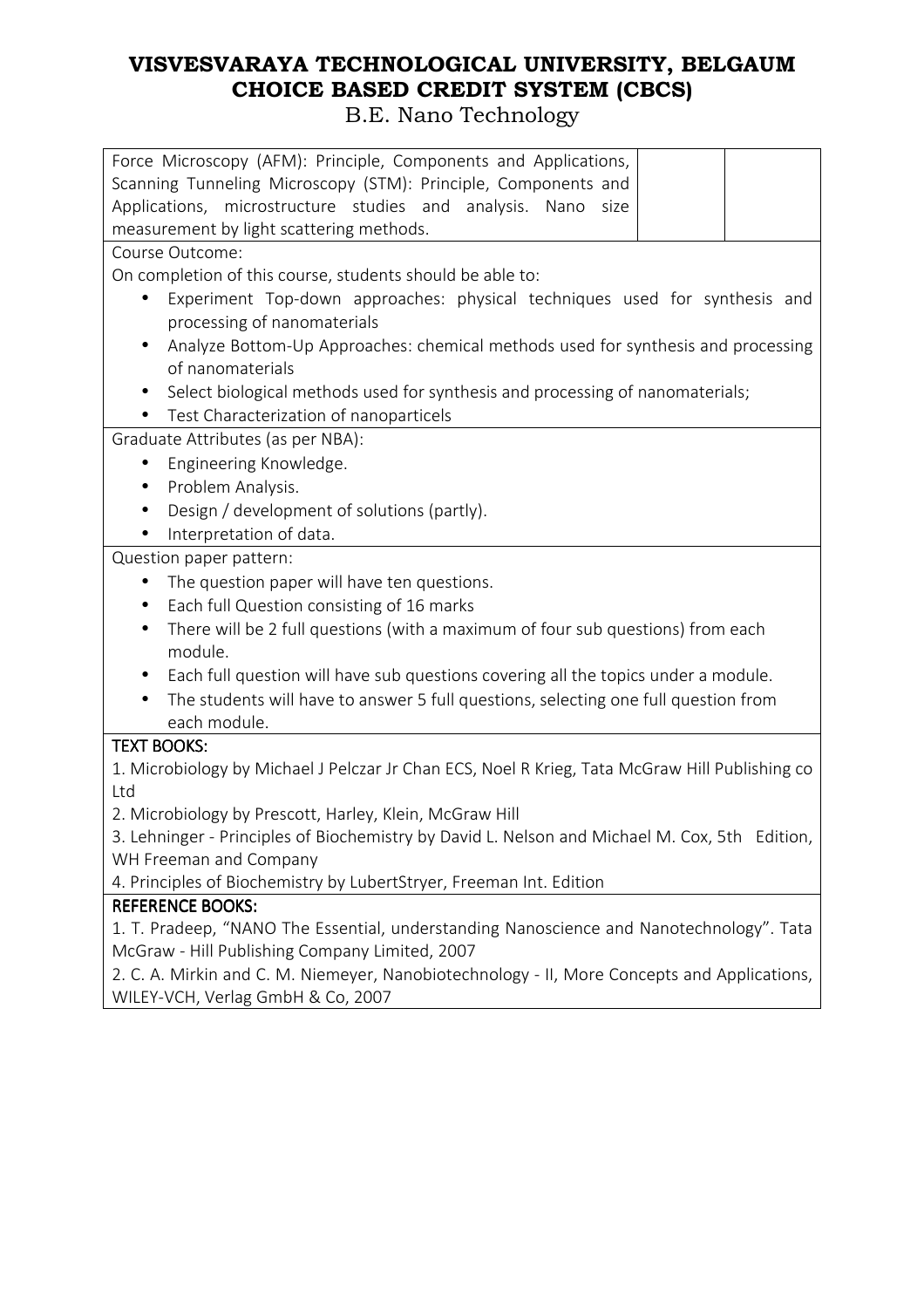| Nano Materials Synthesis Lab                                                                                                                                     |                                                                              |          |                 |  |  |
|------------------------------------------------------------------------------------------------------------------------------------------------------------------|------------------------------------------------------------------------------|----------|-----------------|--|--|
| [As per Choice Based Credit System (CBCS) scheme]                                                                                                                |                                                                              |          |                 |  |  |
| (Effective from the academic year 2015 -2016)                                                                                                                    |                                                                              |          |                 |  |  |
| Course: B.E. / Nano Technology                                                                                                                                   |                                                                              |          |                 |  |  |
| Semester: V                                                                                                                                                      |                                                                              |          |                 |  |  |
| Laboratory Code                                                                                                                                                  | 15NTL57                                                                      | IA Marks | 20              |  |  |
| Number of Lecture                                                                                                                                                | 01Hr Tutorial + 02 Hrs                                                       | Exam     | 80              |  |  |
| Hours/Week                                                                                                                                                       | Laboratory                                                                   | Marks    |                 |  |  |
|                                                                                                                                                                  |                                                                              | Exam     | 03              |  |  |
|                                                                                                                                                                  |                                                                              | Hours    |                 |  |  |
|                                                                                                                                                                  | $CREDIT - 02$                                                                |          |                 |  |  |
| Course Objective:                                                                                                                                                |                                                                              |          |                 |  |  |
|                                                                                                                                                                  | To understand the chemical approach to synthesize nano particles.            |          |                 |  |  |
|                                                                                                                                                                  | To synthesize nano materials by various chemical methods.                    |          |                 |  |  |
| List of Experiments                                                                                                                                              |                                                                              |          | Revised Bloom's |  |  |
|                                                                                                                                                                  |                                                                              |          | Taxonomy (RBT)  |  |  |
|                                                                                                                                                                  | Level                                                                        |          |                 |  |  |
| 1. Synthesis of Ferro fluids by chemical method                                                                                                                  |                                                                              |          | L2, L4, L5      |  |  |
|                                                                                                                                                                  | 2. Synthesis of Ag metal nano particles by Chemical reduction method         |          | L2, L3, L4      |  |  |
| 3. Synthesis of TiO <sub>2</sub> nano particles by Solvothermal method.                                                                                          |                                                                              |          | L2,L3,L4        |  |  |
| 4. Synthesis of $Fe2O3$ nano particles by Co-precipitation method                                                                                                |                                                                              |          | L5,L6           |  |  |
| 5. Synthesis of Mn <sub>3</sub> O <sub>4</sub> nano particles by Co-precipitation method<br>6. Synthesis of Au metal nano particles by Chemical reduction method |                                                                              |          | L5,L6           |  |  |
|                                                                                                                                                                  | L2, L3, L4                                                                   |          |                 |  |  |
| 7. Synthesis of ZnS/MoSnano particles by microwave Solvothermal<br>method                                                                                        | L5,L6                                                                        |          |                 |  |  |
|                                                                                                                                                                  | L2, L3, L4                                                                   |          |                 |  |  |
| 8. Synthesis of Fe <sub>3</sub> O <sub>4</sub> nano particles by chemical reduction method<br>9. Synthesis of CuOnano particles by reverse microemulsion method  |                                                                              |          | L2, L3, L4      |  |  |
|                                                                                                                                                                  | 10. Synthesis of MoS <sub>2</sub> nano particles by ultra-sonication method. |          | L5,L6           |  |  |
| 11. Synthesis of monodisperse copper nano particles by chemical                                                                                                  | L5,L6                                                                        |          |                 |  |  |
| reduction method.                                                                                                                                                |                                                                              |          |                 |  |  |
| 12. Synthesis of CdS by chemical method                                                                                                                          |                                                                              |          | L2, L3, L4      |  |  |
| 13. Synthesis of nano crystalline AgS                                                                                                                            |                                                                              |          | L2, L3, L4      |  |  |
| 14. Synthesis of ZnO by chemical method                                                                                                                          |                                                                              |          | L2,L3,L4        |  |  |
| 15. Green synthesis of Ag nano particles                                                                                                                         |                                                                              |          | L2,L3,L4        |  |  |
| Course Outcome:                                                                                                                                                  |                                                                              |          |                 |  |  |
| Students can able to learn the different techniques to synthesis nano materials.                                                                                 |                                                                              |          |                 |  |  |
| Graduate Attributes (as per NBA):                                                                                                                                |                                                                              |          |                 |  |  |
| Engineering Knowledge.                                                                                                                                           |                                                                              |          |                 |  |  |
| Problem Analysis.                                                                                                                                                |                                                                              |          |                 |  |  |
| Design / development of solutions (partly).                                                                                                                      |                                                                              |          |                 |  |  |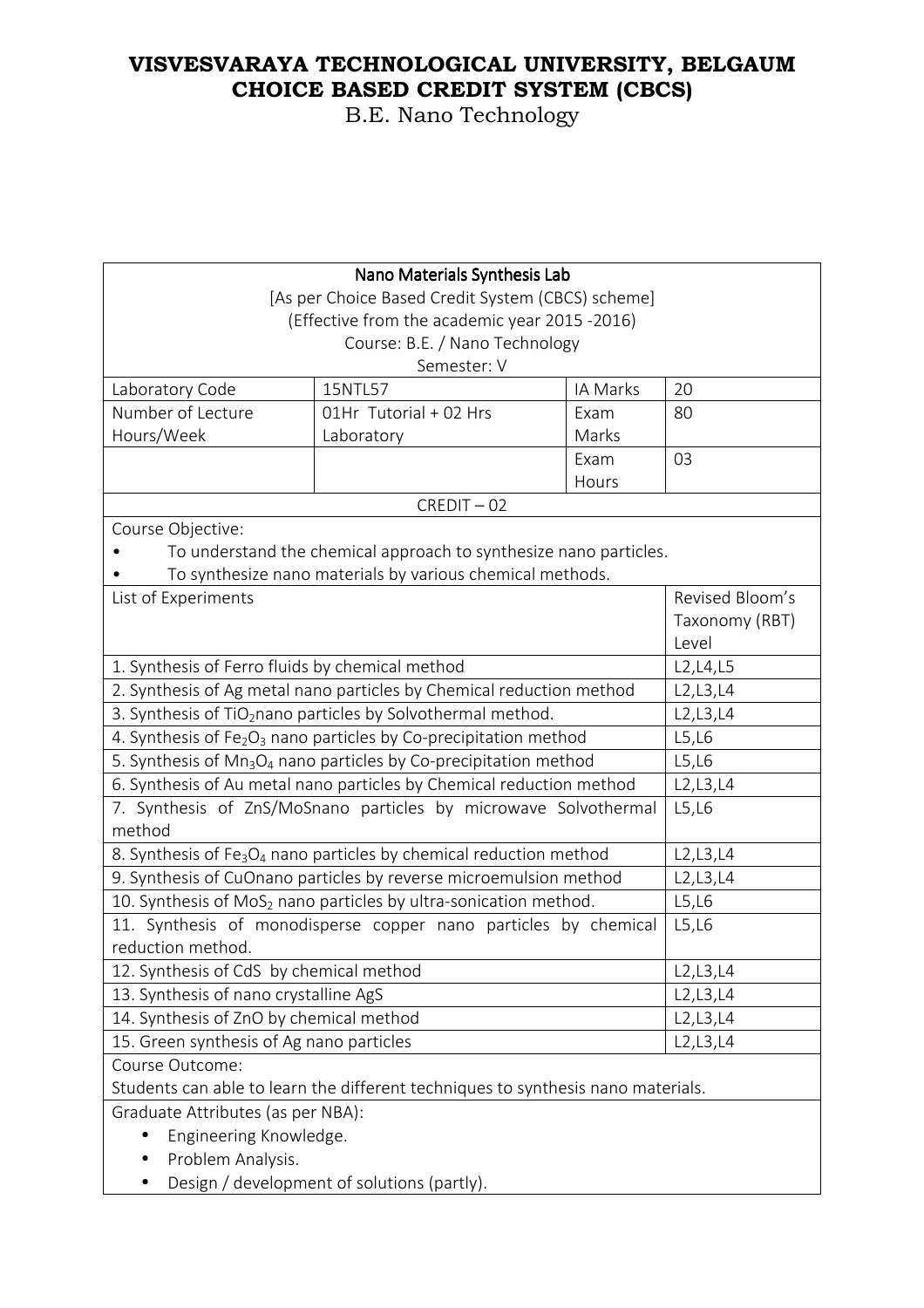B.E. Nano Technology

| Interpretation of data. |  |
|-------------------------|--|
|-------------------------|--|

Question paper pattern:

- The question paper will have ten questions.
- Each full Question consisting of 16 marks
- There will be 2 full questions (with a maximum of four sub questions) from each module.
- Each full question will have sub questions covering all the topics under a module.
- The students will have to answer 5 full questions, selecting one full question from each module.

REFERENCE BOOKS:

1. Lab manual

| <b>Characterization and Measurement Lab</b>                                                  |                                                                                               |            |                 |  |  |
|----------------------------------------------------------------------------------------------|-----------------------------------------------------------------------------------------------|------------|-----------------|--|--|
| [As per Choice Based Credit System (CBCS) scheme]                                            |                                                                                               |            |                 |  |  |
| (Effective from the academic year 2015 -2016)                                                |                                                                                               |            |                 |  |  |
|                                                                                              | Course: B.E. / Nano Technology                                                                |            |                 |  |  |
| Semester: V                                                                                  |                                                                                               |            |                 |  |  |
| Laboratory Code                                                                              | 15NTL58                                                                                       | IA Marks   | 20              |  |  |
| Number of Lecture                                                                            | 01Hr Tutorial + 02 Hrs                                                                        | Exam       | 80              |  |  |
| Hours/Week                                                                                   | Laboratory                                                                                    | Marks      |                 |  |  |
|                                                                                              |                                                                                               | Exam       | 03              |  |  |
|                                                                                              |                                                                                               | Hours      |                 |  |  |
|                                                                                              | CREDIT - 02                                                                                   |            |                 |  |  |
| Course Objective:                                                                            |                                                                                               |            |                 |  |  |
|                                                                                              | • To understand the mechanical, optical, magnetic, thermal, ionic and electromagnetic         |            |                 |  |  |
|                                                                                              | properties of materials and semiconductors when they experience external fields like electric |            |                 |  |  |
| field and magnetic field.                                                                    |                                                                                               |            |                 |  |  |
| . To determine the thickness of thin films, working of a solar cell and also to identify the |                                                                                               |            |                 |  |  |
| unknown materials.                                                                           |                                                                                               |            |                 |  |  |
| List of Experiments                                                                          |                                                                                               |            | Revised Bloom's |  |  |
|                                                                                              |                                                                                               |            | Taxonomy (RBT)  |  |  |
|                                                                                              |                                                                                               |            | Level           |  |  |
| 1.                                                                                           | Determination of electromagnetic properties of N-type and P-                                  |            | L2, L4, L5      |  |  |
| type semiconductors.                                                                         |                                                                                               |            |                 |  |  |
| Determination of ionic conductivity of a given sample.<br>2.                                 |                                                                                               | L2, L3, L4 |                 |  |  |
| 3.                                                                                           | Determination of thermal conductivity of thin films.                                          |            | L2, L3, L4      |  |  |
| Determination of optical properties of a given sample.<br>4.                                 |                                                                                               | L5,L6      |                 |  |  |
| Measurement of mechanical properties of a given sample.<br>5.                                |                                                                                               | L5,L6      |                 |  |  |
| Determination of magnetic properties of a given liquid sample.<br>6.                         |                                                                                               | L2,L3,L4   |                 |  |  |
| Determination of efficiency of a given solar cell.<br>7.                                     |                                                                                               | L5,L6      |                 |  |  |
| 8.                                                                                           | Determination of ultrasonic sound velocity of given liquid                                    |            | L2,L3,L4        |  |  |